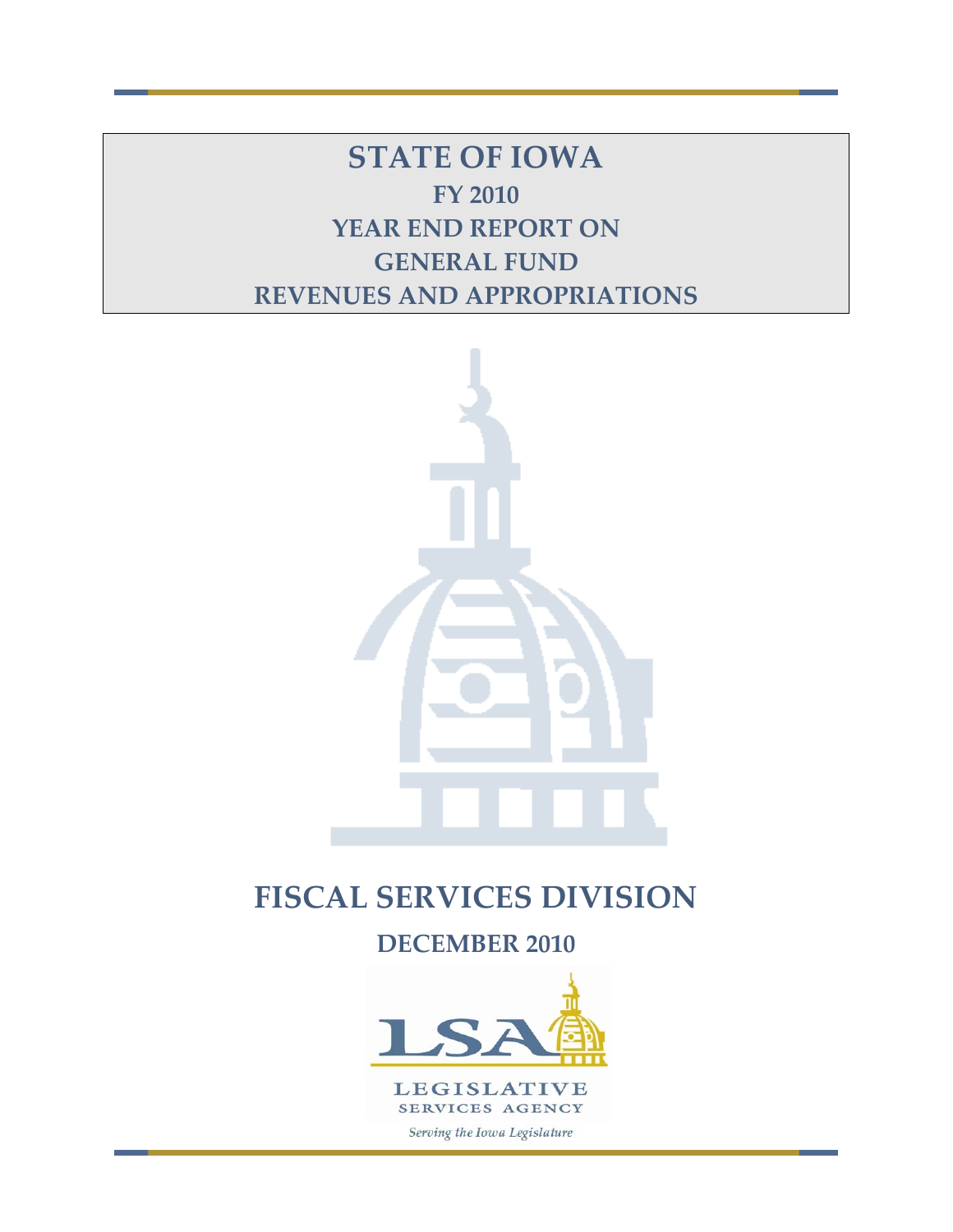# **Introduction**

This report provides a summary of Iowa's FY 2010 General Fund budget. The report examines the changes in revenues and appropriation activity through the fiscal year. The report also includes information on Iowa's reserve funds, a summary of the General Fund balance sheet over the last five years, and historical data on revenues and appropriations.

Additional information on individual FY 2010 General Fund appropriations can be found in Appendix A.

# **Year in Review**

Fiscal year 2010 was a year in which the revenue estimates fluctuated significantly due to a downturn in the economy that began in the last half of 2008. The initial estimate set by the Revenue Estimating Conference (REC) in December 2008 was \$6.026 billion. By March of 2009, the REC revised the estimate downward to \$5.756 billion, a \$269.9 million (4.5%) reduction compared to the December 2008 estimate. The March 2009 estimate was used as the base revenue estimate by the General Assembly for enacting the FY 2010 budget. The General Assembly also enacted \$97.5 million in post-REC revenue adjustments, bringing the estimated revenues for budgeting purposes to \$5.853 billion.

In October 2009, the REC again lowered the FY 2010 General Fund revenue estimate to \$5.438 billion, a \$415.4 million (7.1%) reduction. This action caused a projected shortfall of \$317.8 million to the previously enacted FY 2010 budget. In response, the Governor implemented a 10.0% across-the-board (ATB) reduction, reducing General Fund appropriations by \$564.4 million. Shortly thereafter, the Legislative and Judicial Branches announced reductions to their budgets totaling an additional \$14.7 million. These actions brought the budget into balance with an estimated surplus of \$216.0 million.

As the economy continued to show no signs of improvement, the REC again reduced the FY 2010 estimate at their next two meetings. The March 2010 REC estimate was \$36.0 million (0.7%) lower than the October 2009 revenue estimate. During the FY 2010 Legislative Session the General Assembly enacted \$53.1 million in net supplemental appropriations for FY 2010, causing the estimated year-end surplus to be reduced to \$100.7 million.

General Fund revenue began to show signs of improvement in the last quarter of FY 2010. By the close of the fiscal year, actual year-end General Fund receipts were \$231.8 million (4.3%) higher than the March 2010 REC estimate. After applying the year-end adjustments to standing appropriations and factoring in reversions, FY 2010 ended with a General Fund surplus of \$335.6 million.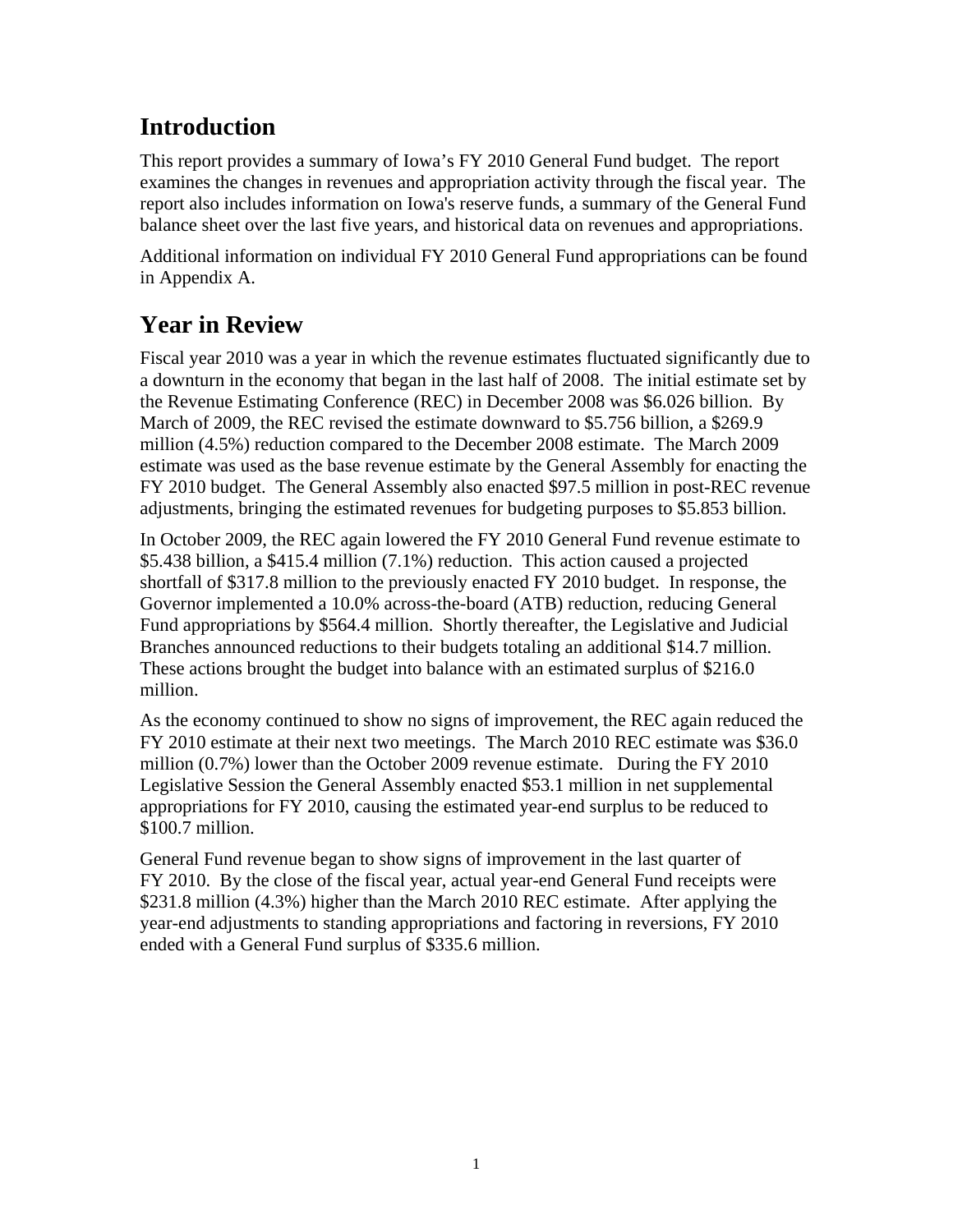

The following table shows how the FY 2010 budget was impacted by the changes in revenue estimates from the time the budget was first enacted during the 2009 Legislative Session to the close of the fiscal year.

| FY 2010 General Fund Budget Changes                                                                                                                                             |    |                                                                                               |    |         |                                                |                                        |    |                                     |    |                                            |
|---------------------------------------------------------------------------------------------------------------------------------------------------------------------------------|----|-----------------------------------------------------------------------------------------------|----|---------|------------------------------------------------|----------------------------------------|----|-------------------------------------|----|--------------------------------------------|
|                                                                                                                                                                                 |    | (Dollars in Millions)                                                                         |    |         |                                                |                                        |    |                                     |    |                                            |
|                                                                                                                                                                                 |    | <b>Enacted Bdgt</b><br>Estimated<br>Estimated<br>2009 Session<br>Oct. 7, 2009<br>Oct. 8, 2009 |    |         | Revised<br><b>Enacted Bdgt</b><br>2010 Session |                                        |    | Actual<br>FY 2010                   |    |                                            |
| Funds Available:<br><b>REC Net Revenue Estimate</b><br>Legislative Session Adjustments                                                                                          | \$ | 5,755.9<br>97.5                                                                               | \$ | 5,438.0 | \$                                             | 5,438.0                                | \$ | 5,402.0                             | \$ | 5,633.8                                    |
| <b>Total Funds Available</b>                                                                                                                                                    |    | 5,853.4                                                                                       |    | 5,438.0 | S                                              | 5,438.0                                | S  | 5,402.0                             | \$ | 5,633.8                                    |
| Appropriations and Expenditures:<br>Appropriations<br>Repayment to Econ. Emerg. Fund<br>10.0% ATB Reduction<br>Net Supplemental/Deappropriations<br><b>Standing Adjustments</b> |    | 5,768.3                                                                                       |    | 5,768.3 |                                                | 5,768.3<br>45.3<br>$-564.4$<br>$-14.7$ |    | 5,768.3<br>45.3<br>$-564.4$<br>53.1 |    | 5,768.3<br>45.3<br>$-564.4$<br>53.1<br>2.4 |
| <b>Total Appropriations</b>                                                                                                                                                     |    | 5,768.3                                                                                       |    | 5,768.3 |                                                | 5,234.5                                |    | 5,302.3                             |    | 5,304.7                                    |
| Reversions                                                                                                                                                                      |    | $-12.5$                                                                                       |    | $-12.5$ |                                                | $-12.5$                                |    | $-1.0$                              |    | $-6.5$                                     |
| Net Appropriations                                                                                                                                                              |    | 5,755.8                                                                                       |    | 5,755.8 |                                                | 5,222.0                                |    | 5,301.3                             |    | 5,298.2                                    |
| Ending Balance - Surplus                                                                                                                                                        |    | 97.6                                                                                          | S  | - 317.8 | S                                              | 216.0                                  | S  | 100.7                               | S  | 335.6                                      |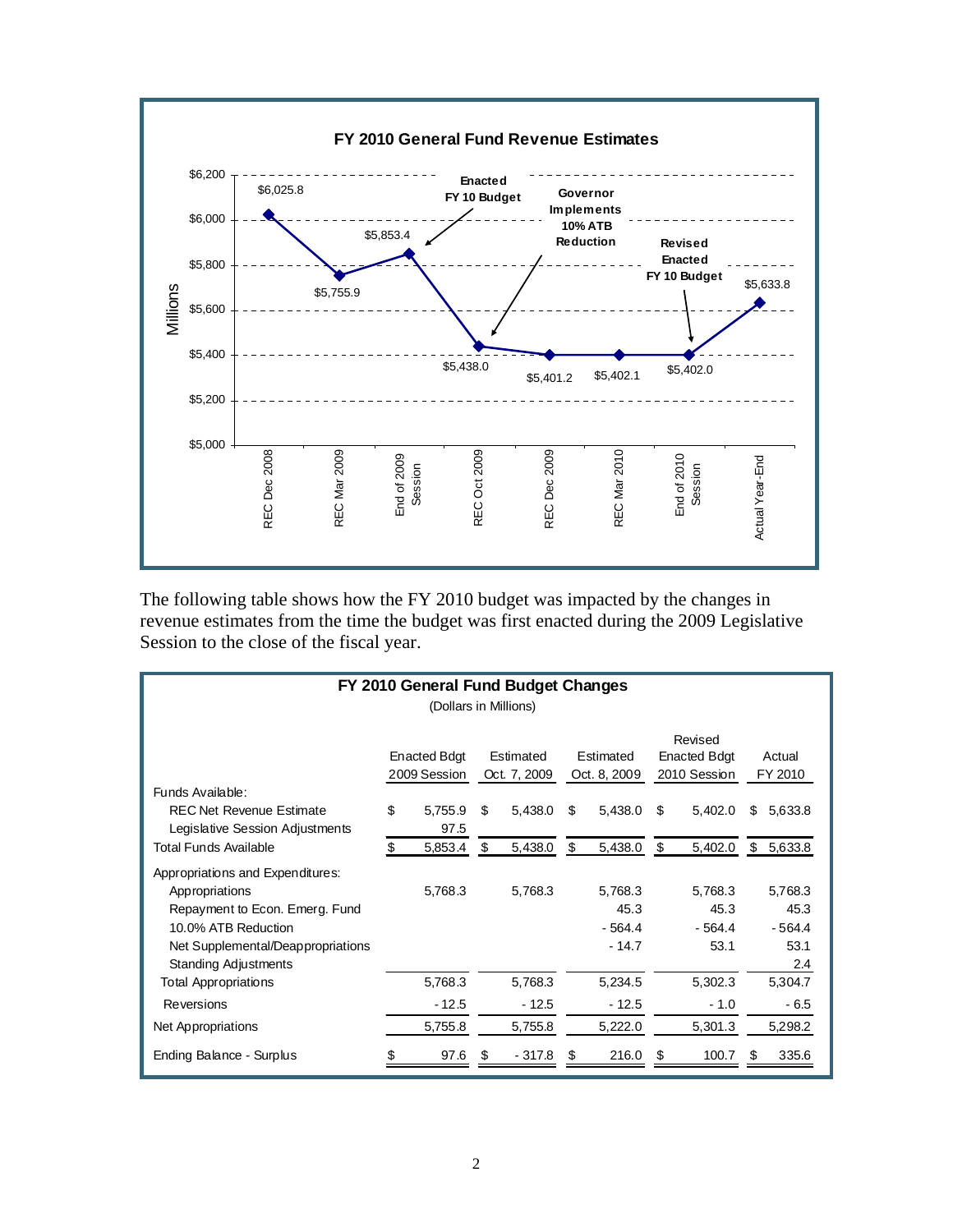# **General Fund Net Revenues and Refunds**

During FY 2010, the State General Fund collected \$6.724 billion in gross revenue, \$140.9 million in revenue transfers, and refunded \$1.232 billion for net revenue of \$5.634 billion. This is a decrease of \$300.2 million (5.1%) compared to FY 2009. Of the total \$5.634 billion, 80.3% (\$4.523 billion) is from income taxes and sales/use taxes (net of refunds). The following chart shows the sources of net General Fund revenue for FY 2010.



Since FY 2000, net General Fund revenue (excluding transferred revenue) increased from \$4.626 billion to \$5.493 billion, an increase of \$866.7 million (18.7%). Net income tax revenue produced 72.0% of the growth, while net sales/use tax produced 28.0% and net corporate tax produced -5.4%. General Fund revenue (excluding transfers) has grown at an average annual rate of 2.0% over the past ten fiscal years, but the rate varies considerably by year. Fiscal year 2006 produced growth of 8.2%, while five of the last ten fiscal years have experienced negative growth. The last two fiscal years have each experience decreases of 4.5%. The following chart shows the annual dollar growth by year excluding transfer revenue.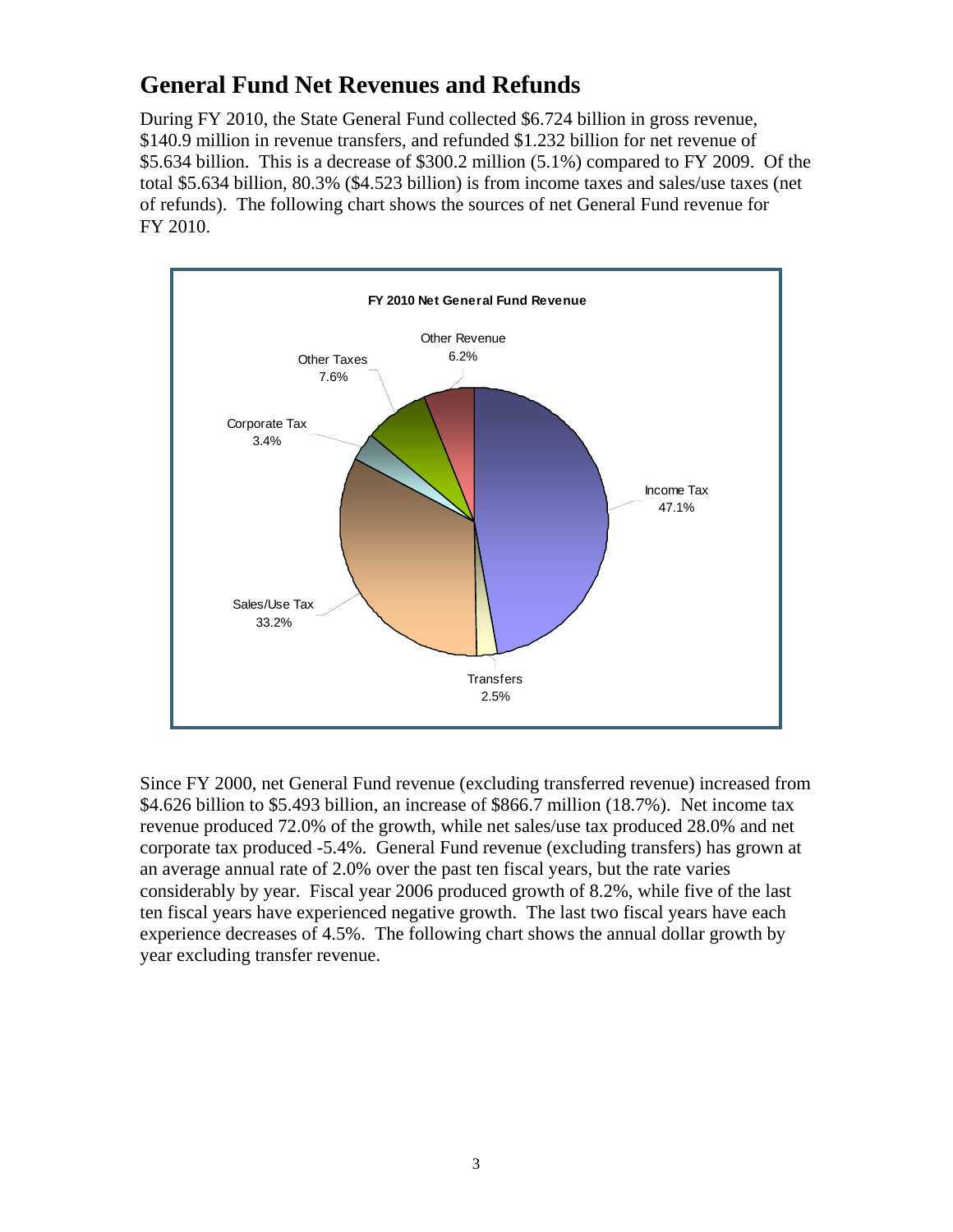

The following chart shows total net General Fund revenues over the last ten years, including transfers. These revenues reflect the amounts the General Assembly and Governor use for budgeting purposes. Total net General Fund receipts for FY 2010 decreased 5.1% compared to FY 2009 (from \$5.934 billion in FY 2009 to \$5.634 billion in FY 2010). Net receipts for FY 2010 are approximately the same level received in FY 2007.

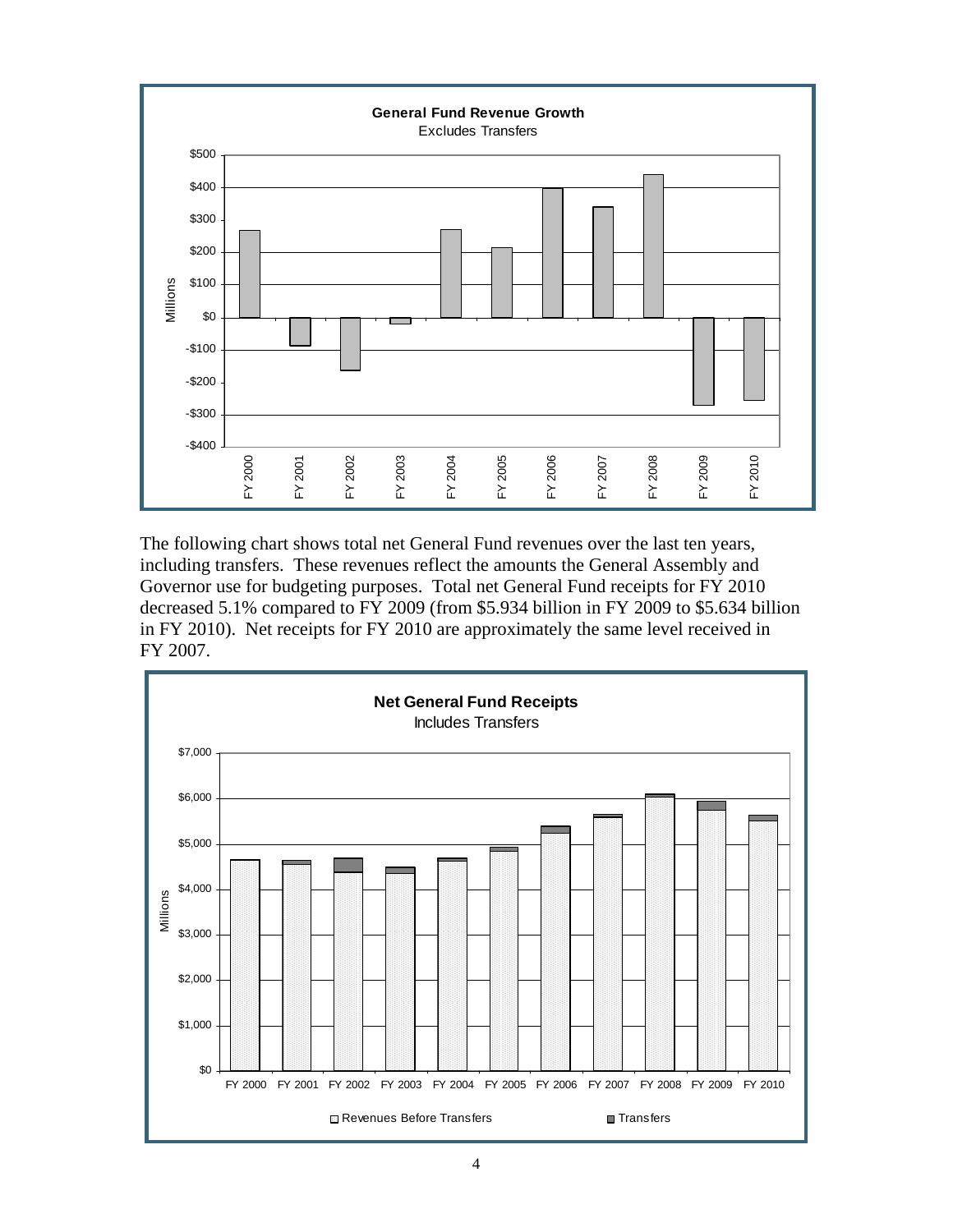# **Appropriations**

The final FY 2010 General Fund appropriations totaled \$5.305 billion (not including tax refunds). For purposes of this report, tax refunds are treated as adjustments to revenues. The following chart shows the distribution of the FY 2010 appropriations by budget subcommittee area. The gray shaded sections represent standing appropriations. Standing appropriations comprised 48.2% (\$2.557 billion) of the total appropriations. The standing appropriations for K-12 education made up 40.8% of the total FY 2010 appropriations.



NOTE: The gray shaded areas indicate standing appropriations.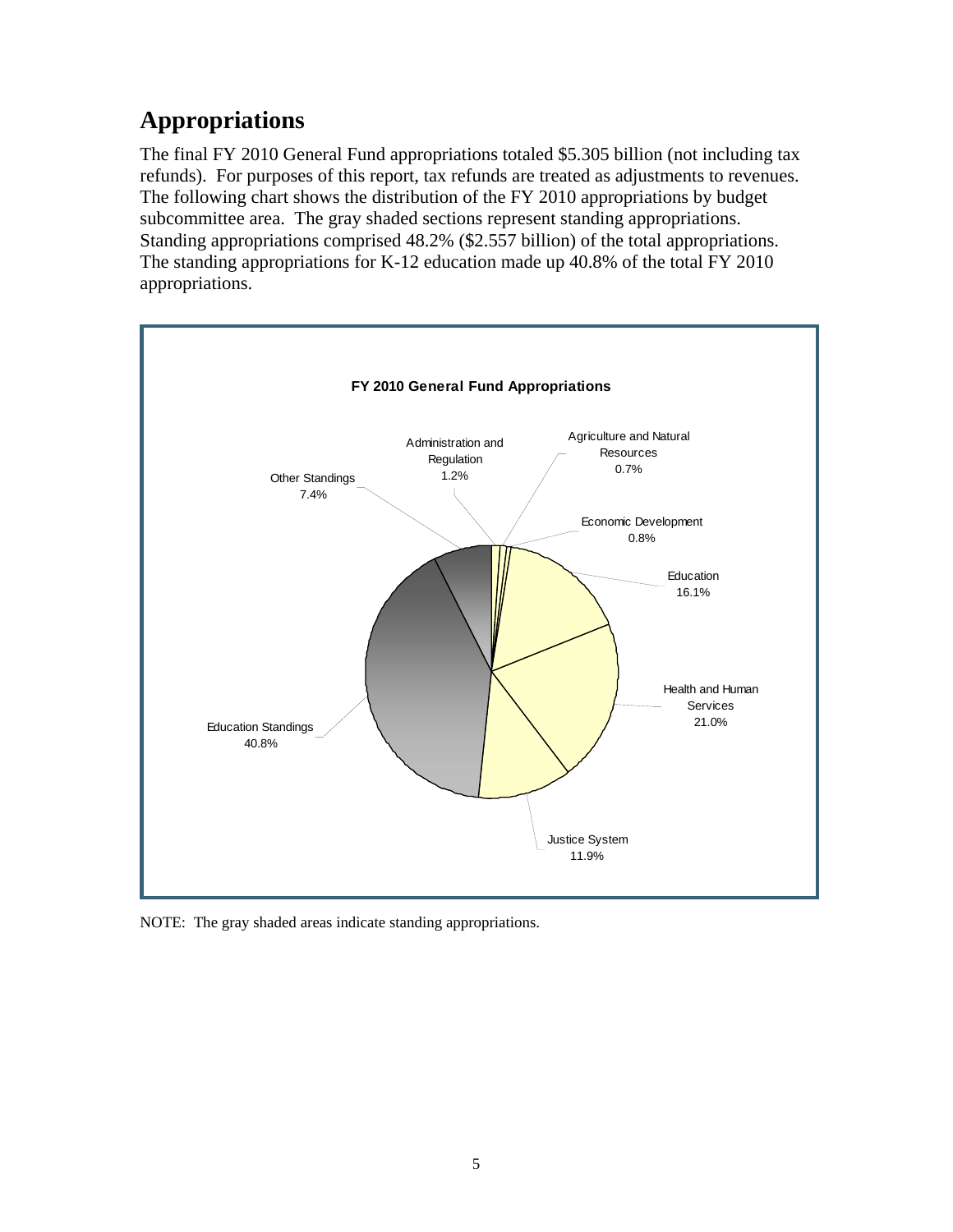### **Significant Appropriation Changes**

General Fund appropriations for FY 2010 decreased \$654.4 million (11.0%) compared to FY 2009, largely as a result of the Governor's 10.0% ATB reduction implemented in October of 2009. Nearly all areas of the budget experienced General Fund appropriation decreases. The largest reductions were in State Foundation School Aid and the Board of Regents. These two budget areas had General Fund reductions totaling \$435.1 million. The following table compares the FY 2009 and FY 2010 appropriations for the largest General Fund budget areas.

| <b>General Fund Appropriations</b>       |    |               |    |               |   |                       |                   |
|------------------------------------------|----|---------------|----|---------------|---|-----------------------|-------------------|
|                                          |    | FY 2009       |    | FY 2010       |   | FY 2010 vs<br>FY 2009 | Percent<br>Change |
| <b>State Foundation School Aid</b>       | \$ | 2,463,614,794 | \$ | 2,143,149,162 | S | -320,465,632          | $-13.0%$          |
| Medical Assistance (Medicaid)            |    | 593,302,330   |    | 590,459,096   |   | -2,843,234            | $-0.5%$           |
| Board of Regents                         |    | 684,210,930   |    | 569,616,723   |   | $-114,594,207$        | $-16.7%$          |
| Dept. of Corrections                     |    | 365, 152, 025 |    | 328,700,839   |   | -36,451,186           | $-10.0\%$         |
| <b>DHS Other Assistance</b>              |    | 439,695,091   |    | 390,265,157   |   | -49,429,934           | $-11.2%$          |
| <b>DHS Operations &amp; Institutions</b> |    | 185,093,703   |    | 151,374,964   |   | -33,718,739           | $-18.2%$          |
| <b>Community Colleges General Aid</b>    |    | 181,793,978   |    | 149,579,244   |   | -32,214,734           | $-17.7%$          |
| <b>Judicial Branch</b>                   |    | 152,817,747   |    | 148,811,822   |   | $-4,005,925$          | $-2.6%$           |
| Health Care Trust Fund Transfer          |    | 125,686,000   |    | 106,016,400   |   | -19,669,600           | $-15.6\%$         |
| Property Tax Credit Fund                 |    | 43,734,000    |    | 91,256,037    |   | 47,522,037            | 108.7%            |
| Dept. of Public Safety                   |    | 88,971,729    |    | 84,032,306    |   | -4,939,423            | $-5.6%$           |
| All Other Appropriations                 |    | 634,949,389   |    | 551,405,471   |   | $-83,543,918$         | $-13.2\%$         |
| Total                                    |    | 5,959,021,716 |    | 5,304,667,221 |   | $-654,354,495$        | $-11.0%$          |

In an effort to help balance the budget, the General Assembly and the Governor shifted certain appropriations routinely funded from the General Fund to non-General Fund sources of revenue. A significant portion of these non-General Fund sources were received from federal funds distributed to states through the American Reinvestment and Recovery Act (ARRA). These funds totaled \$168.6 million in FY 2009 and \$634.5 million in FY 2010. General Fund appropriations totaling \$402.0 million in FY 2009 and \$284.3 million in FY 2010 were also shifted to other State sources.

When the appropriations shifted to non-General Fund sources are taken into consideration, the total appropriations for FY 2010 experienced a reduction of \$306.1 million (5.1%) compared to FY 2009. The table on the following page highlights the significant appropriation changes including non-General Fund sources for FY 2009 to FY 2010.

For additional information on General Fund appropriation transfers refer to the *Issue Review* entitled "General Fund Revenue Transfers and Appropriation Shifts" <http://www.legis.state.ia.us/lsadocs/IssReview/2010/IRDLR002.PDF>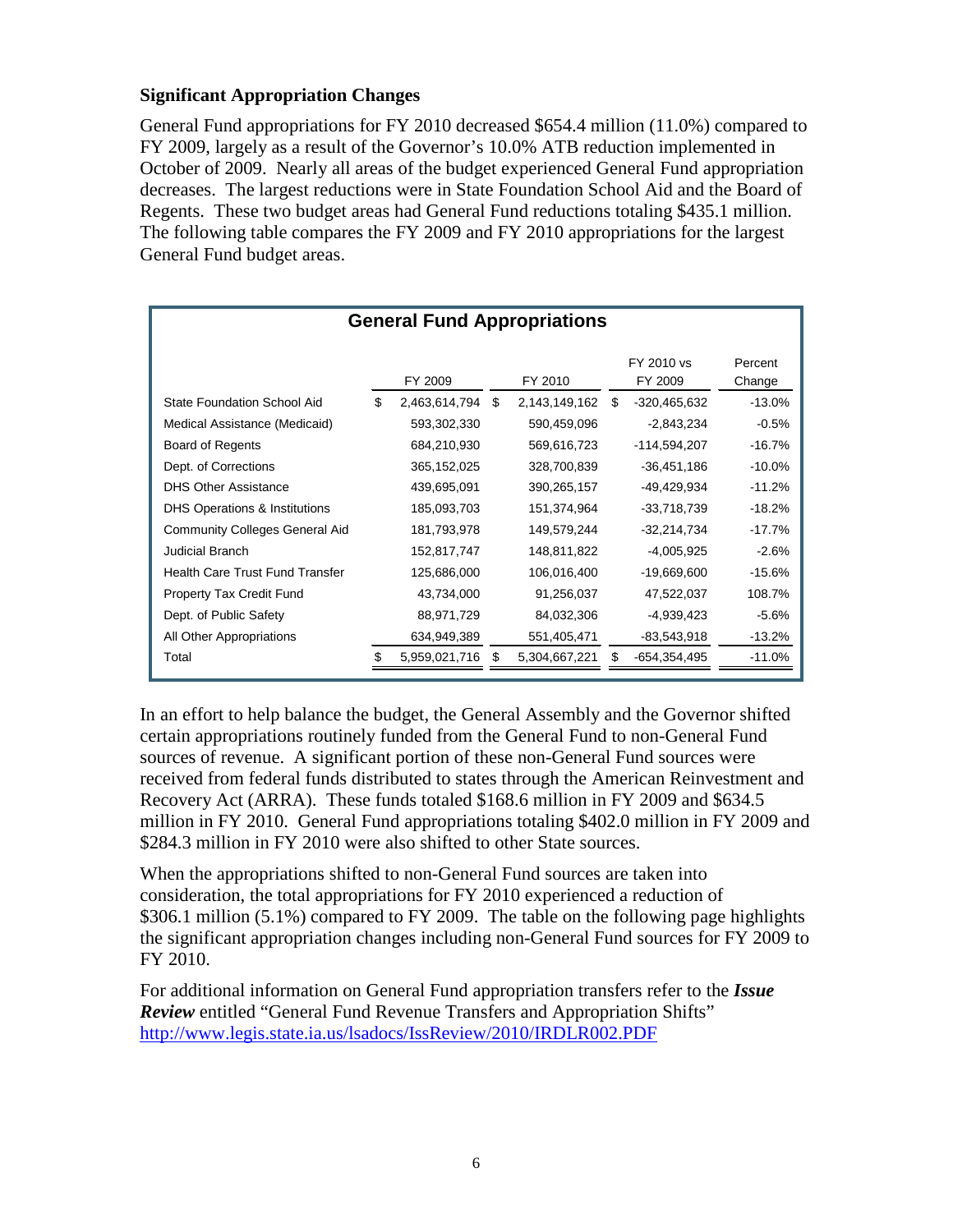| <b>Significant General Fund Appropriations</b>                                         |  |
|----------------------------------------------------------------------------------------|--|
| Including Federal Stimulus and Other Funds Use to Supplant General Fund Appropriations |  |

|                                 | FY 2009                                                     |                 |                         |                    |                                                                 |                 |                         |                   |                       |                   |
|---------------------------------|-------------------------------------------------------------|-----------------|-------------------------|--------------------|-----------------------------------------------------------------|-----------------|-------------------------|-------------------|-----------------------|-------------------|
|                                 | General<br>Fund                                             | Fed<br>Stimulus | Other Non-GF<br>Sources | Total              | General<br>Fund                                                 | Fed<br>Stimulus | Other Non-GF<br>Sources | Total             | FY 2010 vs<br>FY 2009 | Percent<br>Change |
| State Foundation School Aid*    | \$2,463,614,794                                             | 40,000,000 \$   |                         | 0 \$ 2,503,614,794 | \$2,143,149,162 \$202,546,705 \$                                |                 |                         | 0 \$2,345,695,867 | $$-157,918,927$       | $-6.4%$           |
| Medical Assistance (Medicaid)   | 593, 302, 330                                               | 113,976,907     | 111,753,195             | 819,032,432        | 590,459,096                                                     | 249,461,632     | 39,084,483              | 879,005,211       | 59,972,779            | 10.1%             |
| Board of Regents                | 684,210,930                                                 |                 | 51,589,996              | 735,800,926        | 569,616,723                                                     | 80,280,000      | 51,589,996              | 701,486,719       | $-34,314,207$         | $-5.0%$           |
| Dept. of Corrections            | 365, 152, 025                                               |                 |                         | 365,152,025        | 328,700,839                                                     | 14,000,000      |                         | 342,700,839       | $-22,451,186$         | $-6.1%$           |
| <b>DHS Other Assistance</b>     | 439,695,091                                                 | 10,613,586      | 3,786,677               | 454,095,354        | 390,265,157                                                     | 36,568,752      |                         | 426,833,909       | $-27,261,445$         | $-6.2%$           |
| DHS Operations & Institutions   | 185,093,703                                                 | 3,988,356       | 9,000,000               | 198,082,059        | 151,374,964                                                     | 8,230,907       | 15,757,518              | 175,363,389       | $-22,718,670$         | $-12.3%$          |
| Community Colleges General Aid  | 181,793,978                                                 |                 |                         | 181,793,978        | 149,579,244                                                     | 25,600,000      |                         | 175,179,244       | -6,614,734            | $-3.6%$           |
| Judicial Branch                 | 152,817,747                                                 |                 |                         | 152,817,747        | 148,811,822                                                     |                 |                         | 148,811,822       | $-4,005,925$          | $-2.6%$           |
| Health Care Trust Fund Transfer | 125,686,000                                                 |                 |                         | 125,686,000        | 106,016,400                                                     |                 |                         | 106,016,400       | $-19,669,600$         | $-15.6%$          |
| Property Tax Credit Fund        | 43,734,000                                                  |                 | 115,468,964             | 159,202,964        | 91,256,037                                                      |                 | 58,518,434              | 149,774,471       | $-9,428,493$          | $-21.6%$          |
| Dept. of Public Safety          | 88,954,800                                                  |                 |                         | 88,954,800         | 80,086,196                                                      | 750,000         |                         | 80,836,196        | $-8,118,604$          | $-9.1%$           |
| All Other Appropriations        | 634,966,318                                                 |                 | 110,362,975             | 745,329,293        | 555,351,581                                                     | 17,083,950      | 119,327,521             | 691,763,052       | $-53,566,241$         | $-8.4%$           |
| Total                           | \$5,959,021,716 \$168,578,849 \$401,961,807 \$6,529,562,372 |                 |                         |                    | \$ 5,304,667,221 \$ 634,521,946 \$ 284,277,952 \$ 6,223,467,119 |                 |                         |                   | $$ -306,095,253$      | $-5.1%$           |

\* In FY 2010 the State Foundation School Aid appropriation was changed to include per pupil funding for programs previously funded through State categorical appropriations. For comparison purposes, the FY 2009 appropriation was adjusted to include \$307.8 million of State categorical funding that was appropriated separately in FY 2009.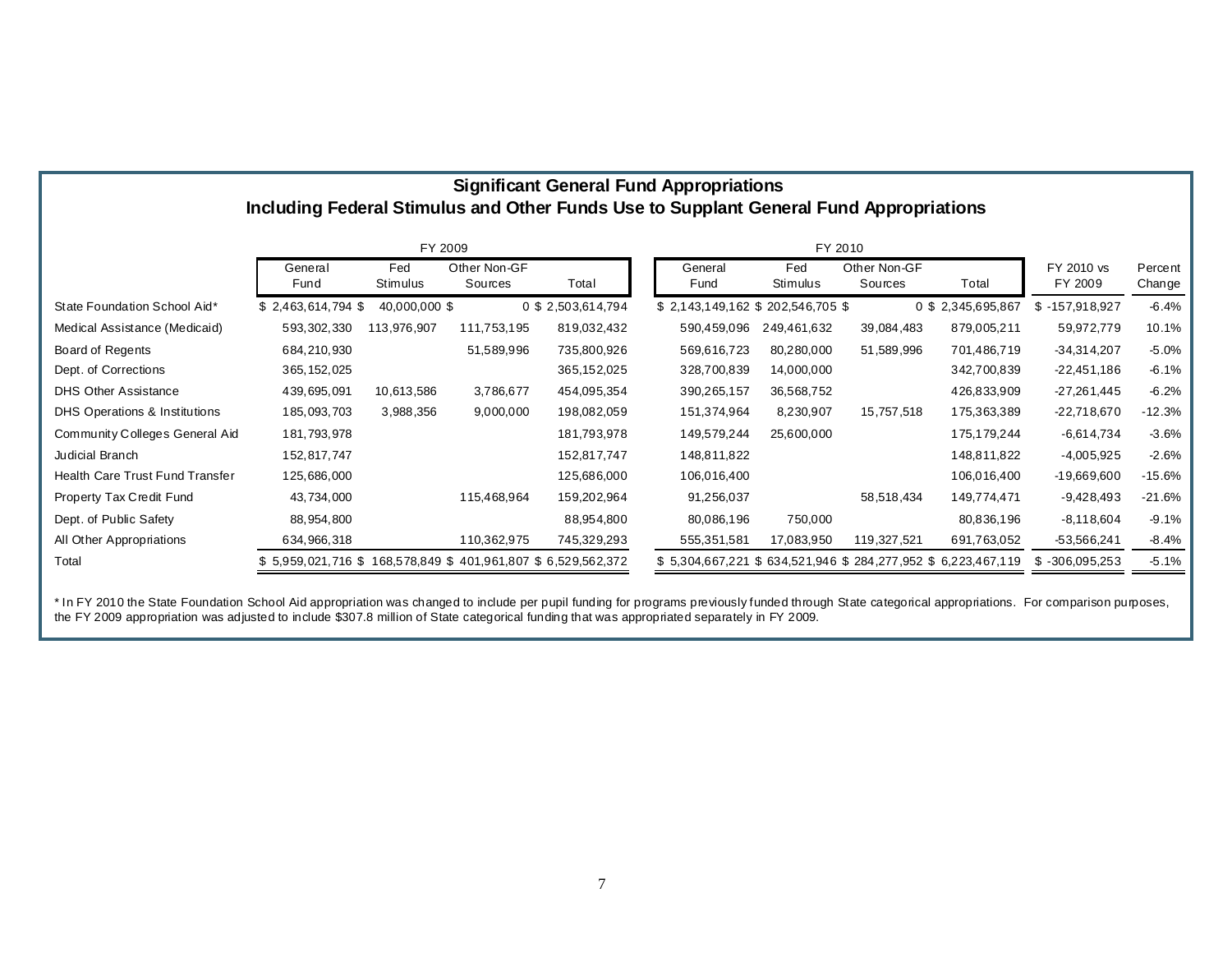### **Summary of Historical General Fund Appropriation Changes**

When compared to the past ten years, General Fund appropriations have increased \$541.1 million (11.1%) since FY 2000. This equates to an average annual increase of 2.8%. From FY 2000 to FY 2004, total General Fund appropriations decreased from \$4.764 million to \$4.524 billion respectively, a reduction of \$239.2 million. Beginning in FY 2005, appropriations increased annually until they reached their highest level of \$5.959 billion in FY 2009, and then decreased 11.0% in FY 2010 to \$5.304 billion.

Approximately 70.0% of all General Fund appropriations fund K-12 education, Medicaid and hawk-i programs, and higher education (Regents universities, community colleges, and the College Student Aid Commission). This percentage has remained fairly consistent over the last ten years. Over this ten-year period, aid to schools and the Medicaid/hawk-i Programs have contributed to the majority of the growth in General Fund appropriations. Appropriations to K-12 schools increased \$323.8 million (17.4%) while appropriations for Medicaid and hawk-i increased \$289.3 million (63.7%). During this period, General Fund appropriations for higher education decreased by \$116.7 million (13.1%).

The following chart shows total General Fund appropriations since FY 2000 and depicts the portion appropriated for K-12 education, Medicaid and hawk-i programs, and higher education.

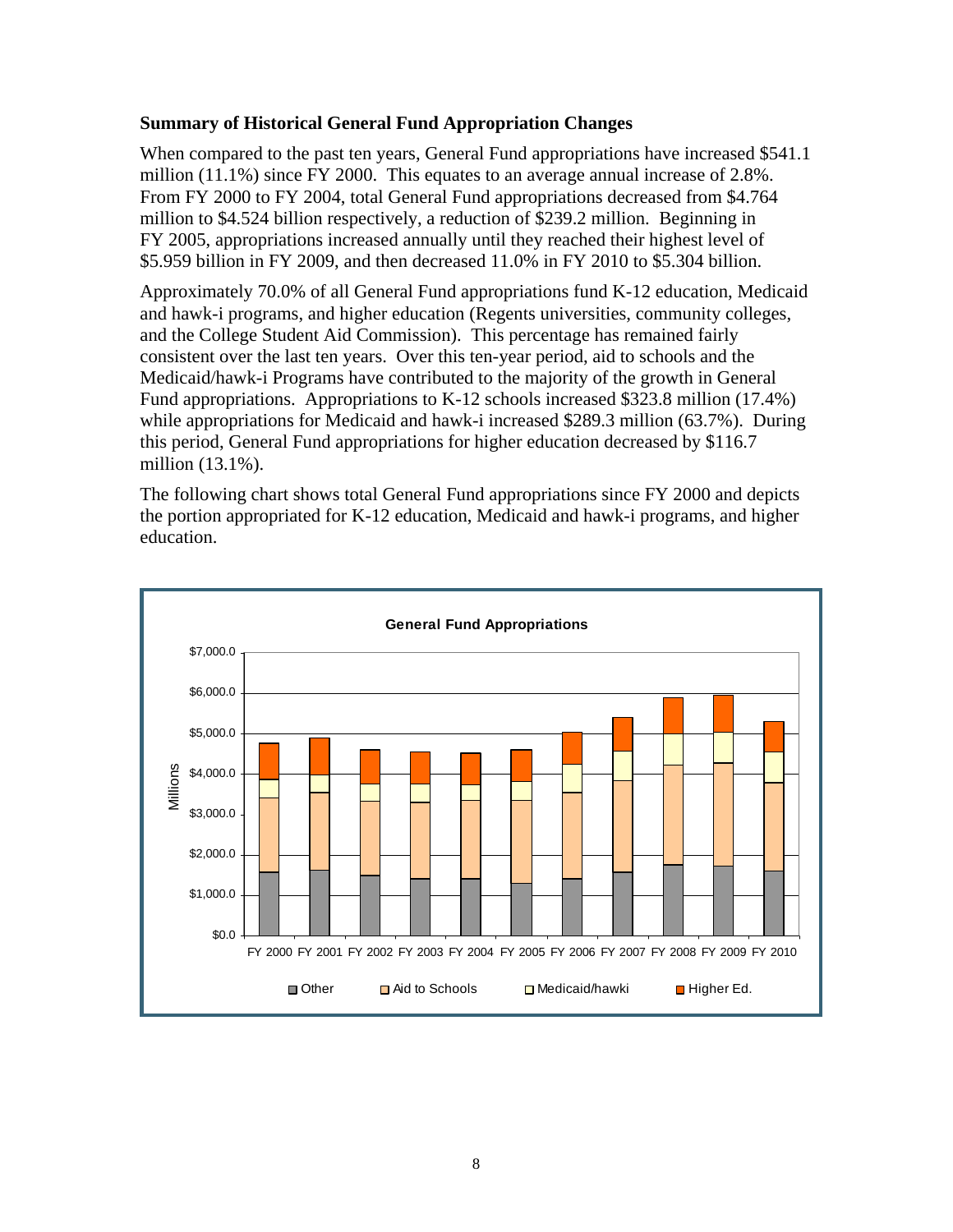# **Summary of FY 2010 Appropriations Activity**

General Fund appropriations are adjusted for several factors throughout the fiscal year, including supplemental appropriations, deappropriations, the Governor's ATB reductions, and adjustments to standing unlimited appropriations to account for actual expenditures. Other activity associated with appropriated funds include: balances brought forward, transfers, and reversions.

The original appropriations from the General Fund totaled \$5.814 billion for FY 2010. No additional funding was appropriated for negotiated salary increases or salary annualization for FY 2010. The Governor's ATB reduction cut \$564.4 million and the General Assembly enacted supplemental appropriations and deappropriations of \$53.1 million. Standing unlimited appropriations were adjusted upward by \$2.4 million to close the fiscal year. These changes resulted in net appropriations of \$5.305 billion.

In addition to the appropriation adjustments, there were \$81.6 million of FY 2009 appropriated funds that were carried forward for expenditure in FY 2010 and \$91.0 million of General Fund dollars appropriated in FY 2010 that were allowed to carry forward to FY 2011 for expenditure. During the fiscal year there was \$14.6 million transferred between appropriations authorized by the Governor under Code Section 8.39. By the end of FY 2010, departments reverted \$6.5 million in appropriated funds back to the General Fund. The net expenditure of FY 2010 appropriated funds totaled \$5.289 billion.

The following table summarizes the overall General Fund activity for FY 2010 appropriations.

| <b>Summary of General Fund Appropriations</b> |    |               |  |  |  |
|-----------------------------------------------|----|---------------|--|--|--|
|                                               |    | FY 2010       |  |  |  |
| <b>General Fund Appropriations</b>            |    |               |  |  |  |
| Original Appropriation                        | \$ | 5,813,598,782 |  |  |  |
| <b>ATB Reduction</b>                          |    | -564.444.610  |  |  |  |
| Adjustments to Standings                      |    | 2.445.962     |  |  |  |
| Supplemental/Deappropriations                 |    | 53,067,088    |  |  |  |
| <b>Total Net Appropriations</b>               | \$ | 5,304,667,222 |  |  |  |
|                                               |    |               |  |  |  |
| <b>Other Activity</b>                         |    |               |  |  |  |
| Balance forward from the previous year        | \$ | 81,615,299    |  |  |  |
| Appropriation Transfers In                    |    | 14,596,090    |  |  |  |
| Appropriation Transfers Out                   |    | -14,596,090   |  |  |  |
| Balance Carry Forward to the next year        |    | -90.994.249   |  |  |  |
| <b>Reversions Total</b>                       |    | $-6,469,394$  |  |  |  |
| <b>Total Other Activity</b>                   | \$ | -15,848,344   |  |  |  |
| <b>Total Net Appropriations Expended</b>      |    | 5,288,818,877 |  |  |  |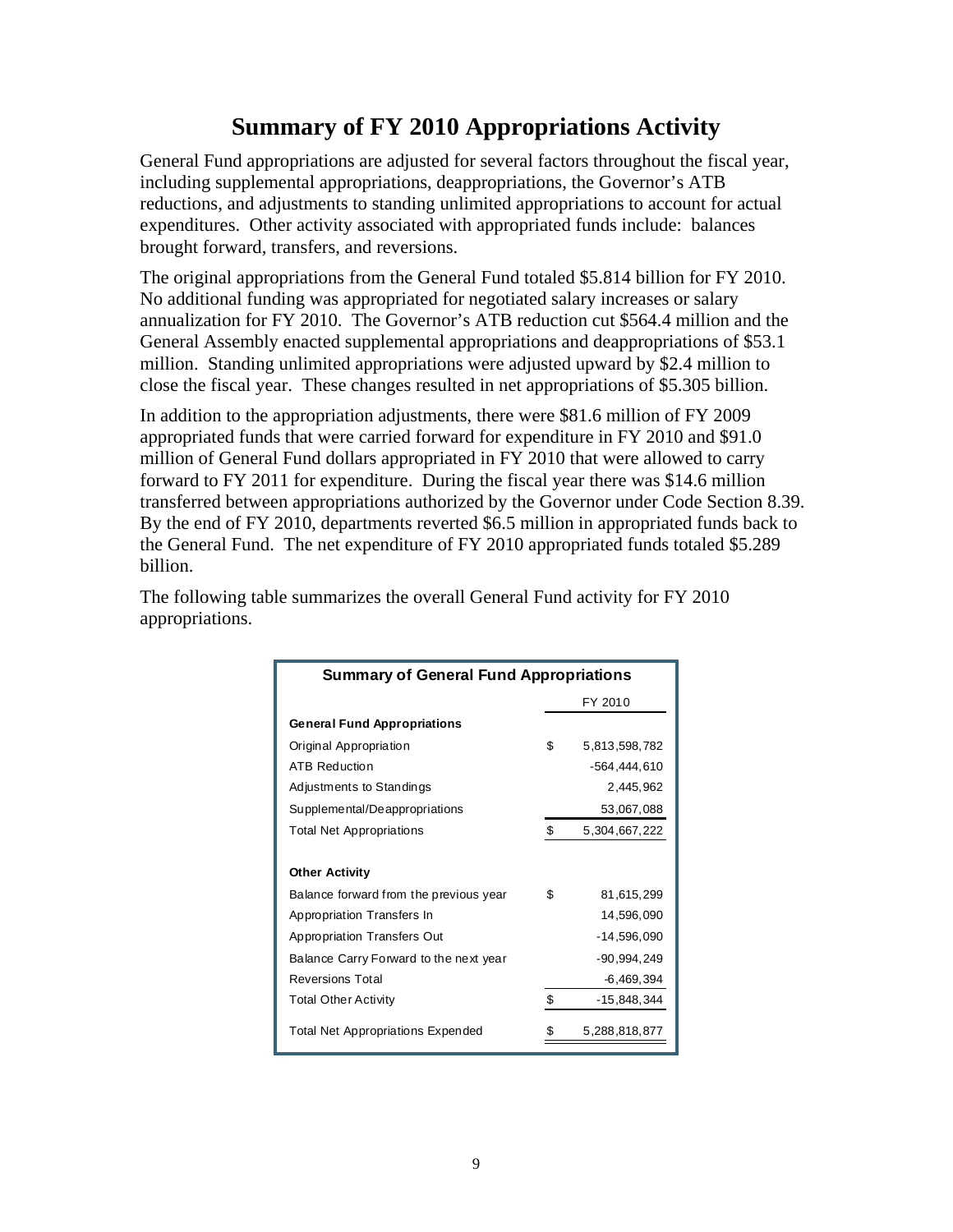### **Across-the-Board Reduction**

Code Section 8.31, states that if the Governor determines that the estimated budget resources during the fiscal year are insufficient to pay all appropriations in full, the Governor shall order reductions that are to be uniform and prorated between all departments, agencies, and establishments upon the basis of their respective appropriations. On October 8, 2009, the Governor issued Executive Order 19 requiring a 10.0% ATB reduction to all FY 2010 General Fund appropriations of Executive Branch agencies. This resulted in a reduction of \$564.4 million. The Executive Order was issued in response to a revised General Fund revenue estimate adopted by the Revenue Estimating Conference (REC) on October 7, 2009, causing the projected FY 2010 General Fund balance to be negative by \$317.8 million.

The following table shows the individual appropriations that received reductions in excess of \$5.0 million from the Governor's 10.0% ATB reduction. Because State School Aid receives the largest appropriation, it received the largest reduction of \$238.5 million, or 42.3% of the total. Other significant reductions included: Medicaid, reduced by \$71.9 million, and the general operating appropriations of the three Regents institutions, reduced by a combined \$50.4 million.

| FY 2010 General Fund Across-the-Board Reduction |                     |                     |  |  |  |  |
|-------------------------------------------------|---------------------|---------------------|--|--|--|--|
|                                                 | Reduction<br>Amount | Percent<br>of Total |  |  |  |  |
| <b>State Foundation School Aid</b>              | $$ -238,495,330$    | 42.3%               |  |  |  |  |
| <b>Medical Assistance</b>                       | $-71,853,706$       | 12.7%               |  |  |  |  |
| <b>SUI - General University</b>                 | $-23,548,309$       | 4.2%                |  |  |  |  |
| <b>ISU - General University</b>                 | $-18.498.758$       | 3.3%                |  |  |  |  |
| Merged Area Schools-Gen Aid                     | -15,867,850         | 2.8%                |  |  |  |  |
| Health Care Trust Fund Transfer                 | $-11,779,600$       | 2.1%                |  |  |  |  |
| Property Tax Credit Fund                        | $-10, 139, 560$     | 1.8%                |  |  |  |  |
| Child and Family Services                       | $-9,059,145$        | 1.6%                |  |  |  |  |
| UNI - University of Northern Iowa               | $-8,378,989$        | 1.5%                |  |  |  |  |
| MH Property Tax Relief                          | $-8, 155, 546$      | 1.4%                |  |  |  |  |
| <b>Field Operations</b>                         | $-6,303,283$        | 1.1%                |  |  |  |  |
| Oakdale Institution                             | $-5,864,610$        | 1.0%                |  |  |  |  |
| Child Care Assistance                           | $-5,427,008$        | 1.0%                |  |  |  |  |
| MH/DD Growth Factor                             | $-5,410,877$        | 1.0%                |  |  |  |  |
| <b>Iowa State Patrol</b>                        | $-5,006,809$        | 0.9%                |  |  |  |  |
| All Other Agencies                              | -120,655,230        | 21.4%               |  |  |  |  |
| Total                                           | -564,444,610<br>\$. | 100.0%              |  |  |  |  |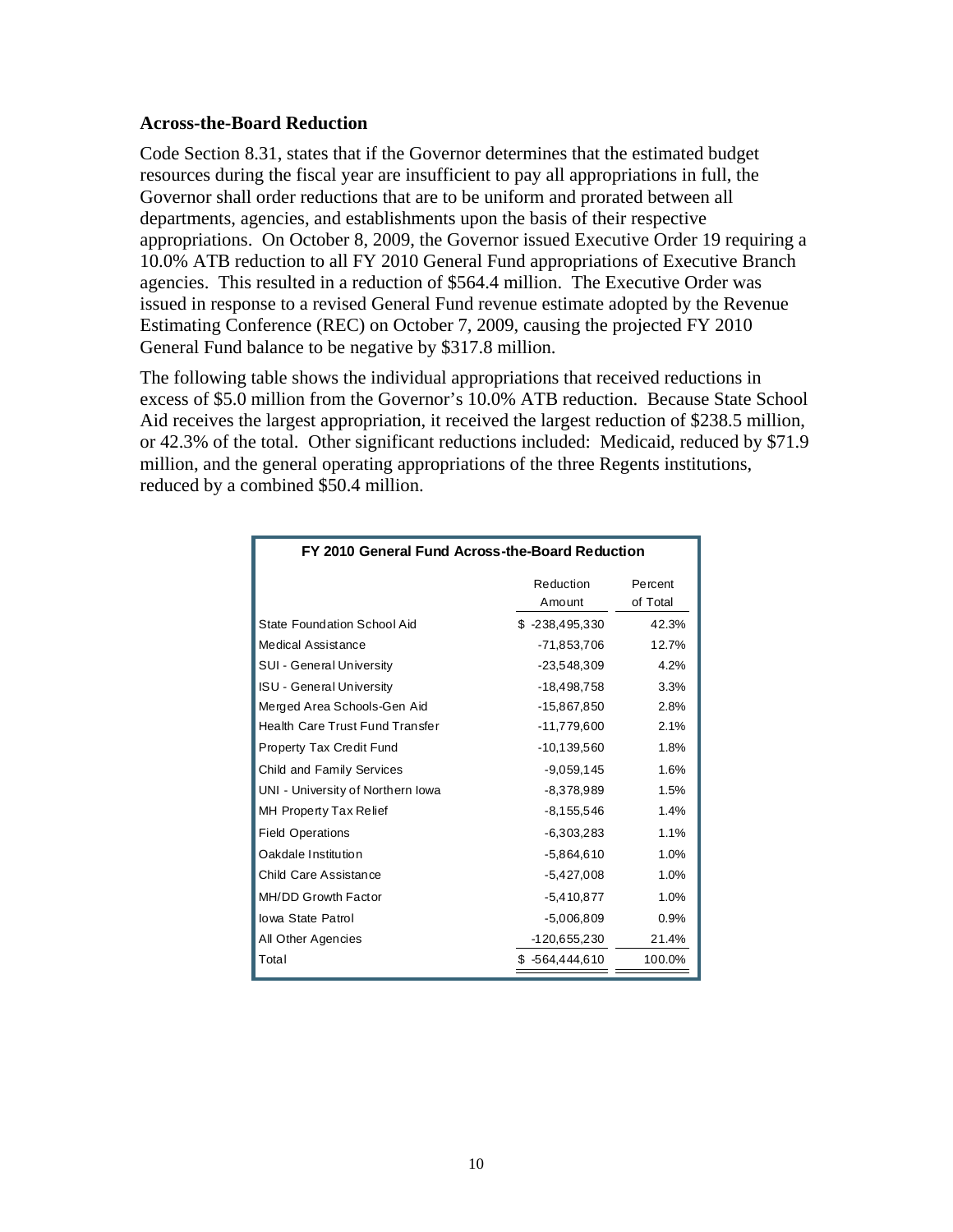### **Adjustments to Standing Appropriations**

There are numerous standing unlimited appropriations established in the Code. The exact amount for each of these appropriations is not known until the close of the fiscal year. As the General Assembly develops the budget, an estimated appropriation amount is included for budgeting purposes. This estimated appropriation is then adjusted throughout the fiscal year to reflect actual expenditures. The following table shows the significant standing unlimited appropriations and the adjustments.

| FY 2010 Adjustments to Standing Unlimited Appropriations |                                 |     |                   |    |                             |                 |                                   |  |
|----------------------------------------------------------|---------------------------------|-----|-------------------|----|-----------------------------|-----------------|-----------------------------------|--|
|                                                          | Orig. Budgeted<br>Appropriation |     | ATB &<br>Deapprop |    | Adjustments to<br>Standings |                 | <b>Final Net</b><br>Appropriation |  |
| State Aid to Schools                                     | \$2,384,953,295                 | \$. | $-238.495.330$    | \$ | $-3,308,803$                | \$2,143,149,162 |                                   |  |
| Legislative Branch                                       | 33.410.448                      |     | $-3.340.411$      |    | 1.438.640                   | 31,508,677      |                                   |  |
| State Appeal Board Claims                                | 3.984.786                       |     | $-398.479$        |    | 5,127,637                   | 8.713.944       |                                   |  |
| Performance of Duty                                      | 2,000,000                       |     | $-200.000$        |    | $-1,982,771$                | $-182.771$      |                                   |  |
| Unemployment Compensation                                | 489.301                         |     | $-48.930$         |    | 1.446.224                   | 1.886.595       |                                   |  |
| Other                                                    | 3,624,061                       |     | $-362.407$        |    | $-274.966$                  | 2,986,688       |                                   |  |
| Total                                                    | \$2,428,461,891                 | \$  | $-242, 845, 557$  |    | 2,445,962                   | \$2,188,062,296 |                                   |  |

## **Supplemental Appropriations and Deappropriations**

The net total of all supplemental appropriations and deappropriations for FY 2010 resulted in a net increase of \$53.1 million to General Fund appropriations. The General Assembly enacted two bills during the 2010 Legislative Session that made supplemental appropriations and deappropriations to FY 2010 budgets.

- The appropriation changes enacted in SF 2366 (FY 2010 Appropriations Adjustments Act) resulted in a net reduction of \$52.6 million to FY 2010 General Fund appropriations. The Act deappropriated a total of \$14.7 million from the Judicial and Legislative Branch appropriations. The Act also provided supplemental appropriations totaling \$67.3 million to restore funding to certain departments.
- House File 2531 (FY 2011 Standing Appropriations Act) provided two supplemental appropriations totaling \$500,000. This included \$200,000 to restore operational funds to the Department of Management and \$300,000 for the newly established State Debt Coordinator Office housed in the Department of Revenue.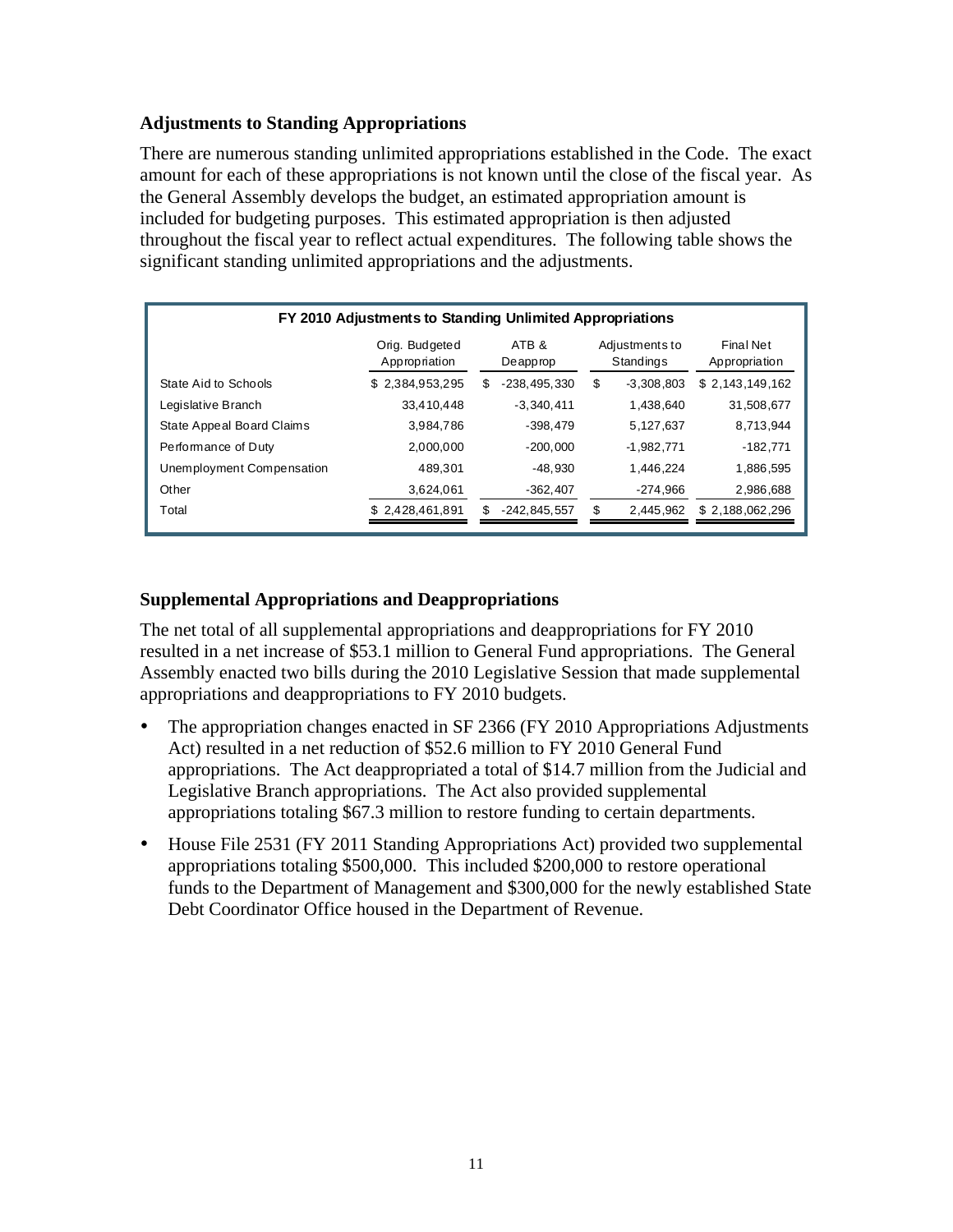The following table shows the total supplemental appropriations and deappropriations by department.

| FY 2010 Supplemental Appropriations<br>and Deappropriations |    |              |  |  |  |  |
|-------------------------------------------------------------|----|--------------|--|--|--|--|
| Board of Regents                                            | \$ | 31,360,500   |  |  |  |  |
| State Public Defender/Indigent Defense (DIA)                |    | 10,900,000   |  |  |  |  |
| Department of Education                                     |    | 10,660,863   |  |  |  |  |
| Department of Corrections                                   |    | 7,861,370    |  |  |  |  |
| Department of Public Health                                 |    | 4,383,922    |  |  |  |  |
| Department of Revenue                                       |    | 1,726,000    |  |  |  |  |
| Department of Public Defense                                |    | 587,816      |  |  |  |  |
| Department of Management                                    |    | 200,000      |  |  |  |  |
| Department of Human Services                                |    | 100,163      |  |  |  |  |
| Legislative Branch                                          |    | $-3,340,411$ |  |  |  |  |
| <b>Judicial Branch</b>                                      |    | -11,373,135  |  |  |  |  |
| Total                                                       |    | 53,067,088   |  |  |  |  |

### **Balances Brought Forward**

State agencies carried forward a total of \$81.6 million from FY 2009 appropriations to FY 2010 and \$91.0 million from FY 2010 appropriations to FY 2011. There are several circumstances that result in appropriated funds being carried forward to the next fiscal year.

- Code Section 8.62 allows State agencies to use 50.0% of unspent appropriated funds for employee training, technology enhancement, or purchases of goods and services from Iowa prison industries. This provision was notwithstood in HF 414 (FY 2009 Budget Adjustment Act) as it relates to unspent funds from FY 2009 appropriations. All unspent funds from FY 2010 appropriations reverted to the General Fund.
- Some agencies are provided authorization through legislation to carry forward unspent appropriated funds for program expenses in the next fiscal year.
- Some appropriated funds become obligated during the fiscal year they were made. However, a portion of the payments against those obligations may not be paid until the following fiscal year. The funds that the Executive Council approves through the Performance of Duty account fall into this category. The majority of these funds have been approved for disaster relief by the Council.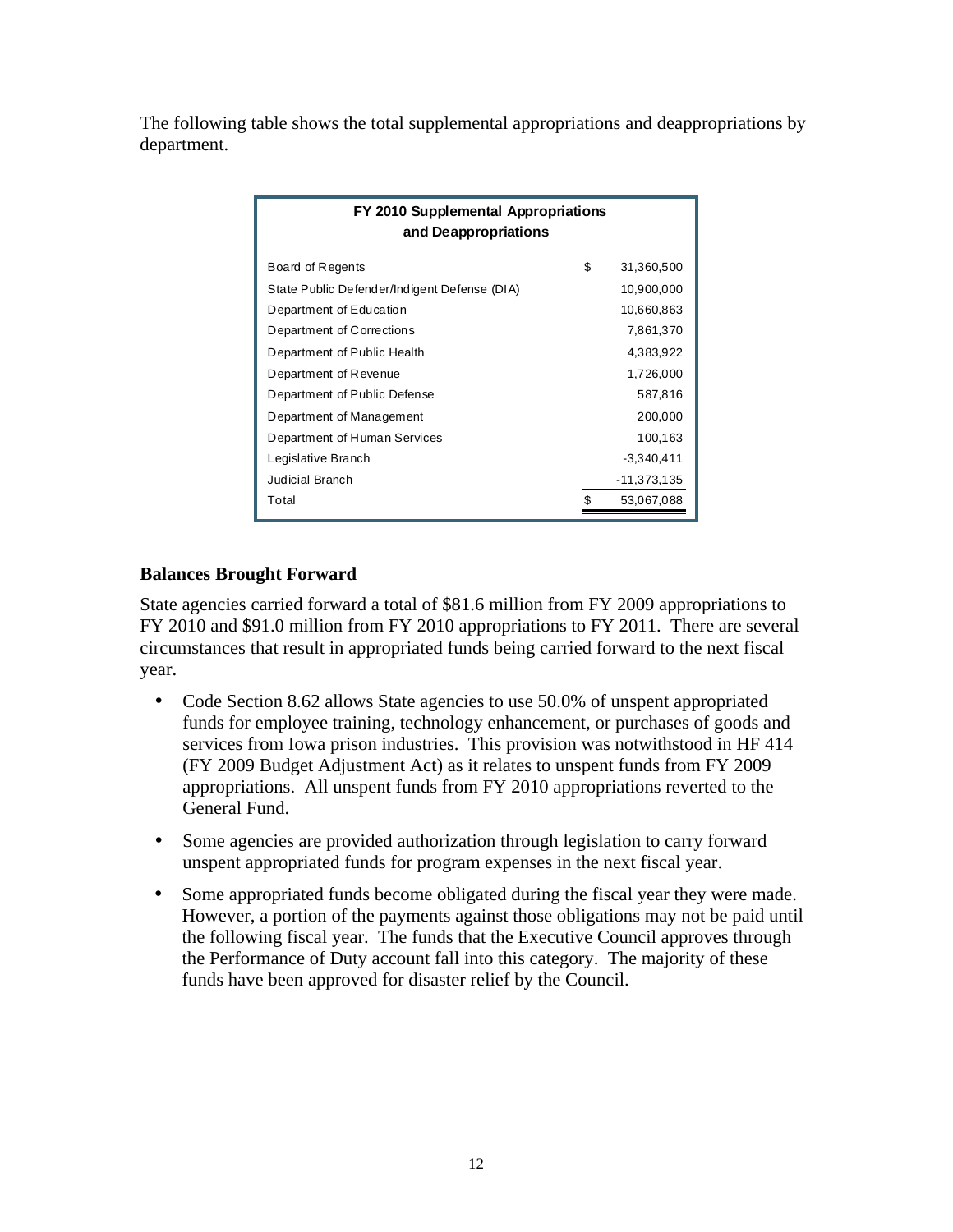| <b>Balances Brought Forward from</b><br>FY 2009 to FY 2010 |    |                                |  |  |  |
|------------------------------------------------------------|----|--------------------------------|--|--|--|
|                                                            |    | <b>Balance</b><br>Carryforward |  |  |  |
| Department of Human Services                               | \$ | 56,089,261                     |  |  |  |
| Department of Veterans Affairs                             |    | 6,992,024                      |  |  |  |
| <b>Executive Council</b>                                   |    | 6,872,153                      |  |  |  |
| Department of Education                                    |    | 3,667,954                      |  |  |  |
| Department of Economic Development                         |    | 3,315,746                      |  |  |  |
| Department of Corrections                                  |    | 1,747,407                      |  |  |  |
| <b>Iowa Workforce Development</b>                          |    | 1,273,219                      |  |  |  |
| College Student Aid Commission                             |    | 738,072                        |  |  |  |
| Department of Administrative Services                      |    | 386,040                        |  |  |  |
| Department of Agriculture and Land Stewardship             |    | 180,765                        |  |  |  |
| Board of Regents                                           |    | 141,091                        |  |  |  |
| Department of Natural Resources                            |    | 88,425                         |  |  |  |
| Department of Cultural Affairs                             |    | 83,850                         |  |  |  |
| Department of Public Health                                |    | 24,798                         |  |  |  |
| Department of Human Rights                                 |    | 13,261                         |  |  |  |
| Department of Public Safety                                |    | 1,233                          |  |  |  |
| Total                                                      | \$ | 81,615,299                     |  |  |  |

The following tables list the agencies with balances carried forward.

| <b>Balances Carried Forward from</b>           |    |              |  |  |  |  |
|------------------------------------------------|----|--------------|--|--|--|--|
| FY 2010 to FY 2011                             |    |              |  |  |  |  |
|                                                |    | Balance      |  |  |  |  |
|                                                |    | Carryforward |  |  |  |  |
| Department of Human Services                   | \$ | 65,988,972   |  |  |  |  |
| <b>Executive Council</b>                       |    | 7,473,344    |  |  |  |  |
| Department of Corrections                      |    | 5,932,260    |  |  |  |  |
| Department of Veterans Affairs                 |    | 2,711,433    |  |  |  |  |
| Department of Education                        |    | 2,546,682    |  |  |  |  |
| Department of Economic Development             |    | 2,402,185    |  |  |  |  |
| Department of Transportation                   |    | 939,832      |  |  |  |  |
| lowa Workforce Development                     |    | 796,168      |  |  |  |  |
| Department of Administrative Services          |    | 432,297      |  |  |  |  |
| Department of Public Health                    |    | 413,987      |  |  |  |  |
| Board of Regents                               |    | 380,789      |  |  |  |  |
| Department of Revenue                          |    | 300,000      |  |  |  |  |
| College Student Aid Commission                 |    | 242,224      |  |  |  |  |
| Department of Inspections & Appeals            |    | 220,101      |  |  |  |  |
| Department of Agriculture and Land Stewardship |    | 137,451      |  |  |  |  |
| Department of Management                       |    | 73,970       |  |  |  |  |
| Department of Cultural Affairs                 |    | 1,894        |  |  |  |  |
| Department of Public Safety                    |    | 660          |  |  |  |  |
| Total                                          | \$ | 90,994,249   |  |  |  |  |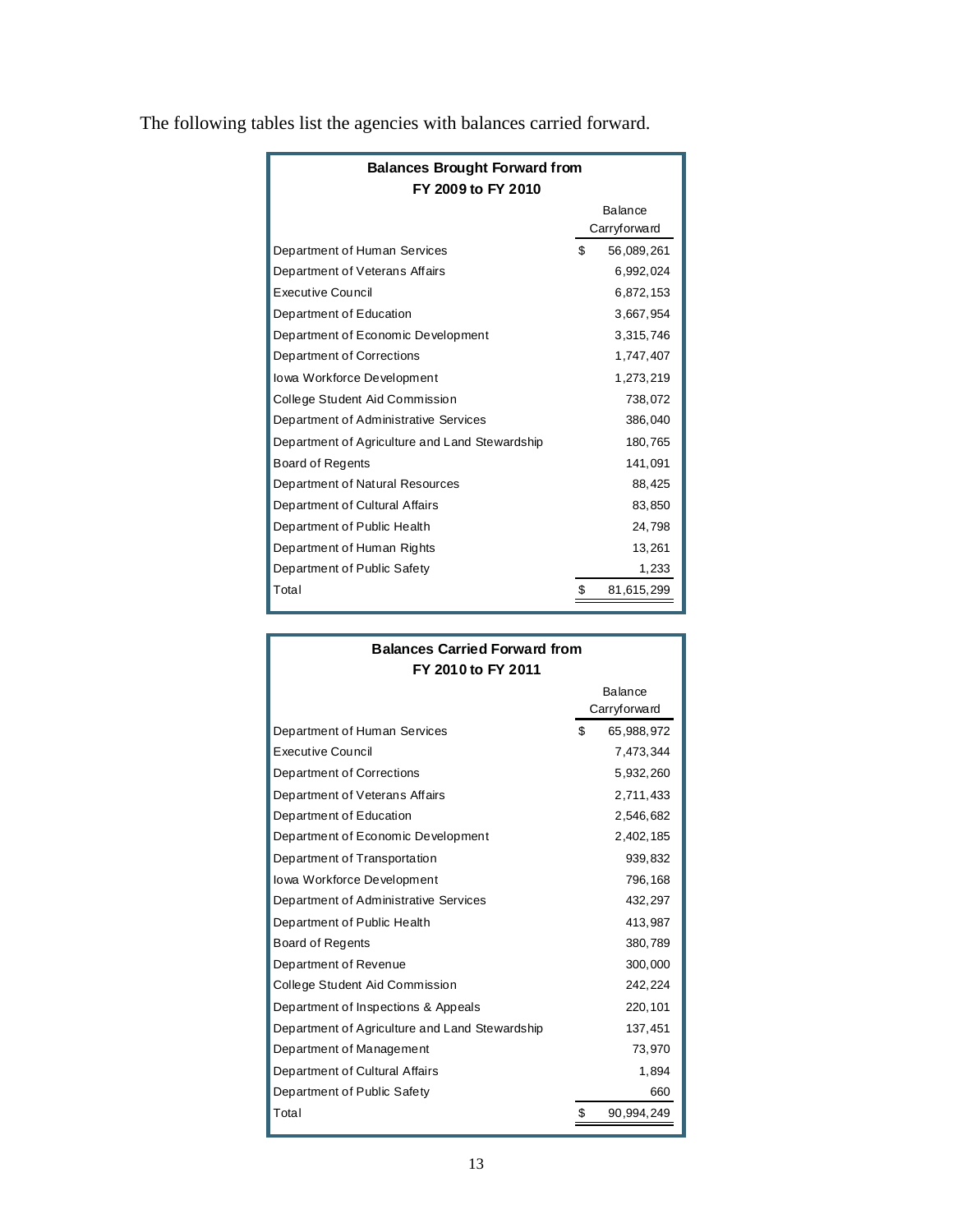## **Appropriation Transfers**

Code Section 8.39, allows the Governor to transfer funds between line-item appropriations if an appropriation is insufficient to meet the legitimate expenses of a department. During FY 2010, a total of \$14.6 million of appropriated funds were transferred. Many of the transfers were made to backfill reductions related to the 10.0% ATB reduction. The following table summarizes the total transfers in, transfers out, and the net change by department.

| FY 2010 Appropriation Transfers          |                              |            |    |                                      |    |              |  |  |
|------------------------------------------|------------------------------|------------|----|--------------------------------------|----|--------------|--|--|
|                                          | Appropriation<br>Transfer In |            |    | Appropriation<br><b>Transfer Out</b> |    | Net Change   |  |  |
| Corrections                              | \$                           | 6,556,006  | \$ | -470,846                             | \$ | 6,085,160    |  |  |
| Agriculture and Land Stewardship         |                              | 560,725    |    | 0                                    |    | 560,725      |  |  |
| Governor/Lt. Governor's Office           |                              | 171,000    |    | $-41,000$                            |    | 130,000      |  |  |
| Management                               |                              | 254,500    |    | $-130,000$                           |    | 124,500      |  |  |
| Secretary of State                       |                              | 53,813     |    | 0                                    |    | 53,813       |  |  |
| Civil Rights Commission                  |                              | 47,100     |    | $-30,615$                            |    | 16,485       |  |  |
| Public Employment Relations Board        |                              | 11,800     |    | 0                                    |    | 11,800       |  |  |
| Iowa Ethics & Campaign Disclosure Board  |                              | 428        |    | $\Omega$                             |    | 428          |  |  |
| <b>Cultural Affairs</b>                  |                              | 95,011     |    | $-95,011$                            |    | 0            |  |  |
| Public Health                            |                              | 97,529     |    | -97,529                              |    | $\Omega$     |  |  |
| Rebuild Iowa Office                      |                              | 0          |    | $-3,857$                             |    | $-3,857$     |  |  |
| Iowa Finance Authority                   |                              | $\Omega$   |    | $-4,500$                             |    | $-4,500$     |  |  |
| College Student Aid Commission           |                              | 228,490    |    | $-235,681$                           |    | -7,191       |  |  |
| Energy Independence Total                |                              | 0          |    | $-8,516$                             |    | $-8,516$     |  |  |
| Governor's Office of Drug Control Policy |                              | 0          |    | $-11,884$                            |    | $-11,884$    |  |  |
| Board of Parole                          |                              | 818        |    | -14,696                              |    | $-13,878$    |  |  |
| <b>Administrative Services</b>           |                              | $\Omega$   |    | $-27.578$                            |    | $-27,578$    |  |  |
| Law Enforcement Academy                  |                              | 0          |    | $-36,677$                            |    | $-36,677$    |  |  |
| lowa Commission for the Blind            |                              | 0          |    | $-37,892$                            |    | $-37,892$    |  |  |
| Human Rights                             |                              | 176,200    |    | -221,696                             |    | $-45,496$    |  |  |
| Iowa Department Aging                    |                              | 0          |    | $-54,667$                            |    | $-54,667$    |  |  |
| Commerce                                 |                              | 0          |    | -73,396                              |    | -73,396      |  |  |
| Economic Development                     |                              | 15,105     |    | -132,705                             |    | $-117,600$   |  |  |
| Education                                |                              | 740,076    |    | -967,645                             |    | $-227,569$   |  |  |
| Public Defense                           |                              | 0          |    | $-246,741$                           |    | $-246,741$   |  |  |
| Natural Resources                        |                              | 0          |    | -272,801                             |    | -272,801     |  |  |
| Inspections & Appeals                    |                              | 653,818    |    | $-1,226,068$                         |    | $-572,250$   |  |  |
| lowa Workforce Development               |                              | 0          |    | $-594,166$                           |    | -594,166     |  |  |
| <b>Veterans Affairs</b>                  |                              | 85,609     |    | $-1,100,458$                         |    | -1,014,849   |  |  |
| Regents                                  |                              | 0          |    | -1,455,685                           |    | $-1,455,685$ |  |  |
| <b>Human Services</b>                    |                              | 4,848,062  |    | -7,003,780                           |    | -2, 155, 718 |  |  |
| Total                                    | \$                           | 14,596,090 | \$ | -14,596,090                          | \$ | 0            |  |  |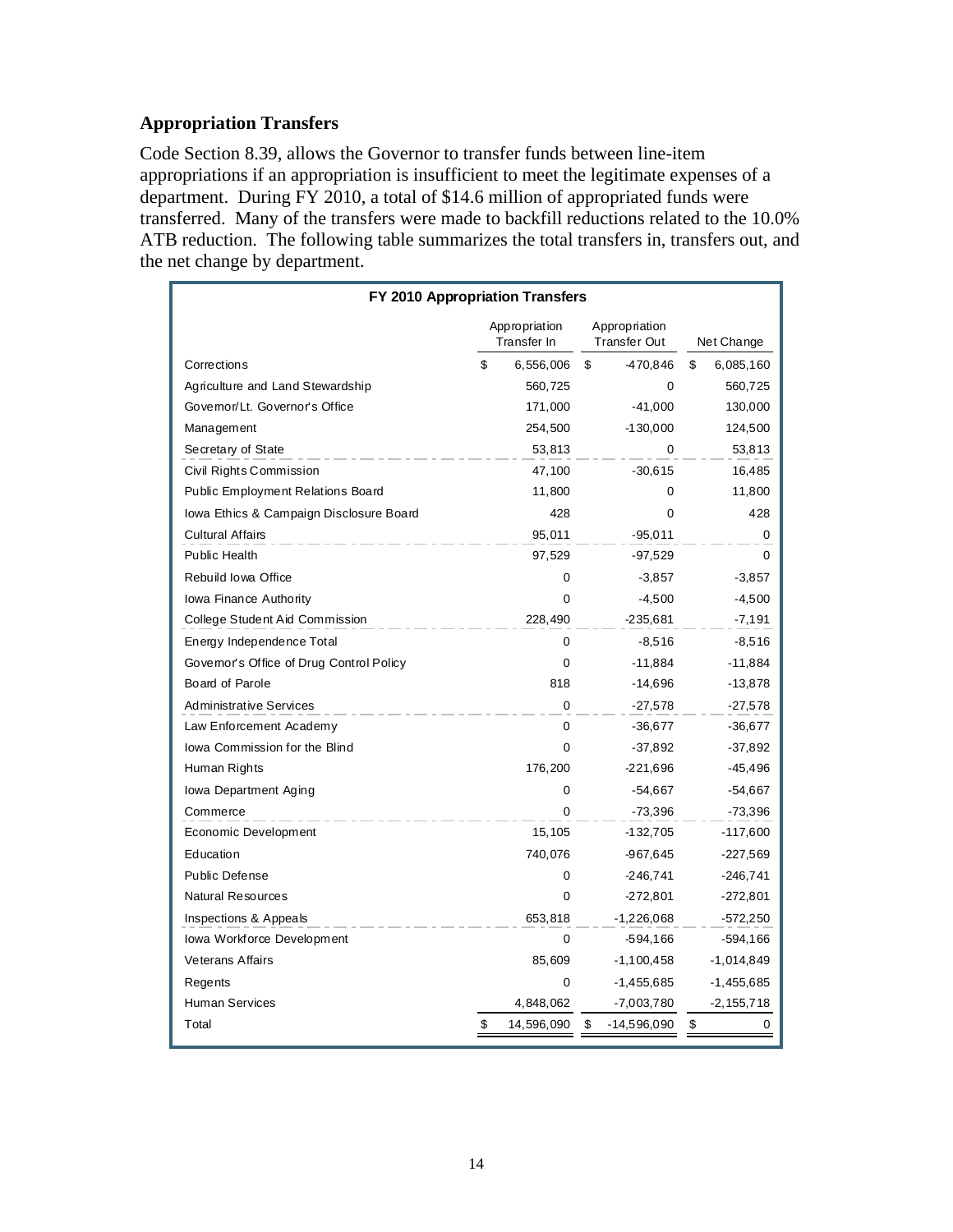### **Reversions**

Unless an agency is allowed to carry forward unspent funds from an appropriation, the unspent funds will revert to the fund from which it was appropriated. State agencies reverted a total of \$6.5 million from FY 2010 appropriations. Nine agencies contributed to 96.0% of the reverted funds. The following table lists the significant reversions from FY 2010 appropriations by department.

| FY 2010 General Fund Reversions |     |                     |                     |  |  |  |
|---------------------------------|-----|---------------------|---------------------|--|--|--|
|                                 |     | Reversion<br>Amount | Percent<br>of Total |  |  |  |
| Human Services                  | \$  | 1,880,955           | 29.1%               |  |  |  |
| Education                       |     | 1,410,461           | 21.8%               |  |  |  |
| Economic Development            |     | 854,695             | 13.2%               |  |  |  |
| Public Health                   |     | 815,446             | 12.6%               |  |  |  |
| Inspections & Appeals           |     | 534,268             | 8.3%                |  |  |  |
| <b>Public Safety</b>            |     | 209,455             | $3.2\%$             |  |  |  |
| Revenue                         |     | 204,627             | $3.2\%$             |  |  |  |
| <b>Administrative Services</b>  |     | 147, 113            | 2.3%                |  |  |  |
| lowa Department Aging           |     | 146,189             | 2.3%                |  |  |  |
| All Other Agencies              |     | 266,185             | 4.1%                |  |  |  |
| Total                           | \$. | 6,469,394           | 100.0%              |  |  |  |
|                                 |     |                     |                     |  |  |  |

Over the last 10 years, reversions have averaged approximately \$10.2 million per year. However, the amount reverted can vary significantly from year to year. In FY 2005, reversions were less than \$3.0 million and in FY 2009, they reached \$25.1 million.

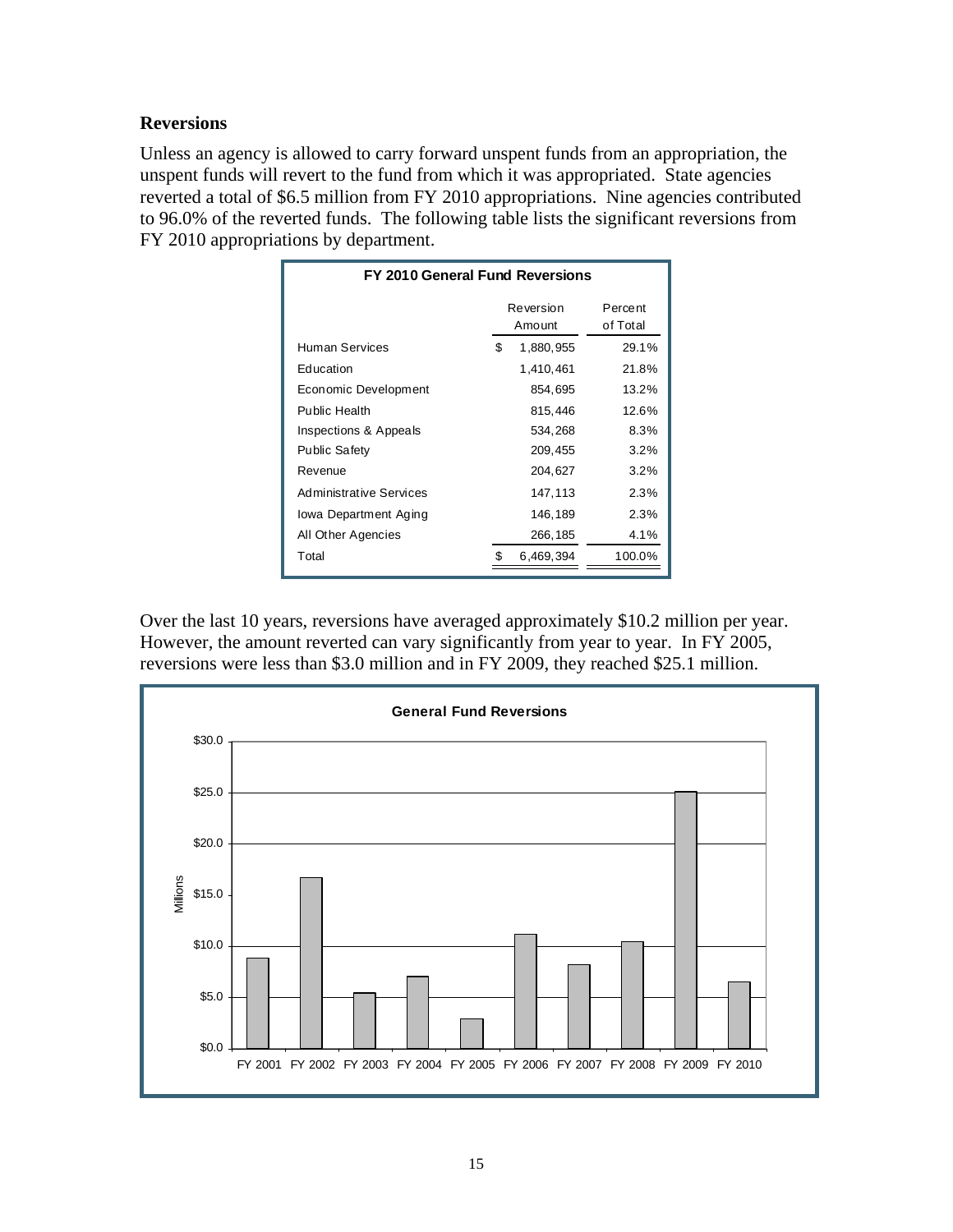# **General Fund Balance Sheet**

The following table summarizes the condition of the General Fund over the last five years. From FY 2006 to FY 2010, the General Fund has maintained an annual surplus that has averaged 4.1% of total revenues. For FY 2010, the General Fund ended the year with a \$335.6 million surplus.

|                                                                                                            | <b>State of Iowa General Fund</b><br>(Dollars in Millions) |             |               |                     |             |  |  |  |  |  |  |  |  |  |
|------------------------------------------------------------------------------------------------------------|------------------------------------------------------------|-------------|---------------|---------------------|-------------|--|--|--|--|--|--|--|--|--|
|                                                                                                            | FY 2006                                                    | FY 2007     | FY 2008       | FY 2009             | FY 2010     |  |  |  |  |  |  |  |  |  |
| <b>Revenues</b>                                                                                            |                                                            |             |               |                     |             |  |  |  |  |  |  |  |  |  |
| Receipts and Transfers                                                                                     | \$5.914.6                                                  | \$6,206.8   |               | \$6,783.2 \$7,061.2 | \$6,852.3   |  |  |  |  |  |  |  |  |  |
| Tax Refunds                                                                                                | $-586.2$                                                   | $-597.9$    | $-674.8$      | $-803.9$            | $-859.1$    |  |  |  |  |  |  |  |  |  |
| School Infrastructure Refunds                                                                              |                                                            |             |               | $-385.8$            | $-372.5$    |  |  |  |  |  |  |  |  |  |
| Accruals                                                                                                   | 54.0                                                       | 37.4        | $-24.0$       | 17.2                | 13.1        |  |  |  |  |  |  |  |  |  |
| Econ. Emrg. Fund Transfer<br>45.3<br><b>Total Net Revenues</b><br>5,382.4<br>6,084.4<br>5,934.0<br>5,633.8 |                                                            |             |               |                     |             |  |  |  |  |  |  |  |  |  |
|                                                                                                            |                                                            | 5,646.3     |               |                     |             |  |  |  |  |  |  |  |  |  |
| <b>Appropriations</b>                                                                                      |                                                            |             |               |                     |             |  |  |  |  |  |  |  |  |  |
| Appropriations                                                                                             | 5,031.7                                                    | 5,392.9     | 5,898.4       | 5,959.0             | 5,304.7     |  |  |  |  |  |  |  |  |  |
| Reversions                                                                                                 | $-11.2$                                                    | $-8.2$      | $-10.4$       | $-25.0$             | $-6.5$      |  |  |  |  |  |  |  |  |  |
| <b>Net Appropriations</b>                                                                                  | 5,020.5                                                    | 5,384.7     | 5,888.0       | 5,934.0             | 5,298.2     |  |  |  |  |  |  |  |  |  |
| <b>Ending Balance - Surplus</b>                                                                            | 361.9                                                      | 261.6<br>\$ | 196.4<br>- \$ | -\$<br>$0.0\,$      | 335.6<br>\$ |  |  |  |  |  |  |  |  |  |
| Percent of Surplus to Revenues                                                                             | 6.7%                                                       | 4.6%        | 3.2%          | $0.0\%$             | 6.0%        |  |  |  |  |  |  |  |  |  |
| The sum of the numbers may not equal totals due to rounding.                                               |                                                            |             |               |                     |             |  |  |  |  |  |  |  |  |  |

Over the last five years the surplus has varied on an annual basis. In FY 2006, the surplus reached \$361.9 million, equating to 6.7% of net revenues. Over the next three fiscal years the surplus as a percent of net revenues dropped from 4.6% in FY 2007 to 0% in FY 2009. The surplus for FY 2010 ended the year at 6.0% of net revenues.

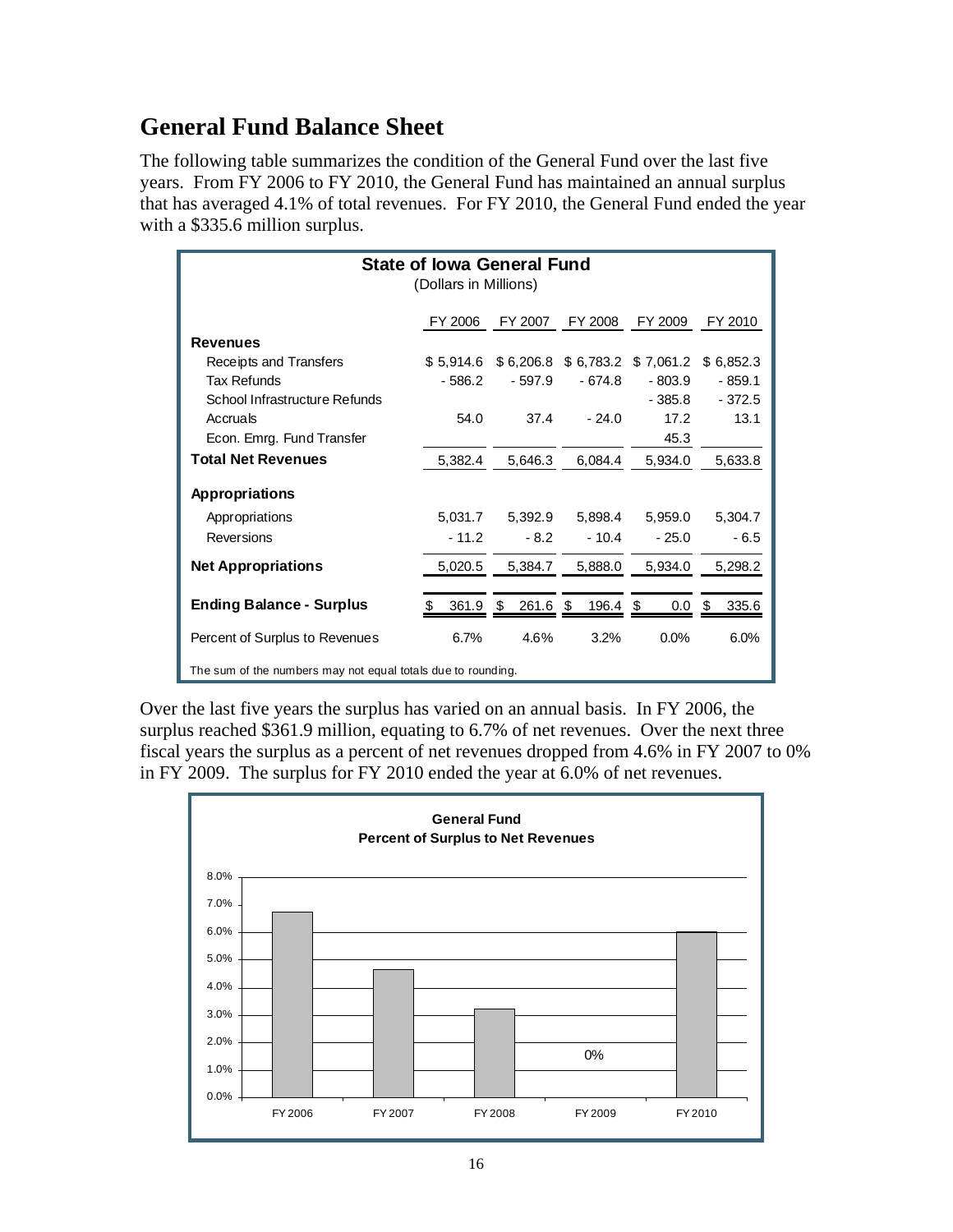# **Reserve Funds ("Rainy Day Funds")**

The State's Cash Reserve and Economic Emergency Funds had a combined ending balance of \$419.0 million in FY 2010. This was \$100.0 million (19.3%) below the FY 2009 ending balance of \$519.0 million. For FY 2010, the balance in the reserve funds were \$166.5 million below the statutory maximum balance of \$585.5 million.

The following chart compares the combined reserve fund balances to the statutory goal for the reserve funds for the last ten years. As illustrated on the chart, the reserve fund balance began to decrease in FY 2001 until it reached a low of \$163.0 million in FY 2004. During this period the reserve funds were used to help balance the General Fund budget due to declining tax revenues associated with the economic slowdown during that time. The balances in the funds began to increase again in FY 2005 and FY 2006 until they reached the statutory cap of \$535.1 million in FY 2007.

In FY 2009, a total of \$101.3 million was transferred from the Economic Emergency Fund for disaster assistance (\$56.0 million) and to help balance the FY 2009 budget (\$45.3 million). In FY 2010, there were several transfers and appropriations from the Cash Reserve Fund totaling \$145.3 million. These included:

- \$65.0 million transferred to the General Fund.
- \$54.7 million appropriated to the Property Tax Credit Fund to fund a portion the Homestead Tax Credit, Ag Land and Family Farm Tax Credit, Elderly and Disabled Tax Credit, and the Military Service Tax Credit.
- \$25.6 million appropriated to the Executive Council's Performance of Duty account to be used to help fund the State's match for federal disaster assistance.

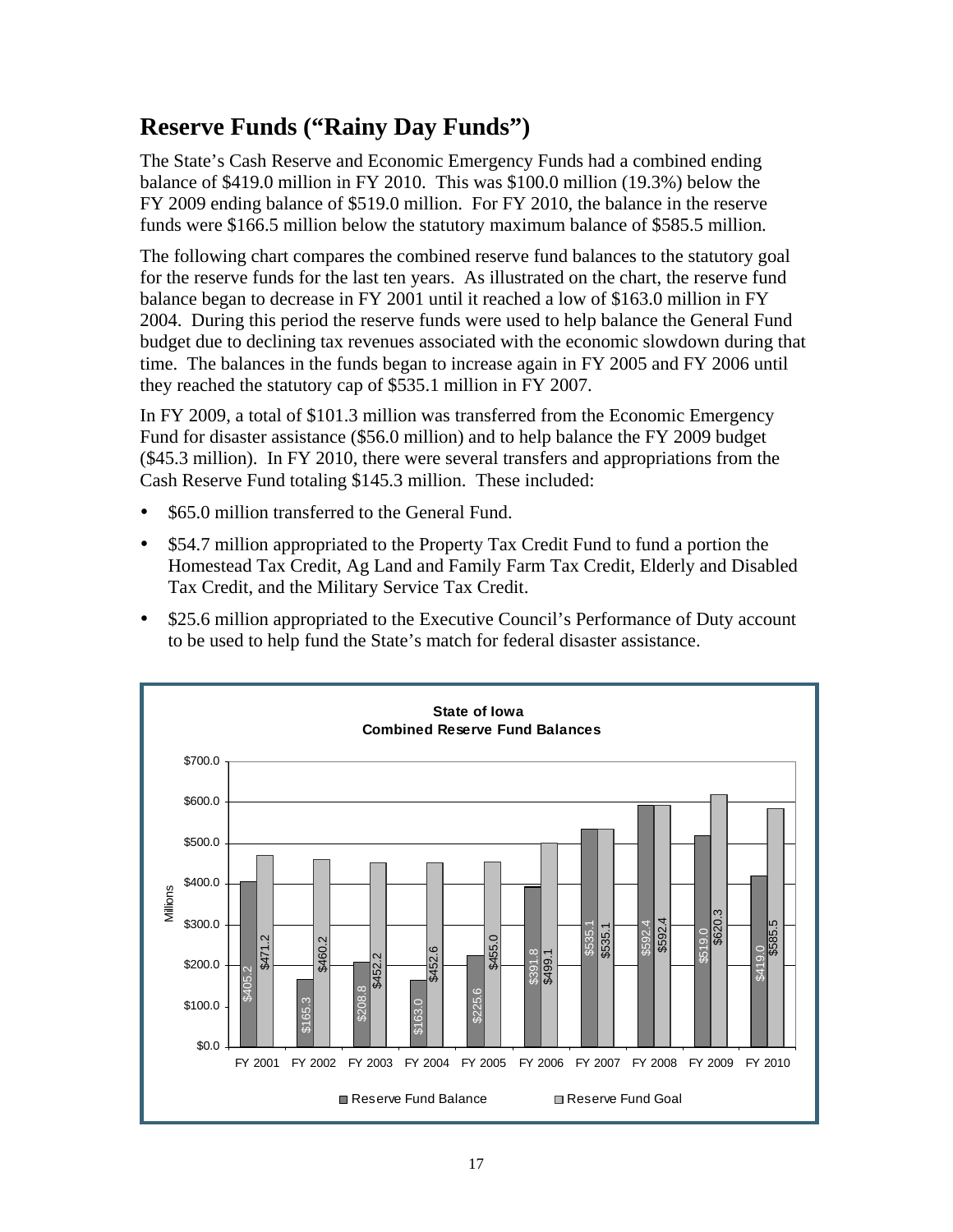Staff Contacts: David Reynolds (515-281-6934) david.reynolds@legis.state.ia.us Holly Lyons (515-281-7845) holly.lyons@legis.state.ia.us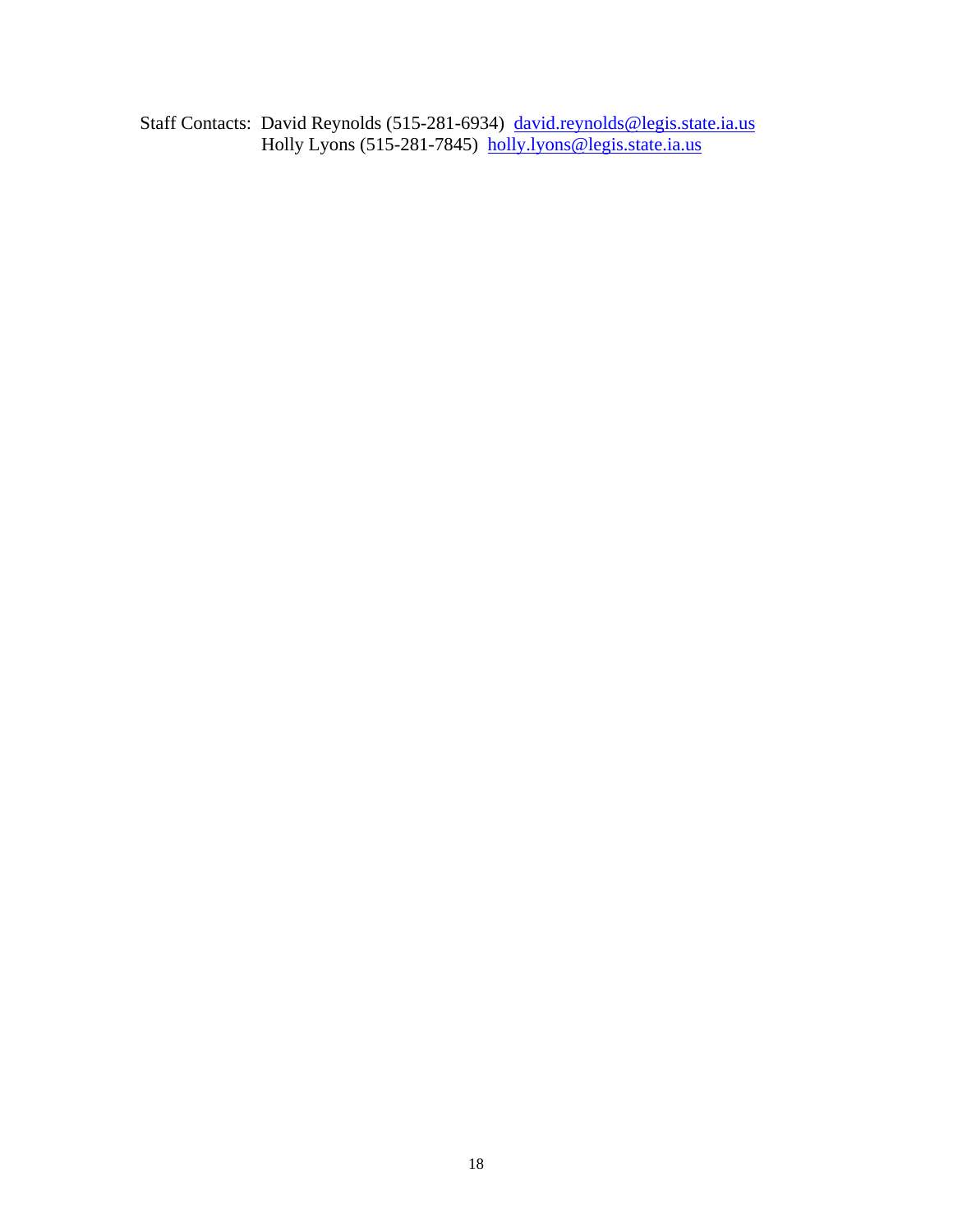**STATE OF IOWA FY 2010 YEAR END REPORT ON GENERAL FUND REVENUES AND APPROPRIATIONS**

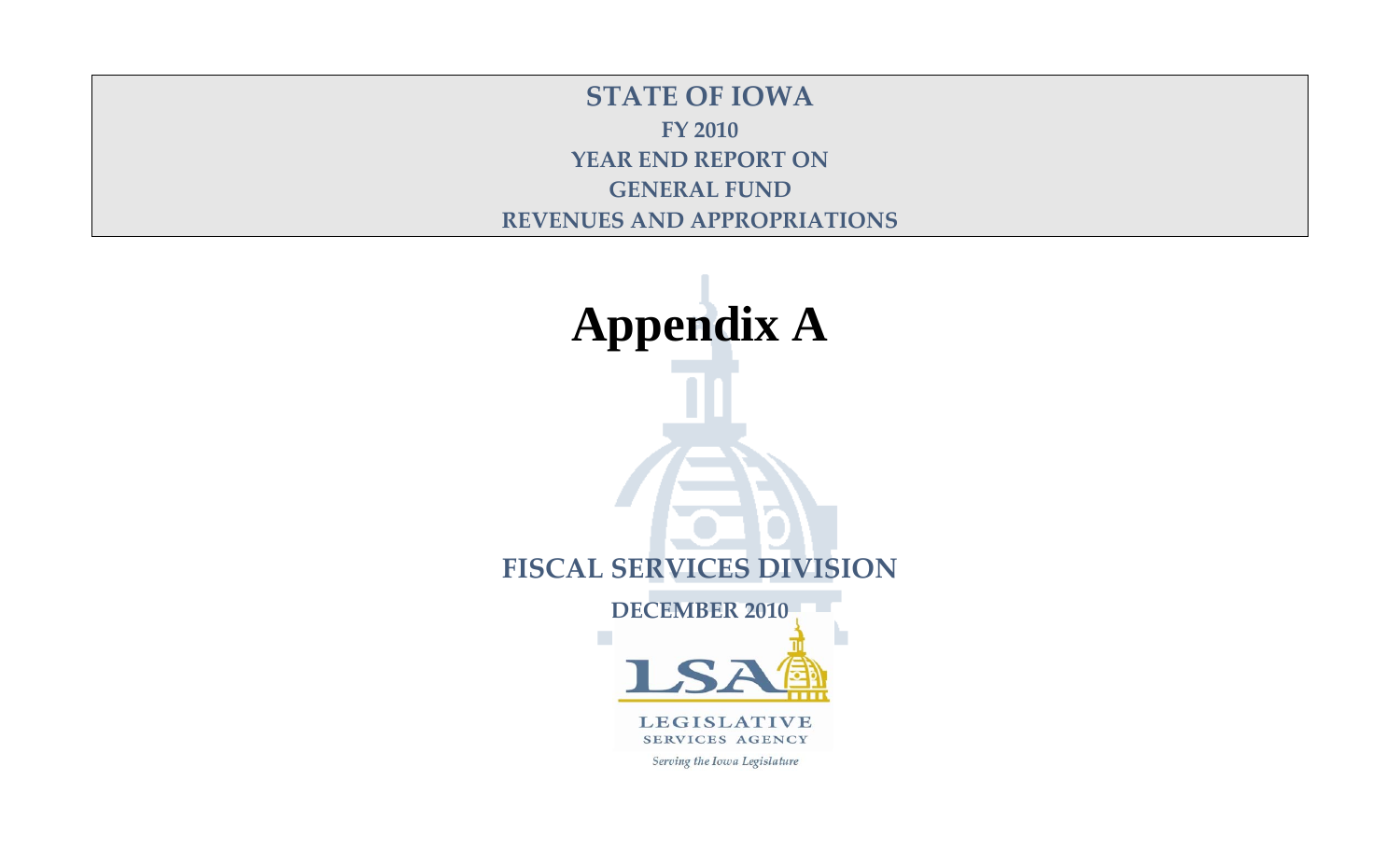# **FY 2010 General Fund Appropriation Activity**

|                                                     |               |                       |                   |                |                  | <b>Dalance</b> |                    |                     |                      |                   | ι υται          |
|-----------------------------------------------------|---------------|-----------------------|-------------------|----------------|------------------|----------------|--------------------|---------------------|----------------------|-------------------|-----------------|
|                                                     |               | <b>Adjustments to</b> | Chapter 8.31      | Suppl. &       | <b>Total Net</b> | <b>Brought</b> |                    |                     | <b>Balance Carry</b> |                   | Appropriation   |
| <b>Special Department Name</b>                      | Appropriation | <b>Standings</b>      | <b>Reductions</b> | Deapprop.      | Approp           | Forward        | <b>Transfer In</b> | <b>Transfer Out</b> | Forward              | <b>Reversions</b> | <b>Expended</b> |
| <b>Administrative Services, Department of Total</b> | 12,255,683    | 1,205,362             | (1,264,172)       |                | 12,196,873       | 386,040        | $\sim$             | (27, 578)           | (432, 297)           | (147, 113)        | 11,975,925      |
| <b>Auditor of State Total</b>                       | 905,468       |                       | (90, 547)         | $\mathbf{r}$   | 814,921          | $\sim$         | $\sim$             |                     |                      | (781)             | 814,140         |
| Iowa Ethics & Campaign Disclosure Board Total       | 523,000       |                       | (52, 300)         |                | 470,700          |                | 428                |                     |                      | (1)               | 471,127         |
| <b>Commerce, Department of Total</b>                | 2,959,966     | $\sim$                | (295, 996)        |                | 2,663,970        | $\sim$         |                    | (73, 396)           |                      | (5, 489)          | 2,585,085       |
| <b>Executive Council Total</b>                      | 2,133,164     | (1,918,783)           | (213, 317)        |                | 1,064            | 6,872,153      |                    | $\sim$              | (7, 473, 344)        | $\sim$            | (600, 126)      |
| <b>Governor/Lt. Governor's Office Total</b>         | 2,994,027     | (3,032)               | (292, 325)        |                | 2,698,670        | $\sim$         | 171,000            | (41,000)            |                      | (2,727)           | 2,825,943       |
| Governor's Office of Drug Control Policy Total      | 348,368       |                       | (34, 837)         | $\blacksquare$ | 313,531          | $\sim$         |                    | (11, 884)           |                      |                   | 301,647         |
| Human Rights, Department of Total                   | 3,120,833     | $\sim$                | (313, 409)        | $\blacksquare$ | 2,807,424        | 13,261         | 176,200            | (221, 696)          |                      | $\sim$            | 2,775,189       |
| Inspections & Appeals, Department of Total          | 15,645,256    |                       | (1,564,526)       |                | 14,080,730       | $\sim$         | 653,818            | (844, 367)          | (74, 755)            | (520, 870)        | 13,294,556      |
| <b>Management, Department of Total</b>              | 153,569,294   | 5,127,637             | (10, 819, 190)    | 200,000        | 148,077,741      | $\overline{a}$ | 254,500            | (130,000)           | (73,970)             | $\sim$            | 148,128,271     |
| <b>Rebuild lowa Office Total</b>                    | 198,277       | $\sim$                | (19, 828)         | $\sim$         | 178,449          |                |                    | (3, 857)            | $\sim$               | (267)             | 174,325         |
| Revenue, Department of Total                        | 25,414,958    | (17, 123)             | (2,541,496)       | 1,726,000      | 24,582,339       |                |                    |                     | (300,000)            | (204, 627)        | 24,077,712      |
| <b>Secretary of State Total</b>                     | 3,217,317     |                       | (321, 732)        |                | 2,895,585        | $\overline{a}$ | 53,813             |                     |                      | (46)              | 2,949,352       |
| <b>Treasurer of State Total</b>                     | 118,745,210   | $\blacksquare$        | (11, 874, 521)    | $\blacksquare$ | 106,870,689      | $\sim$         |                    |                     | $\sim$               | (15, 339)         | 106,855,350     |
| <b>Agriculture and Land Stewardship Total</b>       | 18,747,009    |                       | (1,892,778)       |                | 16,854,231       | 180.765        | 560,725            |                     | (137, 451)           | (2,211)           | 17,456,060      |
| <b>Natural Resources, Department of Total</b>       | 17,742,678    | $\sim$                | (1,783,111)       | $\sim$         | 15,959,567       | 88,425         | $\sim$             | (272, 801)          | $\sim$               | (42,050)          | 15,733,141      |
| <b>Cultural Affairs, Department of Total</b>        | 6,751,010     | $\blacksquare$        | (625, 435)        | $\blacksquare$ | 6,125,575        | 83,850         | 95,011             | (95,011)            | (1,894)              | (230)             | 6,207,302       |
| <b>Economic Development, Department of Total</b>    | 15,860,281    |                       | (1,842,602)       |                | 14,017,679       | 3,315,746      | 15,105             | (132, 705)          | (2,402,185)          | (854, 695)        | 13,958,945      |
| <b>Iowa Finance Authority Total</b>                 | 5,000         |                       | (500)             | $\sim$         | 4,500            |                |                    | (4,500)             |                      |                   |                 |
| <b>Energy Independence Total</b>                    | 24,000,000    | $\blacksquare$        | (2,400,000)       | $\sim$         | 21,600,000       | $\sim$         |                    | (8,516)             | $\sim$               |                   | 21,591,484      |
| <b>Iowa Workforce Development Total</b>             | 19,628,444    |                       | (2,090,167)       | $\sim$         | 17,538,277       | 1,273,219      |                    | (594, 166)          | (796, 168)           |                   | 17,421,162      |
| <b>Public Employment Relations Board Total</b>      | 1,168,781     |                       | (116, 878)        |                | 1,051,903        | $\sim$         | 11,800             | $\sim$              |                      | (2)               | 1,063,701       |
| <b>Blind, Iowa Commission for the Total</b>         | 2,258,072     | $\blacksquare$        | (225, 807)        | $\sim$         | 2,032,265        | $\sim$         |                    | (37, 892)           |                      | (121)             | 1,994,252       |
| <b>College Student Aid Commission Total</b>         | 63,714,202    |                       | (6,333,303)       |                | 57,380,899       | 738.072        | 228.490            | (235, 681)          | (242, 224)           | (70, 752)         | 57.798.804      |
| <b>Education, Department of Total</b>               | 2,654,496,484 | (3,308,803)           | (265, 816, 446)   | 10,660,863     | 2,396,032,098    | 3,667,954      | 740,076            | (967, 645)          | (2,546,682)          | (1,410,461)       | 2,395,515,340   |
| <b>Regents, Board of Total</b>                      | 598,062,470   | $\sim$                | (59,806,247)      | 31,360,500     | 569,616,723      | 141,091        | $\sim$             | (1,455,685)         | (380, 789)           | (15, 818)         | 567,905,522     |
| Aging, Iowa Department of Total                     | 4,958,230     |                       | (495, 823)        |                | 4.462.407        | $\sim$         |                    | (54, 667)           |                      | (146, 189)        | 4,261,551       |
| Public Health, Department of Total                  | 53,566,128    | $\sim$                | (5,359,094)       | 4,383,922      | 52,590,956       | 24,798         | 97,529             | (97, 529)           | (413, 987)           | (815, 446)        | 51,386,321      |
| Human Services, Department of Total                 | 1,264,284,662 | $\blacksquare$        | (132, 037, 395)   | 100,163        | 1,132,347,430    | 56,089,261     | 4,848,062          | (7,003,780)         | (65,988,972)         | (1,880,955)       | 1,118,411,045   |
| <b>Veterans Affairs, Department of Total</b>        | 13,416,764    | $\sim$                | (1,950,879)       |                | 11,465,885       | 6,992,024      | 85,609             | (1, 100, 458)       | (2,711,433)          | (7, 334)          | 14,724,292      |
| <b>Attorney General Total</b>                       | 13,946,779    | $\blacksquare$        | (1,394,678)       | $\sim$         | 12,552,101       | $\sim$         |                    | $\sim$              |                      | (6, 393)          | 12,545,708      |
| <b>Civil Rights Commission Total</b>                | 1,533,179     | $\sim$                | (153, 318)        | $\sim$         | 1,379,861        | $\sim$         | 47,100             | (30, 615)           |                      | (12,500)          | 1,383,846       |
| <b>Corrections, Department of Total</b>             | 356,597,548   | (59, 733)             | (35,698,346)      | 7,861,370      | 328,700,839      | 1,747,407      | 6,556,006          | (470, 846)          | (5,932,260)          | (455)             | 330,600,691     |
| Inspections & Appeals, Department of Total          | 45,752,345    |                       | (4, 575, 234)     | 10,900,000     | 52,077,111       |                |                    | (381, 701)          | (145, 346)           | (13, 398)         | 51,536,666      |
| <b>Law Enforcement Academy Total</b>                | 1,166,033     | $\sim$                | (116, 603)        | $\blacksquare$ | 1,049,430        | $\sim$         |                    | (36, 677)           | $\sim$               | (5, 392)          | 1,007,361       |
| Parole, Board of Total                              | 1,161,399     |                       | (116, 140)        |                | 1,045,259        | $\sim$         | 818                | (14, 696)           |                      |                   | 1,031,381       |
| <b>Public Defense, Department of Total</b>          | 8,670,258     | (18, 203)             | (867, 026)        | 587,816        | 8,372,845        | $\sim$         |                    | (246, 741)          |                      | (24,006)          | 8,102,098       |
| <b>Public Safety, Department of Total</b>           | 88,984,800    | $\sim$                | (8,898,604)       | $\sim$         | 80,086,196       | 1,234          |                    | $\blacksquare$      | (661)                | (209, 455)        | 79,877,314      |
| <b>Transportation, Department of Total</b>          | 1,500,000     |                       | (150,000)         |                | 1,350,000        | $\sim$         |                    |                     | (939, 832)           |                   | 410,168         |
| <b>Judicial Branch Total</b>                        | 160,184,957   |                       |                   | (11, 373, 135) | 148,811,822      |                |                    |                     | $\sim$               | (54, 275)         | 148,757,547     |
| <b>Legislative Branch Total</b>                     | 33.410.448    | 1.438.640             |                   | (3.340.411)    | 31,508,677       |                |                    |                     |                      |                   | 31.508.677      |
| <b>Grand Total</b>                                  | 5,813,598,782 | 2,445,962             | (564, 444, 610)   | 53,067,088     | 5,304,667,222    | 81,615,299     | 14,596,090         | (14, 596, 090)      | (90, 994, 249)       | (6,469,394)       | 5,288,818,877   |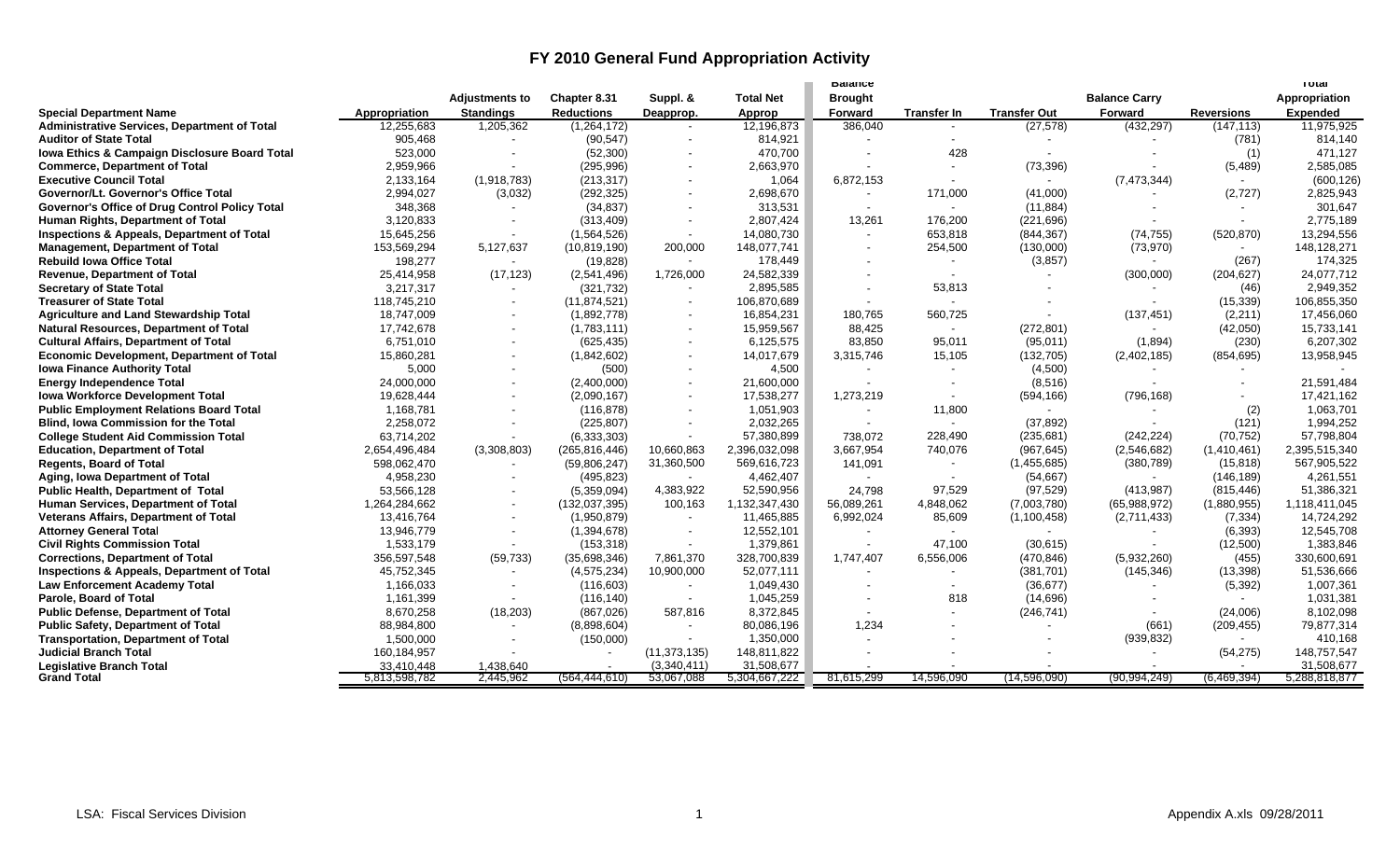#### **FY 2010 General Fund Appropriation Activity Administration and Regulation Appropriations Subcommittee**

|                                                       |         |                                                     |                          |                          |               |           |                  | <b>Balance</b>           |                    |                     | <b>Balance</b>           |                   | <b>TOTAL</b>    |
|-------------------------------------------------------|---------|-----------------------------------------------------|--------------------------|--------------------------|---------------|-----------|------------------|--------------------------|--------------------|---------------------|--------------------------|-------------------|-----------------|
|                                                       |         |                                                     |                          | <b>Adjustments to</b>    | Chapter 8.31  | Suppl. &  | <b>Total Net</b> | <b>Brought</b>           |                    |                     | Carry                    |                   | Appropriation   |
| <b>Special Department Name</b>                        | Approp# | <b>Appropriation Name</b>                           | Appropriation            | <b>Standings</b>         | Reductions    | Deapprop. | Approp           | Forward                  | <b>Transfer In</b> | <b>Transfer Out</b> | Forward                  | <b>Reversions</b> | <b>Expended</b> |
| Administrative Services, Department of                | 0853    | Volunteer Emergency Services Provider Death Benefit |                          | 100,000                  | $\sim$        |           | 100,000          | $\sim$                   |                    |                     | $\sim$                   |                   | 100,000         |
| Administrative Services, Department of                | 0C85    | Administrative Services, Dept.                      | 5,349,232                | $\sim$                   | (534, 923)    |           | 4,814,309        | $\blacksquare$           |                    | (24, 174)           |                          | (147, 113)        | 4,643,022       |
| Administrative Services, Department of                | 0C86    | <b>Utilities</b>                                    | 3,517,432                | $\overline{\phantom{a}}$ | (390, 347)    |           | 3,127,085        | 386,040                  |                    | (3, 404)            | (432, 297)               |                   | 3,077,424       |
| Administrative Services, Department of                | 0824    | Federal Cash Management Standing                    | 396,208                  | (340, 862)               | (39, 621)     |           | 15,725           |                          |                    |                     |                          |                   | 15,725          |
| Administrative Services, Department of                | 0825    | Unemployment Compensation-State Standing            | 489,301                  | 1,446,224                | (48, 930)     |           | 1,886,595        |                          |                    |                     |                          |                   | 1,886,595       |
| Administrative Services, Department of                | 0826    | Municipal Fire & Police Retirement                  | 2,503,510                | (1)                      | (250, 351)    |           | 2,253,158        |                          |                    |                     |                          |                   | 2.253.158       |
| <b>Administrative Services, Department of Total</b>   |         |                                                     | 12,255,683               | 1,205,362                | (1, 264, 172) |           | 12,196,873       | 386.040                  |                    | (27, 578)           | (432, 297)               | (147, 113)        | 11,975,925      |
| Auditor of State                                      | 0P01    | Auditor of State - General Office                   | 905.468                  | $\sim$                   | (90, 547)     | $\sim$    | 814.921          | $\overline{\phantom{a}}$ | $\sim$             | $\sim$              | $\sim$                   | (781)             | 814.140         |
| <b>Auditor of State Total</b>                         |         |                                                     | 905,468                  | $\sim$                   | (90, 547)     |           | 814,921          | ٠                        |                    |                     |                          | (781)             | 814,140         |
| Iowa Ethics & Campaign Disclosure Board               | 0P21    | Iowa Ethics & Campaign Disclosure Board             | 523,000                  | $\sim$                   | (52, 300)     | $\sim$    | 470,700          | $\overline{\phantom{a}}$ | 428                | $\sim$              | $\sim$                   | (1)               | 471,127         |
| Iowa Ethics & Campaign Disclosure Board Total         |         |                                                     | 523,000                  | $\sim$                   | (52, 300)     | $\sim$    | 470,700          | $\overline{\phantom{a}}$ | 428                |                     | $\sim$                   | (1)               | 471,127         |
| Commerce, Department of                               | 0P42    | <b>Alcoholic Beverages Operations</b>               | 2,007,160                |                          | (200, 716)    | $\sim$    | 1,806,444        | $\overline{\phantom{a}}$ |                    | (45, 111)           | $\sim$                   | (4,531)           | 1,756,802       |
| Commerce, Department of                               | 0P32    | Senior Health Insurance Information Program         | 52,253                   | $\sim$                   | (5,225)       | $\sim$    | 47.028           |                          |                    | (1, 540)            |                          |                   | 45,488          |
| Commerce, Department of                               | 0P48    | Professional Licensing Bureau                       | 900.553                  | $\overline{\phantom{a}}$ | (90, 055)     | $\sim$    | 810.498          | $\sim$                   |                    | (26, 745)           | $\sim$                   | (958)             | 782.795         |
| <b>Commerce, Department of Total</b>                  |         |                                                     | 2,959,966                |                          | (295, 996)    |           | 2,663,970        | $\blacksquare$           |                    | (73, 396)           |                          | (5, 489)          | 2,585,085       |
| <b>Executive Council</b>                              | 04D4    | Performance of Duty FY04                            | $\sim$                   |                          |               |           | $\sim$           | 4.594                    |                    | $\sim$              | (4,594)                  | $\sim$            |                 |
|                                                       | 06D6    |                                                     |                          |                          | $\sim$        |           |                  | 65,026                   |                    |                     |                          |                   | 63,057          |
| <b>Executive Council</b>                              | 07D7    | Performance of Duty FY 06                           |                          | $\overline{\phantom{a}}$ |               | $\sim$    | $\sim$           |                          |                    |                     | (1,969)                  | $\sim$            |                 |
| <b>Executive Council</b>                              |         | Performance of Duty FY 07                           |                          |                          |               |           |                  | 3,851,191                |                    |                     | (3,828,532)              |                   | 22,659          |
| <b>Executive Council</b>                              | 0867    | <b>Court Costs</b>                                  | 66.413                   | 22.440                   | (6,641)       |           | 82,212           |                          |                    |                     |                          |                   | 82.212          |
| <b>Executive Council</b>                              | 0868    | Public Improvements                                 | 44.276                   | (4.092)                  | (4.428)       |           | 35.756           |                          |                    |                     |                          |                   | 35.756          |
| <b>Executive Council</b>                              | 0870    | Performance Of Duty                                 | 2,000,000                | (1,982,771)              | (200,000)     |           | (182, 771)       |                          |                    |                     |                          |                   | (182, 771)      |
| <b>Executive Council</b>                              | 0871    | <b>Drainage Assessment</b>                          | 22,475                   | 45,640                   | (2, 248)      |           | 65,867           |                          |                    |                     |                          |                   | 65,867          |
| <b>Executive Council</b>                              | 08D8    | Performance of Duty FY 08                           |                          |                          |               |           |                  | 2,509,418                |                    |                     | (2,376,901)              |                   | 132,517         |
| <b>Executive Council</b>                              | 09D9    | Performance of Duty FY 09                           |                          |                          |               |           |                  | 441,924                  |                    |                     | (145, 419)               |                   | 296.505         |
| <b>Executive Council</b>                              | 0DT3    | Performance of Duty FY10                            | $\overline{\phantom{a}}$ | $\overline{\phantom{a}}$ |               |           |                  |                          |                    |                     | (1, 115, 928)            |                   | (1, 115, 928)   |
| <b>Executive Council Total</b>                        |         |                                                     | 2,133,164                | (1,918,783)              | (213, 317)    |           | 1.064            | 6,872,153                |                    |                     | (7, 473, 344)            | $\sim$            | (600, 126)      |
| Governor/Lt. Governor's Office                        | 0856    | <b>Interstate Extradition</b>                       | 3,369                    | (3,032)                  | (337)         | $\sim$    | $\sim$           | $\overline{\phantom{a}}$ | $\sim$             |                     | $\overline{\phantom{a}}$ | $\sim$            | $\sim$          |
| Governor/Lt. Governor's Office                        | 0C71    | Governor/Lt. Governor's Office                      | 2,293,857                |                          | (229, 386)    |           | 2,064,471        |                          | 48,000             |                     |                          | (2,470)           | 2,110,001       |
| Governor/Lt. Governor's Office                        | 0C72    | Administrative Rules Coordinator                    | 141,297                  |                          | (14, 130)     |           | 127,167          |                          |                    |                     |                          | (2)               | 127,165         |
| Governor/Lt. Governor's Office                        | 0C73    | <b>Terrace Hill Quarters</b>                        | 438.101                  |                          | (43, 810)     |           | 394,291          |                          | 123,000            |                     |                          | (96)              | 517,195         |
| Governor/Lt. Governor's Office                        | 0C75    | National Governor's Association                     | 70.783                   | $\overline{\phantom{a}}$ |               |           | 70.783           |                          |                    |                     |                          | $\sim$            | 70,783          |
| Governor/Lt. Governor's Office                        | 0C77    | <b>State-Federal Relations</b>                      | 46,620                   | $\blacksquare$           | (4,662)       |           | 41,958           |                          |                    | (41,000)            |                          | (159)             | 799             |
| Governor/Lt. Governor's Office Total                  |         |                                                     | 2,994,027                | (3,032)                  | (292, 325)    |           | 2,698,670        |                          | 171,000            | (41,000)            |                          | (2,727)           | 2,825,943       |
| Governor's Office of Drug Control Policy              | 0C05    | Drug Policy Coordinator                             | 348,368                  | $\sim$                   | (34, 837)     | $\sim$    | 313,531          | $\sim$                   | $\sim$             | (11, 884)           | $\overline{\phantom{a}}$ | $\sim$            | 301.647         |
| Governor's Office of Drug Control Policy Total        |         |                                                     | 348,368                  | $\sim$                   | (34, 837)     | . п.      | 313,531          | $\sim$                   | $\sim$             | (11, 884)           |                          | $\sim$            | 301,647         |
| Human Rights, Department of                           | 0J71    | Human Rights Administration                         | 306,777                  | $\sim$                   | (32,004)      | $\sim$    | 274.773          | 13,261                   | 75,200             | (5,284)             |                          |                   | 357.950         |
| Human Rights, Department of                           | 0J73    | Asian and Pacific Islanders                         | 133.430                  |                          | (13, 343)     |           | 120,087          | $\blacksquare$           | 10.000             | (2.729)             |                          |                   | 127.358         |
| Human Rights, Department of                           | 0J74    | <b>Deaf Services</b>                                | 378,792                  |                          | (37, 879)     |           | 340,913          |                          | 40,000             | (3, 490)            |                          |                   | 377,423         |
| Human Rights, Department of                           | 0J75    | Persons with Disabilities                           | 208,231                  |                          | (20, 823)     |           | 187,408          |                          | 30,000             | (2, 441)            |                          |                   | 214,967         |
| Human Rights, Department of                           | 0J76    | <b>Latino Affairs</b>                               | 178,100                  |                          | (17, 810)     |           | 160,290          |                          |                    | (71, 036)           |                          |                   | 89,254          |
| Human Rights, Department of                           | 0J77    | <b>Status of Women</b>                              | 315,883                  |                          | (31, 588)     |           | 284,295          |                          |                    | (68, 387)           |                          |                   | 215.908         |
| Human Rights, Department of                           | 0J78    | <b>Status of African Americans</b>                  | 166,796                  |                          | (16,680)      |           | 150,116          |                          | 20,000             | (4,314)             |                          |                   | 165,802         |
| Human Rights, Department of                           | 0J79    | Criminal & Juvenile Justice                         | 1,427,472                |                          | (142, 747)    |           | 1,284,725        |                          | $\sim$             | (64, 015)           |                          |                   | 1,220,710       |
| Human Rights, Department of                           | 0J85    | Commission on the Status of Native Americans        | 5,352                    | $\overline{\phantom{a}}$ | (535)         | $\sim$    | 4,817            | $\sim$                   | 1,000              |                     |                          |                   | 5,817           |
| Human Rights, Department of Total                     |         |                                                     | 3,120,833                | $\sim$                   | (313, 409)    |           | 2,807,424        | 13,261                   | 176,200            | (221, 696)          | $\sim$                   |                   | 2,775,189       |
| Inspections & Appeals, Department of                  | 0Q50    | Child Advocacy Board                                | 2,920,367                |                          | (292, 037)    |           | 2,628,330        | $\sim$                   | 292,760            | (49, 475)           | $\sim$                   | (156, 400)        | 2,715,215       |
| Inspections & Appeals, Department of                  | 0Q51    | <b>Employment Appeal Board</b>                      | 51,465                   |                          | (5, 147)      |           | 46,318           |                          |                    | (723)               |                          | (6,270)           | 39,325          |
| Inspections & Appeals, Department of                  | 0Q61    | <b>Administration Division</b>                      | 2,005,011                |                          | (200, 501)    |           | 1,804,510        |                          | 180,000            | (17,969)            |                          | (44, 674)         | 1,921,867       |
| Inspections & Appeals, Department of                  | 0Q63    | Administrative Hearings Div.                        | 677,317                  |                          | (67, 732)     |           | 609,585          |                          | 36,058             |                     |                          | (230, 263)        | 415,380         |
| Inspections & Appeals, Department of                  | 0Q64    | <b>Investigations Division</b>                      | 1,452,962                |                          | (145, 296)    |           | 1,307,666        |                          |                    | (638, 021)          | (74, 755)                |                   | 594,890         |
|                                                       | 0Q65    | <b>Health Facilities Division</b>                   | 2,235,383                |                          | (223, 538)    |           |                  |                          |                    | (42, 378)           | $\overline{\phantom{a}}$ | (13,508)          | 2,100,959       |
| Inspections & Appeals, Department of                  |         |                                                     |                          |                          |               |           | 2,011,845        |                          | 145,000            |                     |                          |                   |                 |
| Inspections & Appeals, Department of                  | 0Q68    | Pari-Mutuel Regulation                              | 2,930,682                |                          | (293,068)     |           | 2,637,614        |                          |                    | (43,071)            |                          | (609)             | 2,593,934       |
| Inspections & Appeals, Department of                  | 0Q69    | <b>Riverboat Regulation</b>                         | 3.372.069                |                          | (337, 207)    |           | 3.034.862        |                          |                    | (52, 730)           | $\sim$                   | (69.145)          | 2.912.987       |
| <b>Inspections &amp; Appeals, Department of Total</b> |         |                                                     | 15.645.256               |                          | (1, 564, 526) |           | 14,080,730       | ÷.                       | 653.818            | (844, 367)          | (74, 755)                | (520, 870)        | 13,294,556      |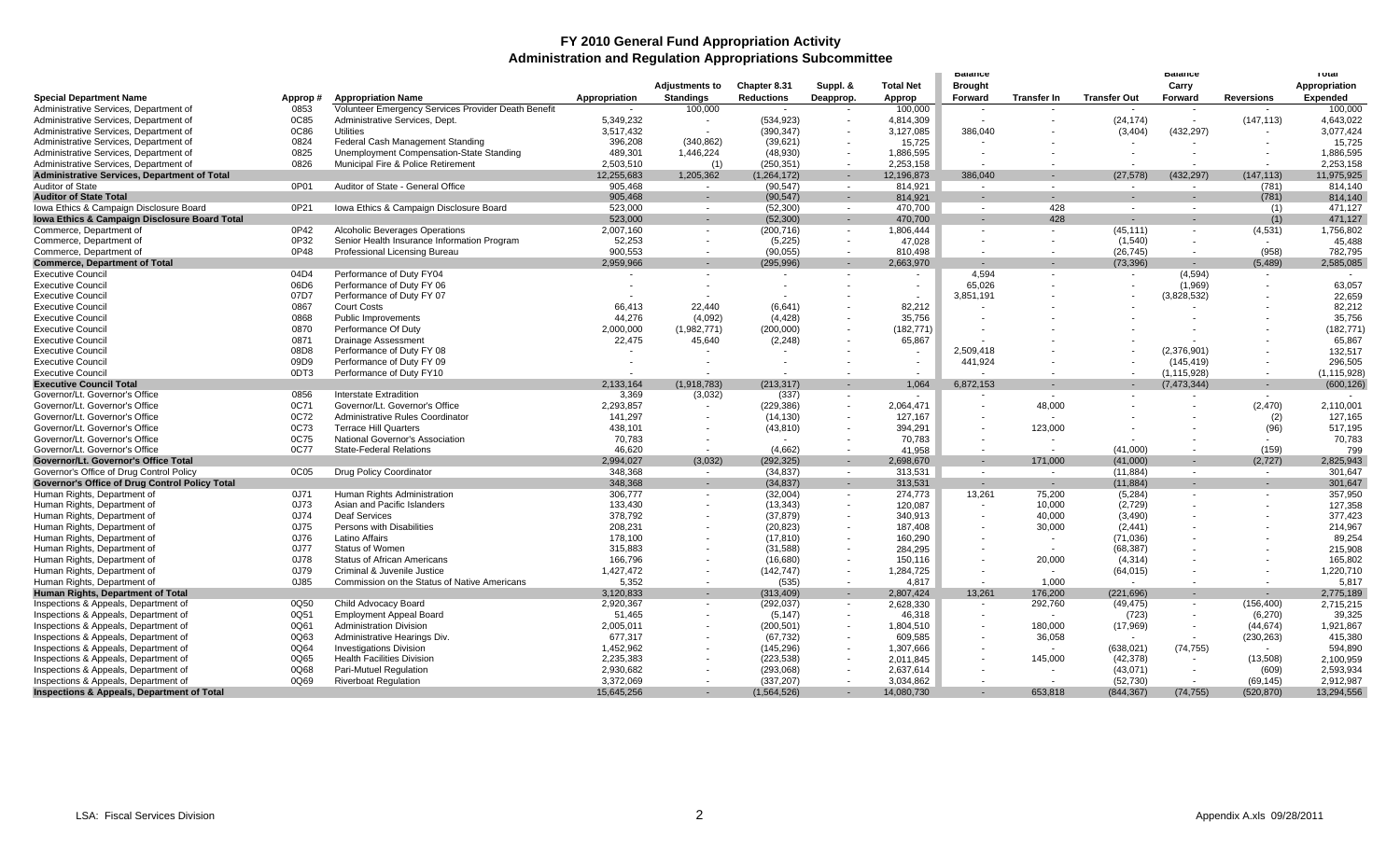#### **FY 2010 General Fund Appropriation Activity Administration and Regulation Appropriations Subcommittee**

|                                        |         |                                        |               |                       |                          |           |                  | <b>Balance</b>           |                    |                     | palance                  |                          | ι σται        |
|----------------------------------------|---------|----------------------------------------|---------------|-----------------------|--------------------------|-----------|------------------|--------------------------|--------------------|---------------------|--------------------------|--------------------------|---------------|
|                                        |         |                                        |               | <b>Adjustments to</b> | Chapter 8.31             | Suppl. &  | <b>Total Net</b> | <b>Brought</b>           |                    |                     | Carry                    |                          | Appropriation |
| <b>Special Department Name</b>         | Approp# | <b>Appropriation Name</b>              | Appropriation | <b>Standings</b>      | Reductions               | Deapprop. | Approp           | Forward                  | <b>Transfer In</b> | <b>Transfer Out</b> | Forward                  | Reversions               | Expended      |
| Management, Department of              | 0809    | Special Olympics Fund                  | 50,000        |                       |                          |           | 50,000           | . .                      |                    |                     |                          |                          | 50,000        |
| Management, Department of              | 0890    | Appeal Board Claims                    | 3,984,786     | 5,127,637             | (398, 479)               |           | 8,713,944        |                          |                    |                     |                          |                          | 8,713,944     |
| Management, Department of              | 0933    | Economic Emergency Fund Appropriation  | 45,327,400    |                       |                          |           | 45,327,400       |                          |                    |                     |                          |                          | 45,327,400    |
| Management, Department of              | 0D01    | Management Departmental Oper.          | 2,811,511     |                       | (281, 151)               | 200,000   | 2,730,360        |                          | 254,500            | (130,000)           | (73,970)                 |                          | 2,780,890     |
| Management, Department of              | 0D35    | Property Tax Credit Fund               | 101,395,597   |                       | (10, 139, 560)           |           | 91,256,037       | $\overline{\phantom{a}}$ |                    |                     |                          |                          | 91,256,037    |
| <b>Management, Department of Total</b> |         |                                        | 153,569,294   | 5,127,637             | (10, 819, 190)           | 200,000   | 148.077.741      | $\sim$                   | 254,500            | (130,000)           | (73, 970)                | $\overline{\phantom{a}}$ | 148,128,271   |
| Rebuild Iowa Office                    | 0R50    | Rebuild Iowa Office                    | 198,277       |                       | (19, 828)                |           | 178,449          | $\sim$                   | $\sim$             | (3, 857)            | $\sim$                   | (267)                    | 174,325       |
| <b>Rebuild lowa Office Total</b>       |         |                                        | 198,277       |                       | (19, 828)                |           | 178,449          | $\sim$                   |                    | (3,857)             | $\overline{\phantom{a}}$ | (267)                    | 174,325       |
| Revenue, Department of                 | 0872    | <b>Printing Cigarette Stamps</b>       | 138,502       | (17, 123)             | (13, 850)                |           | 107,529          | . .                      |                    |                     | $\sim$                   |                          | 107,529       |
| Revenue, Department of                 | 0T01    | Revenue, Department of                 | 25,254,688    |                       | (2,525,469)              |           | 22,729,219       |                          |                    |                     |                          | (204, 627)               | 22,524,592    |
| Revenue, Department of                 | 0T04    | <b>Tobacco Reporting Requirements</b>  | 21,768        | $\sim$                | (2, 177)                 |           | 19.591           | $\overline{\phantom{a}}$ |                    |                     |                          |                          | 19,59         |
| Revenue, Department of                 | 0T21    | Elderly and Disabled Tax Credit        |               |                       | $\overline{\phantom{a}}$ | ,426,000  | ,426,000         |                          |                    |                     |                          |                          | 1,426,000     |
| Revenue, Department of                 | 0T22    | State Debt Coordinator                 |               |                       | $\overline{\phantom{a}}$ | 300,000   | 300,000          | $\sim$                   |                    | $\sim$              | (300,000)                |                          |               |
| <b>Revenue, Department of Total</b>    |         |                                        | 25,414,958    | (17, 123)             | (2,541,496)              | ,726,000  | 24,582,339       | $\sim$                   |                    |                     | (300,000)                | (204, 627)               | 24,077,712    |
| Secretary of State                     | 0D73    | Secretary of State-Business Services   | 3,217,317     | $\sim$                | (321, 732)               |           | 2,895,585        | $\overline{\phantom{a}}$ | 53,813             |                     |                          | (46)                     | 2,949,352     |
| <b>Secretary of State Total</b>        |         |                                        | 3,217,317     | $\sim$                | (321, 732)               |           | 2,895,585        | $\sim$                   | 53,813             |                     |                          | (46)                     | 2,949,352     |
| <b>Treasurer of State</b>              | 0D48    | <b>Health Care Trust Fund Transfer</b> | 117,796,000   | $\sim$                | (11, 779, 600)           |           | 106,016,400      | $\overline{\phantom{a}}$ |                    |                     |                          | $\sim$                   | 106,016,400   |
| <b>Treasurer of State</b>              | 0D86    | Treasurer - General Office             | 949,210       |                       | (94, 921)                |           | 854,289          |                          |                    |                     |                          | (15, 339)                | 838,950       |
| <b>Treasurer of State Total</b>        |         |                                        | 118,745,210   |                       | (11, 874, 521)           |           | 106,870,689      |                          |                    |                     |                          | (15, 339)                | 106,855,350   |
| <b>Grand Total</b>                     |         |                                        | 342,030,82    | 4,394,061             | (29,698,196)             | ,926,000  | 318.652.686      | 7,271,454                | 1,309,759          | .353.778            | 8,354,365                | (897, 258)               | 316.628.497   |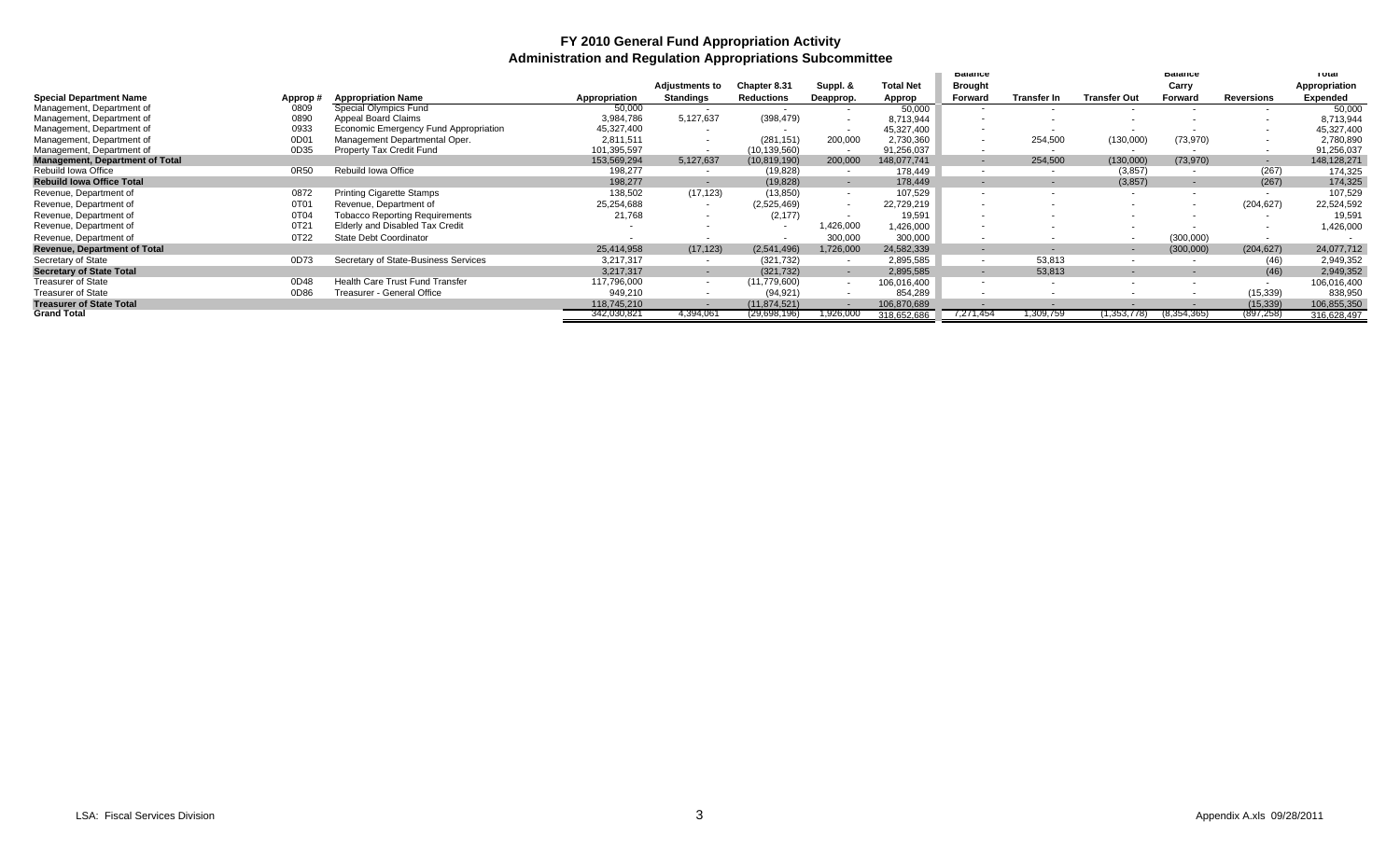#### **FY 2010 General Fund Appropriation Activity Agriculture and Natural Resources Appropriations Subcommittee**

|                                               |          |                                        |               | <b>Adjustments to</b> | Chapter 8.31      | Suppl. &  |                  | <b>Balance Brought</b> |             |                     | <b>Balance Carry</b> |                   | <b>Total Appropriation</b> |
|-----------------------------------------------|----------|----------------------------------------|---------------|-----------------------|-------------------|-----------|------------------|------------------------|-------------|---------------------|----------------------|-------------------|----------------------------|
| <b>Special Department Name</b>                | Approp # | <b>Appropriation Name</b>              | Appropriation | <b>Standings</b>      | <b>Reductions</b> | Deapprop. | Total Net Approp | Forward                | Transfer In | <b>Transfer Out</b> | Forward              | <b>Reversions</b> | <b>Expended</b>            |
| Agriculture and Land Stewardship              | 0G41     | <b>GF-Administrative Division</b>      | 18,747,009    |                       | (1,874,701)       |           | 16,872,308       |                        | 560,725     |                     |                      | (2, 211)          | 17,430,822                 |
| Agriculture and Land Stewardship              | 0G42     | Avian Influenza                        |               |                       | (18,077)          |           | (18,077)         | 180,765                |             |                     | (137, 451)           |                   | 25.237                     |
| <b>Agriculture and Land Stewardship Total</b> |          |                                        | 18,747,009    |                       | (1.892.778)       |           | 16.854.231       | 180,765                | 560,725     |                     | (137, 451)           | (2,211)           | 17,456,060                 |
| Natural Resources, Department of              | 0G72     | <b>GF-Natural Resources Operations</b> | 17.742.678    |                       | (1,774,268)       |           | 15,968,410       |                        |             | (272, 801)          |                      |                   | 15,695,609                 |
| Natural Resources, Department of              | 0G79     | <b>Redemption Center</b>               |               |                       | (8, 843)          |           | (8, 843)         | 88,425                 |             |                     |                      | (42,050)          | 37,532                     |
| <b>Natural Resources, Department of Total</b> |          |                                        | 17,742,678    |                       | (1,783,111)       |           | 15,959,567       | 88,425                 |             | (272, 801)          |                      | (42,050)          | 15,733,141                 |
| <b>Grand Total</b>                            |          |                                        | 36,489,687    |                       | (3,675,889)       |           | 32,813,798       | 269.190                | 560.725     | (272,801            | 137,451)             | (44, 261)         | 33,189,201                 |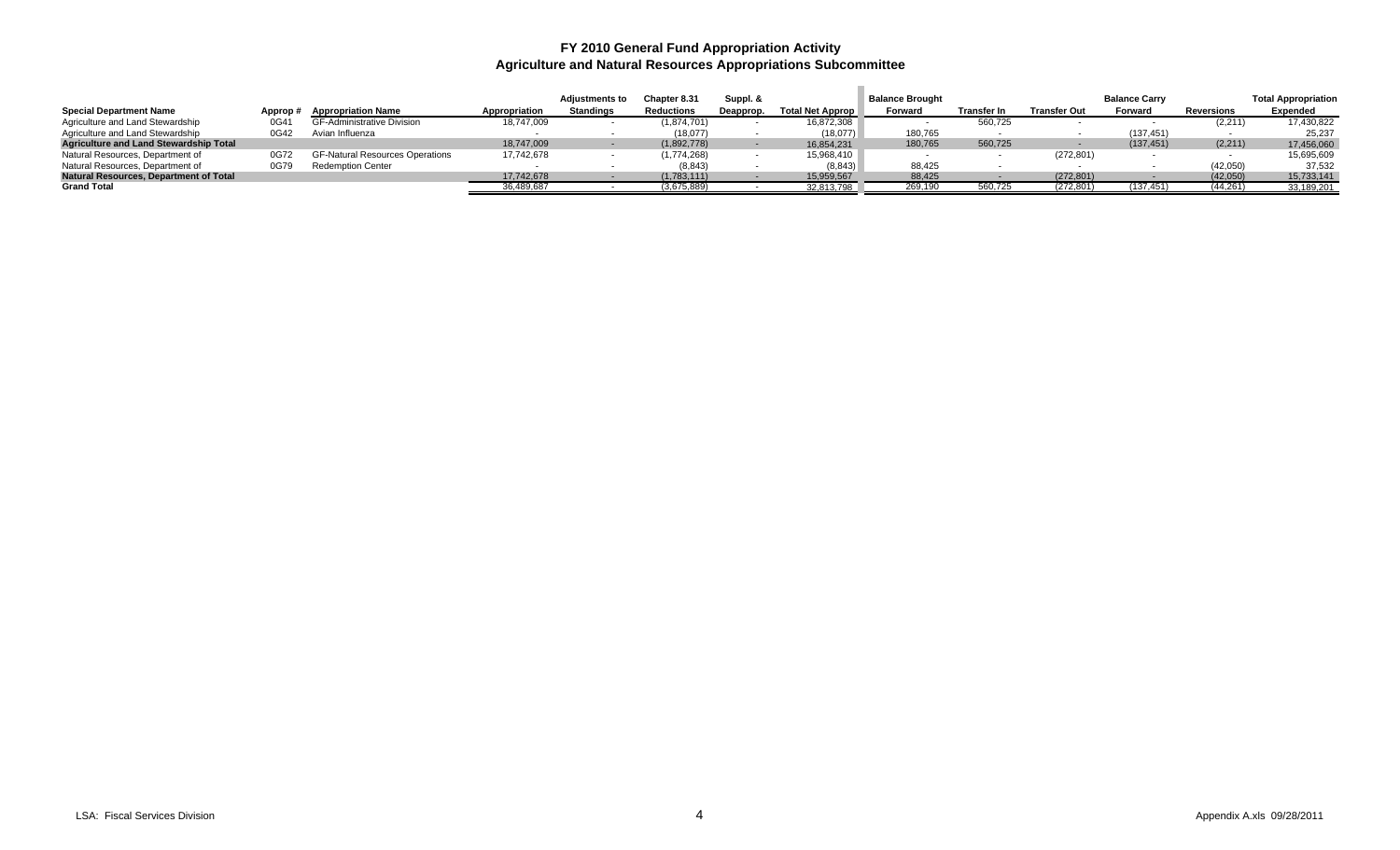#### **FY 2010 General Fund Appropriation Activity Economic Development Appropriations Subcommittee**

|                                                  |         |                                                  |               |                          |                   |            |                  | <b>Balance</b>   |                    |                     |                           |                   | тотаг           |
|--------------------------------------------------|---------|--------------------------------------------------|---------------|--------------------------|-------------------|------------|------------------|------------------|--------------------|---------------------|---------------------------|-------------------|-----------------|
|                                                  |         |                                                  |               | <b>Adiustments to</b>    | Chapter 8.31      | Suppl. &   | <b>Total Net</b> | <b>Brought</b>   |                    |                     | <b>Balance Carry</b>      |                   | Appropriation   |
| <b>Special Department Name</b>                   | Approp# | <b>Appropriation Name</b>                        | Appropriation | <b>Standings</b>         | <b>Reductions</b> | Deapprop.  | Approp           | Forward          | <b>Transfer In</b> | <b>Transfer Out</b> | Forward                   | <b>Reversions</b> | <b>Expended</b> |
| Cultural Affairs, Department of                  | 0812    | County Endowment Funding - DCA Grants            | 452,783       | $\overline{\phantom{a}}$ | (9, 483)          |            | 443,300          |                  |                    | $\sim$              | $\sim$                    | $\sim$            | 443,300         |
| Cultural Affairs, Department of                  | 0121    | Arts Council                                     | 1,137,458     |                          | (113, 746)        |            | 1,023,712        |                  |                    | (11, 962)           |                           | (200)             | 1,011,550       |
| Cultural Affairs, Department of                  | 0122    | <b>Cultural Grants</b>                           | 279.159       |                          | (5,659)           |            | 273.500          |                  |                    | $\sim$              |                           |                   | 273,500         |
| Cultural Affairs, Department of                  | 0124    | <b>Historical Society</b>                        | 3,550,119     |                          | (355, 012)        |            | 3,195,107        |                  | 95,011             |                     |                           |                   | 3,290,118       |
| Cultural Affairs, Department of                  | 0125    | Archiving Former Governor's Papers               | 77,936        |                          | (7, 794)          | $\sim$     | 70,142           | $\sim$           |                    | (1,785)             |                           |                   | 68,357          |
| Cultural Affairs, Department of                  | 0126    | <b>Great Places</b>                              | 248,060       | $\overline{\phantom{a}}$ | (33, 191)         | $\sim$     | 214,869          | 83,850           |                    | (63, 290)           | (1,894)                   |                   | 233,535         |
| Cultural Affairs, Department of                  | 0137    | Administrative Division - Cultural Affairs       | 235,632       |                          | (23, 563)         | $\sim$     | 212.069          | $\sim$           |                    | (10, 559)           |                           |                   | 201,510         |
| Cultural Affairs, Department of                  | 0140    | <b>Historic Sites</b>                            | 547,845       |                          | (54, 785)         | $\sim$     | 493.060          | $\sim$           |                    | (7, 415)            |                           | (30)              | 485.615         |
| Cultural Affairs, Department of                  | 0142    | Records Center Rent - GF                         | 222.018       | $\sim$                   | (22, 202)         |            | 199.816          | $\sim$           | . .                | $\sim$              | <b><i><u>Part</u></i></b> | $\sim$            | 199.816         |
| <b>Cultural Affairs, Department of Total</b>     |         |                                                  | 6.751.010     | $\sim$                   | (625, 435)        | $\sim$     | 6,125,575        | 83.850           | 95,011             | (95,011)            | (1.894)                   | (230)             | 6,207,302       |
| Economic Development. Department of              | 0822    | Tourism marketing - Adjusted Gross Receipts      | 957.809       | $\sim$                   | (95, 781)         | $\sim$     | 862.028          | $\sim$           | $\sim$             | $\sim$              | $\sim$                    | $\sim$            | 862,028         |
| Economic Development, Department of              | 0E01    | Economic Development Administration              | 2,044,671     | $\overline{\phantom{a}}$ | (218, 625)        | $\sim$     | 1,826,046        | 141,581          | 15,105             | $\sim$              | (123, 798)                | $\sim$            | 1,858,935       |
| Economic Development, Department of              | 0E02    | World Food Prize                                 | 750,000       | $\overline{\phantom{a}}$ | $\sim$            |            | 750.000          |                  |                    |                     |                           |                   | 750,000         |
| Economic Development. Department of              | 0E11    | <b>Business Development</b>                      | 5.965.227     |                          | (618, 691)        |            | 5,346,536        | 221.683          |                    | (52, 857)           | (259.880)                 |                   | 5,255,481       |
| Economic Development, Department of              | 0E71    | <b>Community Development Block Grant</b>         | 5,833,379     |                          | (769, 462)        | $\sim$     | 5,063,917        | 1,861,246        |                    | (79, 387)           | (1,892,733)               |                   | 4,953,043       |
| Economic Development, Department of              | 0F01    | <b>ICVS-Promise</b>                              | 125,000       |                          | (12,500)          | $\sim$     | 112,500          | $\sim$           |                    | $\sim$              | $\sim$                    |                   | 112,500         |
| Economic Development, Department of              | 0F41    | TSB marketing and compliance                     |               |                          | (9, 457)          | $\sim$     | (9, 457)         | 94.573           |                    | (461)               |                           | (2,541)           | 82,114          |
| Economic Development. Department of              | 0F42    | TSB process improvement and administration       |               |                          | (20, 358)         | $\sim$     | (20, 358)        | 203,581          |                    | $\sim$              |                           | (173, 310)        | 9,913           |
| Economic Development. Department of              | 0F43    | TSB advocacy centers                             |               |                          | (79.308)          |            | (79, 308)        | 793.082          |                    |                     | $\sim$                    | (678, 844)        | 34,930          |
| Economic Development. Department of              | 0F44    | Match HUD Historic Preservation Challenge Grants | 184.195       | $\sim$                   | (18.420)          | $\sim$     | 165.775          | <b>CONTINUES</b> | . .                | $\sim$              | (125, 775)                | $\sim$            | 40.000          |
| <b>Economic Development, Department of Total</b> |         |                                                  | 15,860,281    | $\sim$                   | (1,842,602)       | $\sim$     | 14.017.679       | 3,315,746        | 15,105             | (132, 705)          | (2,402,185)               | (854, 695)        | 13,958,945      |
| Iowa Finance Authority                           | 0FA2    | <b>Council on Homelessness</b>                   | 5.000         | $\sim$                   | (500)             | $\sim$     | 4.500            | $\sim$           | $\sim$             | (4,500)             | $\sim$                    | $\sim$            |                 |
| <b>Iowa Finance Authority Total</b>              |         |                                                  | 5.000         | . .                      | (500)             | $\sim$     | 4.500            | . .              |                    | (4,500)             | . —                       | $\sim$            | $\sim$          |
| Energy Independence                              | 0J60    | <b>Iowa Power Fund</b>                           | 24.000.000    | $\sim$                   | (2,400,000)       | $\sim$     | 21.600.000       | $\sim$           |                    | (8,516)             | $\sim$                    | $\sim$            | 21,591,484      |
| <b>Energy Independence Total</b>                 |         |                                                  | 24.000.000    | $\sim$                   | (2,400,000)       | $\sim$     | 21,600,000       | . .              |                    | (8,516)             | н.                        | н.                | 21,591,484      |
| <b>Iowa Workforce Development</b>                | 0Q01    | <b>IWD Workers Comp Operations (GF)</b>          | 2.884.187     | $\sim$                   | (288.419)         | $\sim$     | 2.595.768        | $\sim$           |                    | (68, 320)           | $\sim$                    | $\sim$            | 2,527,448       |
| Iowa Workforce Development                       | 0Q02    | <b>IWD General Fund - Operations</b>             | 3,851,643     | $\overline{\phantom{a}}$ | (456, 203)        | $\sim$     | 3,395,440        | 710,385          |                    | (57, 902)           | (579, 421)                | $\sim$            | 3,468,502       |
| <b>Iowa Workforce Development</b>                | 0Q08    | Security Employee Training Program               | 15,000        |                          | (1,967)           | $\sim$     | 13,033           | 4.668            |                    | $\sim$              | (16, 326)                 |                   | 1,375           |
| <b>Iowa Workforce Development</b>                | 0Q30    | Workforce Development Field Offices              | 12,010,167    |                          | (1,214,693)       | $\sim$     | 10.795.474       | 136.763          |                    | (449, 789)          |                           |                   | 10,482,448      |
| Iowa Workforce Development                       | 0Q33    | <b>Statewide Standard Skills Assessment</b>      |               |                          | (33,699)          |            | (33, 699)        | 336,990          |                    |                     | $\sim$                    |                   | 303,291         |
| <b>Iowa Workforce Development</b>                | 0Q37    | Offender Reentry Program                         | 367,447       |                          | (45, 186)         | $\sim$     | 322,261          | 84,413           |                    | (5,513)             | (200, 421)                | $\sim$            | 200,740         |
| <b>Iowa Workforce Development</b>                | 0Q38    | <b>Employee Misclassification</b>                | 500.000       |                          | (50,000)          |            | 450.000          |                  |                    | (12, 642)           | $\sim$                    | $\sim$            | 437,358         |
| <b>Iowa Workforce Development Total</b>          |         |                                                  | 19,628,444    | $\sim$                   | (2,090,167)       |            | 17,538,277       | 1,273,219        |                    | (594, 166)          | (796.168)                 | <b>COL</b>        | 17,421,162      |
| <b>Public Employment Relations Board</b>         | 0Q81    | PER Board - General Office                       | 1,168,781     | $\sim$                   | (116, 878)        | $\sim$     | 1.051.903        | $\sim$           | 11,800             | $\sim$              | $\sim$                    | (2)               | 1,063,701       |
| <b>Public Employment Relations Board Total</b>   |         |                                                  | 1.168.781     | . .                      | (116.878)         |            | 1,051,903        |                  | 11,800             |                     | <b>Contract</b>           | (2)               | 1,063,701       |
| <b>Grand Total</b>                               |         |                                                  | 67.413.516    | $\sim$                   | (7.075.582)       | $\sim$ $-$ | 60.337.934       | 4.672.815        | 121.916            | (834.898)           | (3.200.247)               | (854.927)         | 60.242.593      |
|                                                  |         |                                                  |               |                          |                   |            |                  |                  |                    |                     |                           |                   |                 |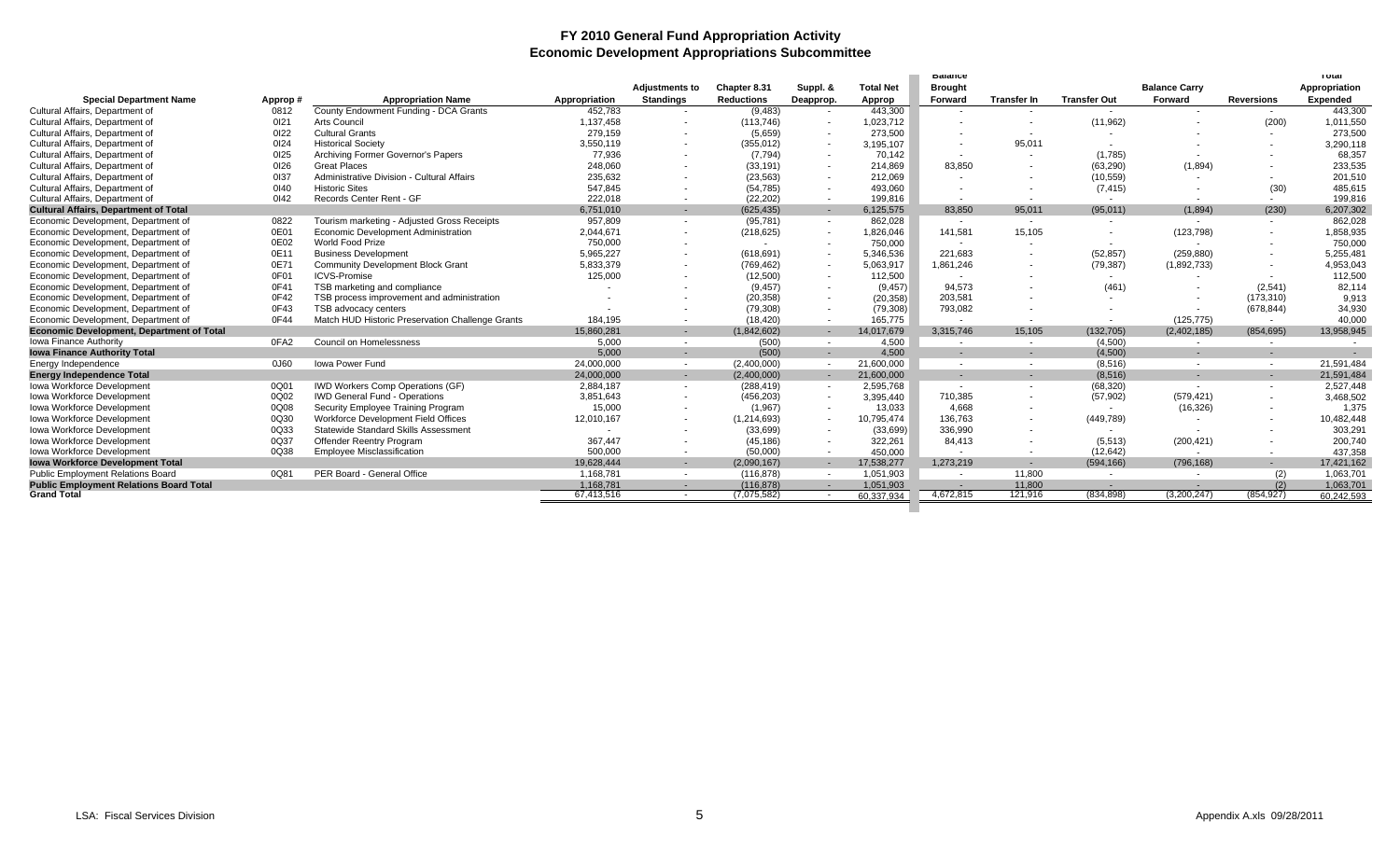#### **FY 2010 General Fund Appropriation Activity Education Appropriations Subcommittee**

| <b>Total Net</b><br><b>Balance Carry</b><br>Appropriation<br><b>Adjustments to</b><br>Chapter 8.31<br>Suppl. &<br><b>Brought</b><br>Appropriation<br><b>Standings</b><br><b>Transfer Out</b><br><b>Reversions</b><br><b>Special Department Name</b><br><b>Appropriation Name</b><br><b>Reductions</b><br>Deapprop.<br>Approp<br>Forward<br><b>Transfer In</b><br>Forward<br>Expended<br>Approp#<br>1.994.252<br>Blind. Iowa Commission for the<br>0J01<br>Department for the Blind<br>2,258,072<br>(225, 807)<br>2,032,265<br>(37, 892)<br>(121)<br>$\sim$<br>$\sim$<br>۰.<br>2.258.072<br>(225, 807)<br>2.032.265<br>(37, 892)<br>(121)<br>1.994.252<br><b>Blind. Iowa Commission for the Total</b><br>$\sim$<br>$\sim$<br>$\sim$<br>$\sim$<br>42,263,272<br>College Student Aid Commission<br>0804<br><b>Tuition Grant Program-Standing</b><br>47,213,069<br>42,491,762<br>(228, 490)<br>(4,721,307)<br>$\sim$<br>$\sim$<br>$\sim$<br>$\sim$<br>$\sim$<br>$\sim$<br>0806<br><b>Vocational Technical Tuition Grant</b><br>2,512,958<br>77.314<br><b>College Student Aid Commission</b><br>(251, 296)<br>2,261,662<br>2,338,976<br>0815<br><b>Tuition Grant - For-Profit</b><br>4,988,561<br>(498, 856)<br>4,489,705<br>4,489,705<br>College Student Aid Commission<br>$\sim$<br>(52, 320)<br>College Student Aid Commission<br>0832<br><b>College Work Study</b><br>(52, 320)<br>$\sim$<br>307,251<br>0101<br>349,381<br>(34, 938)<br>314.443<br>(7, 191)<br><b>College Student Aid Commission</b><br>College Aid Commission<br>(1)<br>$\overline{\phantom{a}}$<br>3,645,814<br>College Student Aid Commission<br>0102<br>National Guard Benefits Program<br>3,499,545<br>3,075,783<br>738,072<br>74,183<br>(242, 224)<br>(423, 762)<br>$\overline{\phantom{a}}$<br>0104<br>91.668<br>91.668<br>91,668<br><b>College Student Aid Commission</b><br>Des Moines University-Osteopathic Loans<br>$\blacksquare$<br>0105<br>281,539<br>312,821<br>(31, 282)<br>281,539<br>College Student Aid Commission<br>Des Moines University - Physician Recruitment<br>0107<br>81,264<br>College Student Aid Commission<br>Registered Nurse Educator Loan Forgiveness Prog.<br>90,293<br>(9,029)<br>81,264<br>0108<br><b>Iowa Grants</b><br>981.743<br>(8, 522)<br><b>College Student Aid Commission</b><br>981.743<br>973,221<br>College Student Aid Commission<br>0109<br>All Iowa Opportunity Scholarships<br>2,502,537<br>2,252,283<br>76,993<br>2,329,276<br>(250, 254)<br>$\sim$<br>0110<br>Barber and Cosmetology Tuition Grant<br>45,834<br>45,834<br><b>College Student Aid Commission</b><br>45,834<br>0113<br>All Iowa Opportunity Foster Care Grant Program<br>687.510<br>618.759<br>(9.909)<br>608,850<br>College Student Aid Commission<br>(68, 751)<br>0115<br>438.282<br>394.454<br>394.454<br>College Student Aid Commission<br>Teacher Shortage Loan Forgiveness Program<br>(43, 828)<br>$\sim$<br>$\sim$<br>$\sim$<br><b>College Student Aid Commission Total</b><br>738,072<br>(242, 224)<br>57,798,804<br>63,714,202<br>(6,333,303)<br>57,380,899<br>228,490<br>(235, 681)<br>(70, 752)<br>$\sim$<br>٠<br>Education, Department of<br>0811<br>11,493,891<br>(1, 149, 389)<br>1,149,389<br>11,493,891<br>13,401<br>(134, 896)<br>11,372,396<br><b>Child Development</b><br>$\sim$<br>$\sim$<br>$\overline{\phantom{a}}$<br>$\sim$<br>0905<br>2,384,953,295<br>(3,308,803)<br>2,143,149,162<br>Education, Department of<br>State Foundation School Aid<br>(238, 495, 330)<br>2,143,149,162<br>$\sim$<br>$\blacksquare$<br>0916<br><b>Transportation Nonpublic Stdts</b><br>7,845,479<br>7,060,931<br>Education, Department of<br>(784, 548)<br>7,060,931<br>0149<br>200,000<br>180,000<br>Education, Department of<br>CC Interpreters for Deaf<br>(20,000)<br>180,000<br>0150<br>Education, Department of<br><b>Comm College Salaries</b><br>916,680<br>(91,668)<br>825,012<br>825,012<br>0151<br>(1,468)<br>(6,603)<br>7,258,507<br>Administration<br>8,073,976<br>(807, 398)<br>7,266,578<br>Education, Department of<br>0152<br>558,032<br>Education, Department of<br>Vocational Education Administration<br>582,755<br>(58, 276)<br>524,479<br>58,276<br>(12,685)<br>(12,038)<br>$\overline{\phantom{a}}$<br>0156<br>Education, Department of<br>School Food Service<br>2.266.069<br>(226, 607)<br>2.039.462<br>226,607<br>(639)<br>2,265,430<br>$\sim$<br>0157<br>62,563<br>625,634<br>625,634<br>Education, Department of<br><b>Textbook Services For Nonpublic</b><br>(62, 563)<br>625,634<br>0158<br>2,427,229<br>269,692<br>2,696,921<br>Education, Department of<br><b>Vocational Education Secondary</b><br>2,696,921<br>(269, 692)<br>$\sim$<br>$\overline{\phantom{a}}$<br>0159<br>5,943,581<br>Education, Department of<br>Merged Area Schools-Gen Aid<br>158,678,501<br>(15, 867, 850)<br>148,754,232<br>148,754,232<br>$\sim$<br>Education, Department of<br>0160<br>Early Childhood Family Support & Parent Education<br>(1,521,455)<br>13,693,096<br>13,693,096<br>15,214,551<br>$\sim$<br>0161<br>Early Care, Health & Education<br>(54, 595)<br>(54, 595)<br>545.945<br>(102, 031)<br>Education, Department of<br>389,319<br>$\overline{\phantom{a}}$<br>Education, Department of<br>0169<br>Teacher Quality/Student Achievement<br>7,614,750<br>(892, 428)<br>892,428<br>7,614,750<br>1,309,531<br>(36, 598)<br>(2,026,543)<br>(833, 322)<br>6,027,818<br>0170<br><b>Voluntary Preschool Access</b><br>11,538,863<br>(1, 194, 569)<br>1,194,569<br>11,538,863<br>406,822<br>(6, 864)<br>11,418,681<br>Education, Department of<br>(520, 140)<br>$\sim$<br>0183<br>(197, 954)<br>1,979,540<br>(174, 855)<br>1,804,685<br>Education, Department of<br>Model Core Curriculum<br>1,979,540<br>197,954<br>$\overline{\phantom{a}}$<br>0189<br>Education, Department of<br><b>Jobs For America's Grads</b><br>600,000<br>(60,000)<br>540,000<br>540,000<br>$\sim$<br>$\overline{\phantom{a}}$<br>0193<br>(174, 850)<br>1,533,259<br>Education, Department of<br><b>State Library</b><br>1,748,500<br>1,573,650<br>(40, 391)<br>$\sim$<br>0194<br>1,562,210<br>(156, 221)<br>1,405,989<br>1,405,989<br>Education, Department of<br><b>Library Service Areas</b><br>$\sim$<br>0198<br>179,608<br>(26)<br>Education, Department of<br>Enrich Iowa Libraries<br>1,796,081<br>(179, 608)<br>1,796,081<br>1,796,055<br>0IA3<br>Special Education Services Birth to 3<br>1,398,874<br>172,100<br>Education, Department of<br>1,554,304<br>(155, 430)<br>(88, 391)<br>1,482,583<br>$\sim$<br>$\sim$<br>140,556<br>1,405,656<br>Education, Department of<br>0IA5<br>Iowa Senior Year Plus<br>(140, 566)<br>(10)<br>(726, 675)<br>678,971<br>$\sim$<br>0IB3<br>Education, Department of<br><b>Administrator Mentoring</b><br>225,733<br>(22, 573)<br>203,160<br>(57,660)<br>145,500<br>$\overline{\phantom{a}}$<br>0IB8<br>Education. Department of<br><b>Educational Expenses for American Indians</b><br>100.000<br>(10,000)<br>90,000<br>90,000<br>$\sim$<br>0IB9<br>23,000<br>230,000<br>Education, Department of<br>K-12 Management Information System<br>230,000<br>(23,000)<br>230,000<br>0IC <sub>2</sub><br>Early Childhood Iowa Preschool Tuition Assistance<br>877.215<br>8,772,150<br>Education, Department of<br>8,772,150<br>(877, 215)<br>8,772,150<br>0119<br>6,729,907<br>Education, Department of<br>Early Childhood Iowa - School Ready<br>7,477,675<br>(747, 768)<br>6,729,907<br>0167<br>Education, Department of<br>Vocational Rehabilitation DOE<br>5,155,508<br>(515, 551)<br>4,639,957<br>(37, 317)<br>4,602,640<br>$\sim$<br>0168<br>51.075<br>(5, 108)<br>45,967<br>(2,093)<br>43,874<br>Education, Department of<br>Independent Living<br>0171<br>Education, Department of<br><b>Farmers with Disabilities</b><br>97,200<br>97,200<br>108,000<br>(10, 800)<br>$\sim$<br>0180<br>Entrepreneurs with Disabilities Program<br>180.590<br>162.531<br>(155)<br>162.376<br>Education, Department of<br>(18,059)<br>0192<br>45,000<br>Education, Department of<br>Independent Living Center Grant<br>45,000<br>50,000<br>(5,000)<br>$\overline{\phantom{a}}$<br>0177<br>Education, Department of<br><b>Regional Tele Councils</b><br>1,232,071<br>(123, 207)<br>1,108,864<br>1,108,864<br>0178<br>7.971.115<br>Education, Department of<br><b>Iowa Public Television</b><br>8.971.682<br>(897.168)<br>8.074.514<br>(103, 399)<br>(3,308,803)<br>10,660,863<br><b>Education, Department of Total</b><br>2,654,496,484<br>(265, 816, 446)<br>2,396,032,098<br>3,667,954<br>740,076<br>(967, 645)<br>(2,546,682)<br>(1,410,461)<br>2,395,515,340 |  |  |  |  | <b>Balance</b> |  |  | <b>TOTAL</b> |
|--------------------------------------------------------------------------------------------------------------------------------------------------------------------------------------------------------------------------------------------------------------------------------------------------------------------------------------------------------------------------------------------------------------------------------------------------------------------------------------------------------------------------------------------------------------------------------------------------------------------------------------------------------------------------------------------------------------------------------------------------------------------------------------------------------------------------------------------------------------------------------------------------------------------------------------------------------------------------------------------------------------------------------------------------------------------------------------------------------------------------------------------------------------------------------------------------------------------------------------------------------------------------------------------------------------------------------------------------------------------------------------------------------------------------------------------------------------------------------------------------------------------------------------------------------------------------------------------------------------------------------------------------------------------------------------------------------------------------------------------------------------------------------------------------------------------------------------------------------------------------------------------------------------------------------------------------------------------------------------------------------------------------------------------------------------------------------------------------------------------------------------------------------------------------------------------------------------------------------------------------------------------------------------------------------------------------------------------------------------------------------------------------------------------------------------------------------------------------------------------------------------------------------------------------------------------------------------------------------------------------------------------------------------------------------------------------------------------------------------------------------------------------------------------------------------------------------------------------------------------------------------------------------------------------------------------------------------------------------------------------------------------------------------------------------------------------------------------------------------------------------------------------------------------------------------------------------------------------------------------------------------------------------------------------------------------------------------------------------------------------------------------------------------------------------------------------------------------------------------------------------------------------------------------------------------------------------------------------------------------------------------------------------------------------------------------------------------------------------------------------------------------------------------------------------------------------------------------------------------------------------------------------------------------------------------------------------------------------------------------------------------------------------------------------------------------------------------------------------------------------------------------------------------------------------------------------------------------------------------------------------------------------------------------------------------------------------------------------------------------------------------------------------------------------------------------------------------------------------------------------------------------------------------------------------------------------------------------------------------------------------------------------------------------------------------------------------------------------------------------------------------------------------------------------------------------------------------------------------------------------------------------------------------------------------------------------------------------------------------------------------------------------------------------------------------------------------------------------------------------------------------------------------------------------------------------------------------------------------------------------------------------------------------------------------------------------------------------------------------------------------------------------------------------------------------------------------------------------------------------------------------------------------------------------------------------------------------------------------------------------------------------------------------------------------------------------------------------------------------------------------------------------------------------------------------------------------------------------------------------------------------------------------------------------------------------------------------------------------------------------------------------------------------------------------------------------------------------------------------------------------------------------------------------------------------------------------------------------------------------------------------------------------------------------------------------------------------------------------------------------------------------------------------------------------------------------------------------------------------------------------------------------------------------------------------------------------------------------------------------------------------------------------------------------------------------------------------------------------------------------------------------------------------------------------------------------------------------------------------------------------------------------------------------------------------------------------------------------------------------------------------------------------------------------------------------------------------------------------------------------------------------------------------------------------------------------------------------------------------------------------------------------------------------------------------------------------------------------------------------------------------------------------------------------------------------------------------------------------------------------------------------------------------------------------------------------------------------------------------------------------------------------------------------------------------------------------------------------------------------------------------------------------------------------------------------------------------------------------------------------------------------------------------------------------------------------------------------------------------------------------------------------------------------------------------------------------------------------------------------------------------------------------------------------------------------------------------------------------------------------------------------------------------------------------------------------------------------------------------------------------------------------------------------------------------------------------------------------------------------------------------------------------------------------------------------------------|--|--|--|--|----------------|--|--|--------------|
|                                                                                                                                                                                                                                                                                                                                                                                                                                                                                                                                                                                                                                                                                                                                                                                                                                                                                                                                                                                                                                                                                                                                                                                                                                                                                                                                                                                                                                                                                                                                                                                                                                                                                                                                                                                                                                                                                                                                                                                                                                                                                                                                                                                                                                                                                                                                                                                                                                                                                                                                                                                                                                                                                                                                                                                                                                                                                                                                                                                                                                                                                                                                                                                                                                                                                                                                                                                                                                                                                                                                                                                                                                                                                                                                                                                                                                                                                                                                                                                                                                                                                                                                                                                                                                                                                                                                                                                                                                                                                                                                                                                                                                                                                                                                                                                                                                                                                                                                                                                                                                                                                                                                                                                                                                                                                                                                                                                                                                                                                                                                                                                                                                                                                                                                                                                                                                                                                                                                                                                                                                                                                                                                                                                                                                                                                                                                                                                                                                                                                                                                                                                                                                                                                                                                                                                                                                                                                                                                                                                                                                                                                                                                                                                                                                                                                                                                                                                                                                                                                                                                                                                                                                                                                                                                                                                                                                                                                                                                                                                                                                                                                                                                                                                                                                                                                                                                                                                                                                                                                                                                                                                |  |  |  |  |                |  |  |              |
|                                                                                                                                                                                                                                                                                                                                                                                                                                                                                                                                                                                                                                                                                                                                                                                                                                                                                                                                                                                                                                                                                                                                                                                                                                                                                                                                                                                                                                                                                                                                                                                                                                                                                                                                                                                                                                                                                                                                                                                                                                                                                                                                                                                                                                                                                                                                                                                                                                                                                                                                                                                                                                                                                                                                                                                                                                                                                                                                                                                                                                                                                                                                                                                                                                                                                                                                                                                                                                                                                                                                                                                                                                                                                                                                                                                                                                                                                                                                                                                                                                                                                                                                                                                                                                                                                                                                                                                                                                                                                                                                                                                                                                                                                                                                                                                                                                                                                                                                                                                                                                                                                                                                                                                                                                                                                                                                                                                                                                                                                                                                                                                                                                                                                                                                                                                                                                                                                                                                                                                                                                                                                                                                                                                                                                                                                                                                                                                                                                                                                                                                                                                                                                                                                                                                                                                                                                                                                                                                                                                                                                                                                                                                                                                                                                                                                                                                                                                                                                                                                                                                                                                                                                                                                                                                                                                                                                                                                                                                                                                                                                                                                                                                                                                                                                                                                                                                                                                                                                                                                                                                                                                |  |  |  |  |                |  |  |              |
|                                                                                                                                                                                                                                                                                                                                                                                                                                                                                                                                                                                                                                                                                                                                                                                                                                                                                                                                                                                                                                                                                                                                                                                                                                                                                                                                                                                                                                                                                                                                                                                                                                                                                                                                                                                                                                                                                                                                                                                                                                                                                                                                                                                                                                                                                                                                                                                                                                                                                                                                                                                                                                                                                                                                                                                                                                                                                                                                                                                                                                                                                                                                                                                                                                                                                                                                                                                                                                                                                                                                                                                                                                                                                                                                                                                                                                                                                                                                                                                                                                                                                                                                                                                                                                                                                                                                                                                                                                                                                                                                                                                                                                                                                                                                                                                                                                                                                                                                                                                                                                                                                                                                                                                                                                                                                                                                                                                                                                                                                                                                                                                                                                                                                                                                                                                                                                                                                                                                                                                                                                                                                                                                                                                                                                                                                                                                                                                                                                                                                                                                                                                                                                                                                                                                                                                                                                                                                                                                                                                                                                                                                                                                                                                                                                                                                                                                                                                                                                                                                                                                                                                                                                                                                                                                                                                                                                                                                                                                                                                                                                                                                                                                                                                                                                                                                                                                                                                                                                                                                                                                                                                |  |  |  |  |                |  |  |              |
|                                                                                                                                                                                                                                                                                                                                                                                                                                                                                                                                                                                                                                                                                                                                                                                                                                                                                                                                                                                                                                                                                                                                                                                                                                                                                                                                                                                                                                                                                                                                                                                                                                                                                                                                                                                                                                                                                                                                                                                                                                                                                                                                                                                                                                                                                                                                                                                                                                                                                                                                                                                                                                                                                                                                                                                                                                                                                                                                                                                                                                                                                                                                                                                                                                                                                                                                                                                                                                                                                                                                                                                                                                                                                                                                                                                                                                                                                                                                                                                                                                                                                                                                                                                                                                                                                                                                                                                                                                                                                                                                                                                                                                                                                                                                                                                                                                                                                                                                                                                                                                                                                                                                                                                                                                                                                                                                                                                                                                                                                                                                                                                                                                                                                                                                                                                                                                                                                                                                                                                                                                                                                                                                                                                                                                                                                                                                                                                                                                                                                                                                                                                                                                                                                                                                                                                                                                                                                                                                                                                                                                                                                                                                                                                                                                                                                                                                                                                                                                                                                                                                                                                                                                                                                                                                                                                                                                                                                                                                                                                                                                                                                                                                                                                                                                                                                                                                                                                                                                                                                                                                                                                |  |  |  |  |                |  |  |              |
|                                                                                                                                                                                                                                                                                                                                                                                                                                                                                                                                                                                                                                                                                                                                                                                                                                                                                                                                                                                                                                                                                                                                                                                                                                                                                                                                                                                                                                                                                                                                                                                                                                                                                                                                                                                                                                                                                                                                                                                                                                                                                                                                                                                                                                                                                                                                                                                                                                                                                                                                                                                                                                                                                                                                                                                                                                                                                                                                                                                                                                                                                                                                                                                                                                                                                                                                                                                                                                                                                                                                                                                                                                                                                                                                                                                                                                                                                                                                                                                                                                                                                                                                                                                                                                                                                                                                                                                                                                                                                                                                                                                                                                                                                                                                                                                                                                                                                                                                                                                                                                                                                                                                                                                                                                                                                                                                                                                                                                                                                                                                                                                                                                                                                                                                                                                                                                                                                                                                                                                                                                                                                                                                                                                                                                                                                                                                                                                                                                                                                                                                                                                                                                                                                                                                                                                                                                                                                                                                                                                                                                                                                                                                                                                                                                                                                                                                                                                                                                                                                                                                                                                                                                                                                                                                                                                                                                                                                                                                                                                                                                                                                                                                                                                                                                                                                                                                                                                                                                                                                                                                                                                |  |  |  |  |                |  |  |              |
|                                                                                                                                                                                                                                                                                                                                                                                                                                                                                                                                                                                                                                                                                                                                                                                                                                                                                                                                                                                                                                                                                                                                                                                                                                                                                                                                                                                                                                                                                                                                                                                                                                                                                                                                                                                                                                                                                                                                                                                                                                                                                                                                                                                                                                                                                                                                                                                                                                                                                                                                                                                                                                                                                                                                                                                                                                                                                                                                                                                                                                                                                                                                                                                                                                                                                                                                                                                                                                                                                                                                                                                                                                                                                                                                                                                                                                                                                                                                                                                                                                                                                                                                                                                                                                                                                                                                                                                                                                                                                                                                                                                                                                                                                                                                                                                                                                                                                                                                                                                                                                                                                                                                                                                                                                                                                                                                                                                                                                                                                                                                                                                                                                                                                                                                                                                                                                                                                                                                                                                                                                                                                                                                                                                                                                                                                                                                                                                                                                                                                                                                                                                                                                                                                                                                                                                                                                                                                                                                                                                                                                                                                                                                                                                                                                                                                                                                                                                                                                                                                                                                                                                                                                                                                                                                                                                                                                                                                                                                                                                                                                                                                                                                                                                                                                                                                                                                                                                                                                                                                                                                                                                |  |  |  |  |                |  |  |              |
|                                                                                                                                                                                                                                                                                                                                                                                                                                                                                                                                                                                                                                                                                                                                                                                                                                                                                                                                                                                                                                                                                                                                                                                                                                                                                                                                                                                                                                                                                                                                                                                                                                                                                                                                                                                                                                                                                                                                                                                                                                                                                                                                                                                                                                                                                                                                                                                                                                                                                                                                                                                                                                                                                                                                                                                                                                                                                                                                                                                                                                                                                                                                                                                                                                                                                                                                                                                                                                                                                                                                                                                                                                                                                                                                                                                                                                                                                                                                                                                                                                                                                                                                                                                                                                                                                                                                                                                                                                                                                                                                                                                                                                                                                                                                                                                                                                                                                                                                                                                                                                                                                                                                                                                                                                                                                                                                                                                                                                                                                                                                                                                                                                                                                                                                                                                                                                                                                                                                                                                                                                                                                                                                                                                                                                                                                                                                                                                                                                                                                                                                                                                                                                                                                                                                                                                                                                                                                                                                                                                                                                                                                                                                                                                                                                                                                                                                                                                                                                                                                                                                                                                                                                                                                                                                                                                                                                                                                                                                                                                                                                                                                                                                                                                                                                                                                                                                                                                                                                                                                                                                                                                |  |  |  |  |                |  |  |              |
|                                                                                                                                                                                                                                                                                                                                                                                                                                                                                                                                                                                                                                                                                                                                                                                                                                                                                                                                                                                                                                                                                                                                                                                                                                                                                                                                                                                                                                                                                                                                                                                                                                                                                                                                                                                                                                                                                                                                                                                                                                                                                                                                                                                                                                                                                                                                                                                                                                                                                                                                                                                                                                                                                                                                                                                                                                                                                                                                                                                                                                                                                                                                                                                                                                                                                                                                                                                                                                                                                                                                                                                                                                                                                                                                                                                                                                                                                                                                                                                                                                                                                                                                                                                                                                                                                                                                                                                                                                                                                                                                                                                                                                                                                                                                                                                                                                                                                                                                                                                                                                                                                                                                                                                                                                                                                                                                                                                                                                                                                                                                                                                                                                                                                                                                                                                                                                                                                                                                                                                                                                                                                                                                                                                                                                                                                                                                                                                                                                                                                                                                                                                                                                                                                                                                                                                                                                                                                                                                                                                                                                                                                                                                                                                                                                                                                                                                                                                                                                                                                                                                                                                                                                                                                                                                                                                                                                                                                                                                                                                                                                                                                                                                                                                                                                                                                                                                                                                                                                                                                                                                                                                |  |  |  |  |                |  |  |              |
|                                                                                                                                                                                                                                                                                                                                                                                                                                                                                                                                                                                                                                                                                                                                                                                                                                                                                                                                                                                                                                                                                                                                                                                                                                                                                                                                                                                                                                                                                                                                                                                                                                                                                                                                                                                                                                                                                                                                                                                                                                                                                                                                                                                                                                                                                                                                                                                                                                                                                                                                                                                                                                                                                                                                                                                                                                                                                                                                                                                                                                                                                                                                                                                                                                                                                                                                                                                                                                                                                                                                                                                                                                                                                                                                                                                                                                                                                                                                                                                                                                                                                                                                                                                                                                                                                                                                                                                                                                                                                                                                                                                                                                                                                                                                                                                                                                                                                                                                                                                                                                                                                                                                                                                                                                                                                                                                                                                                                                                                                                                                                                                                                                                                                                                                                                                                                                                                                                                                                                                                                                                                                                                                                                                                                                                                                                                                                                                                                                                                                                                                                                                                                                                                                                                                                                                                                                                                                                                                                                                                                                                                                                                                                                                                                                                                                                                                                                                                                                                                                                                                                                                                                                                                                                                                                                                                                                                                                                                                                                                                                                                                                                                                                                                                                                                                                                                                                                                                                                                                                                                                                                                |  |  |  |  |                |  |  |              |
|                                                                                                                                                                                                                                                                                                                                                                                                                                                                                                                                                                                                                                                                                                                                                                                                                                                                                                                                                                                                                                                                                                                                                                                                                                                                                                                                                                                                                                                                                                                                                                                                                                                                                                                                                                                                                                                                                                                                                                                                                                                                                                                                                                                                                                                                                                                                                                                                                                                                                                                                                                                                                                                                                                                                                                                                                                                                                                                                                                                                                                                                                                                                                                                                                                                                                                                                                                                                                                                                                                                                                                                                                                                                                                                                                                                                                                                                                                                                                                                                                                                                                                                                                                                                                                                                                                                                                                                                                                                                                                                                                                                                                                                                                                                                                                                                                                                                                                                                                                                                                                                                                                                                                                                                                                                                                                                                                                                                                                                                                                                                                                                                                                                                                                                                                                                                                                                                                                                                                                                                                                                                                                                                                                                                                                                                                                                                                                                                                                                                                                                                                                                                                                                                                                                                                                                                                                                                                                                                                                                                                                                                                                                                                                                                                                                                                                                                                                                                                                                                                                                                                                                                                                                                                                                                                                                                                                                                                                                                                                                                                                                                                                                                                                                                                                                                                                                                                                                                                                                                                                                                                                                |  |  |  |  |                |  |  |              |
|                                                                                                                                                                                                                                                                                                                                                                                                                                                                                                                                                                                                                                                                                                                                                                                                                                                                                                                                                                                                                                                                                                                                                                                                                                                                                                                                                                                                                                                                                                                                                                                                                                                                                                                                                                                                                                                                                                                                                                                                                                                                                                                                                                                                                                                                                                                                                                                                                                                                                                                                                                                                                                                                                                                                                                                                                                                                                                                                                                                                                                                                                                                                                                                                                                                                                                                                                                                                                                                                                                                                                                                                                                                                                                                                                                                                                                                                                                                                                                                                                                                                                                                                                                                                                                                                                                                                                                                                                                                                                                                                                                                                                                                                                                                                                                                                                                                                                                                                                                                                                                                                                                                                                                                                                                                                                                                                                                                                                                                                                                                                                                                                                                                                                                                                                                                                                                                                                                                                                                                                                                                                                                                                                                                                                                                                                                                                                                                                                                                                                                                                                                                                                                                                                                                                                                                                                                                                                                                                                                                                                                                                                                                                                                                                                                                                                                                                                                                                                                                                                                                                                                                                                                                                                                                                                                                                                                                                                                                                                                                                                                                                                                                                                                                                                                                                                                                                                                                                                                                                                                                                                                                |  |  |  |  |                |  |  |              |
|                                                                                                                                                                                                                                                                                                                                                                                                                                                                                                                                                                                                                                                                                                                                                                                                                                                                                                                                                                                                                                                                                                                                                                                                                                                                                                                                                                                                                                                                                                                                                                                                                                                                                                                                                                                                                                                                                                                                                                                                                                                                                                                                                                                                                                                                                                                                                                                                                                                                                                                                                                                                                                                                                                                                                                                                                                                                                                                                                                                                                                                                                                                                                                                                                                                                                                                                                                                                                                                                                                                                                                                                                                                                                                                                                                                                                                                                                                                                                                                                                                                                                                                                                                                                                                                                                                                                                                                                                                                                                                                                                                                                                                                                                                                                                                                                                                                                                                                                                                                                                                                                                                                                                                                                                                                                                                                                                                                                                                                                                                                                                                                                                                                                                                                                                                                                                                                                                                                                                                                                                                                                                                                                                                                                                                                                                                                                                                                                                                                                                                                                                                                                                                                                                                                                                                                                                                                                                                                                                                                                                                                                                                                                                                                                                                                                                                                                                                                                                                                                                                                                                                                                                                                                                                                                                                                                                                                                                                                                                                                                                                                                                                                                                                                                                                                                                                                                                                                                                                                                                                                                                                                |  |  |  |  |                |  |  |              |
|                                                                                                                                                                                                                                                                                                                                                                                                                                                                                                                                                                                                                                                                                                                                                                                                                                                                                                                                                                                                                                                                                                                                                                                                                                                                                                                                                                                                                                                                                                                                                                                                                                                                                                                                                                                                                                                                                                                                                                                                                                                                                                                                                                                                                                                                                                                                                                                                                                                                                                                                                                                                                                                                                                                                                                                                                                                                                                                                                                                                                                                                                                                                                                                                                                                                                                                                                                                                                                                                                                                                                                                                                                                                                                                                                                                                                                                                                                                                                                                                                                                                                                                                                                                                                                                                                                                                                                                                                                                                                                                                                                                                                                                                                                                                                                                                                                                                                                                                                                                                                                                                                                                                                                                                                                                                                                                                                                                                                                                                                                                                                                                                                                                                                                                                                                                                                                                                                                                                                                                                                                                                                                                                                                                                                                                                                                                                                                                                                                                                                                                                                                                                                                                                                                                                                                                                                                                                                                                                                                                                                                                                                                                                                                                                                                                                                                                                                                                                                                                                                                                                                                                                                                                                                                                                                                                                                                                                                                                                                                                                                                                                                                                                                                                                                                                                                                                                                                                                                                                                                                                                                                                |  |  |  |  |                |  |  |              |
|                                                                                                                                                                                                                                                                                                                                                                                                                                                                                                                                                                                                                                                                                                                                                                                                                                                                                                                                                                                                                                                                                                                                                                                                                                                                                                                                                                                                                                                                                                                                                                                                                                                                                                                                                                                                                                                                                                                                                                                                                                                                                                                                                                                                                                                                                                                                                                                                                                                                                                                                                                                                                                                                                                                                                                                                                                                                                                                                                                                                                                                                                                                                                                                                                                                                                                                                                                                                                                                                                                                                                                                                                                                                                                                                                                                                                                                                                                                                                                                                                                                                                                                                                                                                                                                                                                                                                                                                                                                                                                                                                                                                                                                                                                                                                                                                                                                                                                                                                                                                                                                                                                                                                                                                                                                                                                                                                                                                                                                                                                                                                                                                                                                                                                                                                                                                                                                                                                                                                                                                                                                                                                                                                                                                                                                                                                                                                                                                                                                                                                                                                                                                                                                                                                                                                                                                                                                                                                                                                                                                                                                                                                                                                                                                                                                                                                                                                                                                                                                                                                                                                                                                                                                                                                                                                                                                                                                                                                                                                                                                                                                                                                                                                                                                                                                                                                                                                                                                                                                                                                                                                                                |  |  |  |  |                |  |  |              |
|                                                                                                                                                                                                                                                                                                                                                                                                                                                                                                                                                                                                                                                                                                                                                                                                                                                                                                                                                                                                                                                                                                                                                                                                                                                                                                                                                                                                                                                                                                                                                                                                                                                                                                                                                                                                                                                                                                                                                                                                                                                                                                                                                                                                                                                                                                                                                                                                                                                                                                                                                                                                                                                                                                                                                                                                                                                                                                                                                                                                                                                                                                                                                                                                                                                                                                                                                                                                                                                                                                                                                                                                                                                                                                                                                                                                                                                                                                                                                                                                                                                                                                                                                                                                                                                                                                                                                                                                                                                                                                                                                                                                                                                                                                                                                                                                                                                                                                                                                                                                                                                                                                                                                                                                                                                                                                                                                                                                                                                                                                                                                                                                                                                                                                                                                                                                                                                                                                                                                                                                                                                                                                                                                                                                                                                                                                                                                                                                                                                                                                                                                                                                                                                                                                                                                                                                                                                                                                                                                                                                                                                                                                                                                                                                                                                                                                                                                                                                                                                                                                                                                                                                                                                                                                                                                                                                                                                                                                                                                                                                                                                                                                                                                                                                                                                                                                                                                                                                                                                                                                                                                                                |  |  |  |  |                |  |  |              |
|                                                                                                                                                                                                                                                                                                                                                                                                                                                                                                                                                                                                                                                                                                                                                                                                                                                                                                                                                                                                                                                                                                                                                                                                                                                                                                                                                                                                                                                                                                                                                                                                                                                                                                                                                                                                                                                                                                                                                                                                                                                                                                                                                                                                                                                                                                                                                                                                                                                                                                                                                                                                                                                                                                                                                                                                                                                                                                                                                                                                                                                                                                                                                                                                                                                                                                                                                                                                                                                                                                                                                                                                                                                                                                                                                                                                                                                                                                                                                                                                                                                                                                                                                                                                                                                                                                                                                                                                                                                                                                                                                                                                                                                                                                                                                                                                                                                                                                                                                                                                                                                                                                                                                                                                                                                                                                                                                                                                                                                                                                                                                                                                                                                                                                                                                                                                                                                                                                                                                                                                                                                                                                                                                                                                                                                                                                                                                                                                                                                                                                                                                                                                                                                                                                                                                                                                                                                                                                                                                                                                                                                                                                                                                                                                                                                                                                                                                                                                                                                                                                                                                                                                                                                                                                                                                                                                                                                                                                                                                                                                                                                                                                                                                                                                                                                                                                                                                                                                                                                                                                                                                                                |  |  |  |  |                |  |  |              |
|                                                                                                                                                                                                                                                                                                                                                                                                                                                                                                                                                                                                                                                                                                                                                                                                                                                                                                                                                                                                                                                                                                                                                                                                                                                                                                                                                                                                                                                                                                                                                                                                                                                                                                                                                                                                                                                                                                                                                                                                                                                                                                                                                                                                                                                                                                                                                                                                                                                                                                                                                                                                                                                                                                                                                                                                                                                                                                                                                                                                                                                                                                                                                                                                                                                                                                                                                                                                                                                                                                                                                                                                                                                                                                                                                                                                                                                                                                                                                                                                                                                                                                                                                                                                                                                                                                                                                                                                                                                                                                                                                                                                                                                                                                                                                                                                                                                                                                                                                                                                                                                                                                                                                                                                                                                                                                                                                                                                                                                                                                                                                                                                                                                                                                                                                                                                                                                                                                                                                                                                                                                                                                                                                                                                                                                                                                                                                                                                                                                                                                                                                                                                                                                                                                                                                                                                                                                                                                                                                                                                                                                                                                                                                                                                                                                                                                                                                                                                                                                                                                                                                                                                                                                                                                                                                                                                                                                                                                                                                                                                                                                                                                                                                                                                                                                                                                                                                                                                                                                                                                                                                                                |  |  |  |  |                |  |  |              |
|                                                                                                                                                                                                                                                                                                                                                                                                                                                                                                                                                                                                                                                                                                                                                                                                                                                                                                                                                                                                                                                                                                                                                                                                                                                                                                                                                                                                                                                                                                                                                                                                                                                                                                                                                                                                                                                                                                                                                                                                                                                                                                                                                                                                                                                                                                                                                                                                                                                                                                                                                                                                                                                                                                                                                                                                                                                                                                                                                                                                                                                                                                                                                                                                                                                                                                                                                                                                                                                                                                                                                                                                                                                                                                                                                                                                                                                                                                                                                                                                                                                                                                                                                                                                                                                                                                                                                                                                                                                                                                                                                                                                                                                                                                                                                                                                                                                                                                                                                                                                                                                                                                                                                                                                                                                                                                                                                                                                                                                                                                                                                                                                                                                                                                                                                                                                                                                                                                                                                                                                                                                                                                                                                                                                                                                                                                                                                                                                                                                                                                                                                                                                                                                                                                                                                                                                                                                                                                                                                                                                                                                                                                                                                                                                                                                                                                                                                                                                                                                                                                                                                                                                                                                                                                                                                                                                                                                                                                                                                                                                                                                                                                                                                                                                                                                                                                                                                                                                                                                                                                                                                                                |  |  |  |  |                |  |  |              |
|                                                                                                                                                                                                                                                                                                                                                                                                                                                                                                                                                                                                                                                                                                                                                                                                                                                                                                                                                                                                                                                                                                                                                                                                                                                                                                                                                                                                                                                                                                                                                                                                                                                                                                                                                                                                                                                                                                                                                                                                                                                                                                                                                                                                                                                                                                                                                                                                                                                                                                                                                                                                                                                                                                                                                                                                                                                                                                                                                                                                                                                                                                                                                                                                                                                                                                                                                                                                                                                                                                                                                                                                                                                                                                                                                                                                                                                                                                                                                                                                                                                                                                                                                                                                                                                                                                                                                                                                                                                                                                                                                                                                                                                                                                                                                                                                                                                                                                                                                                                                                                                                                                                                                                                                                                                                                                                                                                                                                                                                                                                                                                                                                                                                                                                                                                                                                                                                                                                                                                                                                                                                                                                                                                                                                                                                                                                                                                                                                                                                                                                                                                                                                                                                                                                                                                                                                                                                                                                                                                                                                                                                                                                                                                                                                                                                                                                                                                                                                                                                                                                                                                                                                                                                                                                                                                                                                                                                                                                                                                                                                                                                                                                                                                                                                                                                                                                                                                                                                                                                                                                                                                                |  |  |  |  |                |  |  |              |
|                                                                                                                                                                                                                                                                                                                                                                                                                                                                                                                                                                                                                                                                                                                                                                                                                                                                                                                                                                                                                                                                                                                                                                                                                                                                                                                                                                                                                                                                                                                                                                                                                                                                                                                                                                                                                                                                                                                                                                                                                                                                                                                                                                                                                                                                                                                                                                                                                                                                                                                                                                                                                                                                                                                                                                                                                                                                                                                                                                                                                                                                                                                                                                                                                                                                                                                                                                                                                                                                                                                                                                                                                                                                                                                                                                                                                                                                                                                                                                                                                                                                                                                                                                                                                                                                                                                                                                                                                                                                                                                                                                                                                                                                                                                                                                                                                                                                                                                                                                                                                                                                                                                                                                                                                                                                                                                                                                                                                                                                                                                                                                                                                                                                                                                                                                                                                                                                                                                                                                                                                                                                                                                                                                                                                                                                                                                                                                                                                                                                                                                                                                                                                                                                                                                                                                                                                                                                                                                                                                                                                                                                                                                                                                                                                                                                                                                                                                                                                                                                                                                                                                                                                                                                                                                                                                                                                                                                                                                                                                                                                                                                                                                                                                                                                                                                                                                                                                                                                                                                                                                                                                                |  |  |  |  |                |  |  |              |
|                                                                                                                                                                                                                                                                                                                                                                                                                                                                                                                                                                                                                                                                                                                                                                                                                                                                                                                                                                                                                                                                                                                                                                                                                                                                                                                                                                                                                                                                                                                                                                                                                                                                                                                                                                                                                                                                                                                                                                                                                                                                                                                                                                                                                                                                                                                                                                                                                                                                                                                                                                                                                                                                                                                                                                                                                                                                                                                                                                                                                                                                                                                                                                                                                                                                                                                                                                                                                                                                                                                                                                                                                                                                                                                                                                                                                                                                                                                                                                                                                                                                                                                                                                                                                                                                                                                                                                                                                                                                                                                                                                                                                                                                                                                                                                                                                                                                                                                                                                                                                                                                                                                                                                                                                                                                                                                                                                                                                                                                                                                                                                                                                                                                                                                                                                                                                                                                                                                                                                                                                                                                                                                                                                                                                                                                                                                                                                                                                                                                                                                                                                                                                                                                                                                                                                                                                                                                                                                                                                                                                                                                                                                                                                                                                                                                                                                                                                                                                                                                                                                                                                                                                                                                                                                                                                                                                                                                                                                                                                                                                                                                                                                                                                                                                                                                                                                                                                                                                                                                                                                                                                                |  |  |  |  |                |  |  |              |
|                                                                                                                                                                                                                                                                                                                                                                                                                                                                                                                                                                                                                                                                                                                                                                                                                                                                                                                                                                                                                                                                                                                                                                                                                                                                                                                                                                                                                                                                                                                                                                                                                                                                                                                                                                                                                                                                                                                                                                                                                                                                                                                                                                                                                                                                                                                                                                                                                                                                                                                                                                                                                                                                                                                                                                                                                                                                                                                                                                                                                                                                                                                                                                                                                                                                                                                                                                                                                                                                                                                                                                                                                                                                                                                                                                                                                                                                                                                                                                                                                                                                                                                                                                                                                                                                                                                                                                                                                                                                                                                                                                                                                                                                                                                                                                                                                                                                                                                                                                                                                                                                                                                                                                                                                                                                                                                                                                                                                                                                                                                                                                                                                                                                                                                                                                                                                                                                                                                                                                                                                                                                                                                                                                                                                                                                                                                                                                                                                                                                                                                                                                                                                                                                                                                                                                                                                                                                                                                                                                                                                                                                                                                                                                                                                                                                                                                                                                                                                                                                                                                                                                                                                                                                                                                                                                                                                                                                                                                                                                                                                                                                                                                                                                                                                                                                                                                                                                                                                                                                                                                                                                                |  |  |  |  |                |  |  |              |
|                                                                                                                                                                                                                                                                                                                                                                                                                                                                                                                                                                                                                                                                                                                                                                                                                                                                                                                                                                                                                                                                                                                                                                                                                                                                                                                                                                                                                                                                                                                                                                                                                                                                                                                                                                                                                                                                                                                                                                                                                                                                                                                                                                                                                                                                                                                                                                                                                                                                                                                                                                                                                                                                                                                                                                                                                                                                                                                                                                                                                                                                                                                                                                                                                                                                                                                                                                                                                                                                                                                                                                                                                                                                                                                                                                                                                                                                                                                                                                                                                                                                                                                                                                                                                                                                                                                                                                                                                                                                                                                                                                                                                                                                                                                                                                                                                                                                                                                                                                                                                                                                                                                                                                                                                                                                                                                                                                                                                                                                                                                                                                                                                                                                                                                                                                                                                                                                                                                                                                                                                                                                                                                                                                                                                                                                                                                                                                                                                                                                                                                                                                                                                                                                                                                                                                                                                                                                                                                                                                                                                                                                                                                                                                                                                                                                                                                                                                                                                                                                                                                                                                                                                                                                                                                                                                                                                                                                                                                                                                                                                                                                                                                                                                                                                                                                                                                                                                                                                                                                                                                                                                                |  |  |  |  |                |  |  |              |
|                                                                                                                                                                                                                                                                                                                                                                                                                                                                                                                                                                                                                                                                                                                                                                                                                                                                                                                                                                                                                                                                                                                                                                                                                                                                                                                                                                                                                                                                                                                                                                                                                                                                                                                                                                                                                                                                                                                                                                                                                                                                                                                                                                                                                                                                                                                                                                                                                                                                                                                                                                                                                                                                                                                                                                                                                                                                                                                                                                                                                                                                                                                                                                                                                                                                                                                                                                                                                                                                                                                                                                                                                                                                                                                                                                                                                                                                                                                                                                                                                                                                                                                                                                                                                                                                                                                                                                                                                                                                                                                                                                                                                                                                                                                                                                                                                                                                                                                                                                                                                                                                                                                                                                                                                                                                                                                                                                                                                                                                                                                                                                                                                                                                                                                                                                                                                                                                                                                                                                                                                                                                                                                                                                                                                                                                                                                                                                                                                                                                                                                                                                                                                                                                                                                                                                                                                                                                                                                                                                                                                                                                                                                                                                                                                                                                                                                                                                                                                                                                                                                                                                                                                                                                                                                                                                                                                                                                                                                                                                                                                                                                                                                                                                                                                                                                                                                                                                                                                                                                                                                                                                                |  |  |  |  |                |  |  |              |
|                                                                                                                                                                                                                                                                                                                                                                                                                                                                                                                                                                                                                                                                                                                                                                                                                                                                                                                                                                                                                                                                                                                                                                                                                                                                                                                                                                                                                                                                                                                                                                                                                                                                                                                                                                                                                                                                                                                                                                                                                                                                                                                                                                                                                                                                                                                                                                                                                                                                                                                                                                                                                                                                                                                                                                                                                                                                                                                                                                                                                                                                                                                                                                                                                                                                                                                                                                                                                                                                                                                                                                                                                                                                                                                                                                                                                                                                                                                                                                                                                                                                                                                                                                                                                                                                                                                                                                                                                                                                                                                                                                                                                                                                                                                                                                                                                                                                                                                                                                                                                                                                                                                                                                                                                                                                                                                                                                                                                                                                                                                                                                                                                                                                                                                                                                                                                                                                                                                                                                                                                                                                                                                                                                                                                                                                                                                                                                                                                                                                                                                                                                                                                                                                                                                                                                                                                                                                                                                                                                                                                                                                                                                                                                                                                                                                                                                                                                                                                                                                                                                                                                                                                                                                                                                                                                                                                                                                                                                                                                                                                                                                                                                                                                                                                                                                                                                                                                                                                                                                                                                                                                                |  |  |  |  |                |  |  |              |
|                                                                                                                                                                                                                                                                                                                                                                                                                                                                                                                                                                                                                                                                                                                                                                                                                                                                                                                                                                                                                                                                                                                                                                                                                                                                                                                                                                                                                                                                                                                                                                                                                                                                                                                                                                                                                                                                                                                                                                                                                                                                                                                                                                                                                                                                                                                                                                                                                                                                                                                                                                                                                                                                                                                                                                                                                                                                                                                                                                                                                                                                                                                                                                                                                                                                                                                                                                                                                                                                                                                                                                                                                                                                                                                                                                                                                                                                                                                                                                                                                                                                                                                                                                                                                                                                                                                                                                                                                                                                                                                                                                                                                                                                                                                                                                                                                                                                                                                                                                                                                                                                                                                                                                                                                                                                                                                                                                                                                                                                                                                                                                                                                                                                                                                                                                                                                                                                                                                                                                                                                                                                                                                                                                                                                                                                                                                                                                                                                                                                                                                                                                                                                                                                                                                                                                                                                                                                                                                                                                                                                                                                                                                                                                                                                                                                                                                                                                                                                                                                                                                                                                                                                                                                                                                                                                                                                                                                                                                                                                                                                                                                                                                                                                                                                                                                                                                                                                                                                                                                                                                                                                                |  |  |  |  |                |  |  |              |
|                                                                                                                                                                                                                                                                                                                                                                                                                                                                                                                                                                                                                                                                                                                                                                                                                                                                                                                                                                                                                                                                                                                                                                                                                                                                                                                                                                                                                                                                                                                                                                                                                                                                                                                                                                                                                                                                                                                                                                                                                                                                                                                                                                                                                                                                                                                                                                                                                                                                                                                                                                                                                                                                                                                                                                                                                                                                                                                                                                                                                                                                                                                                                                                                                                                                                                                                                                                                                                                                                                                                                                                                                                                                                                                                                                                                                                                                                                                                                                                                                                                                                                                                                                                                                                                                                                                                                                                                                                                                                                                                                                                                                                                                                                                                                                                                                                                                                                                                                                                                                                                                                                                                                                                                                                                                                                                                                                                                                                                                                                                                                                                                                                                                                                                                                                                                                                                                                                                                                                                                                                                                                                                                                                                                                                                                                                                                                                                                                                                                                                                                                                                                                                                                                                                                                                                                                                                                                                                                                                                                                                                                                                                                                                                                                                                                                                                                                                                                                                                                                                                                                                                                                                                                                                                                                                                                                                                                                                                                                                                                                                                                                                                                                                                                                                                                                                                                                                                                                                                                                                                                                                                |  |  |  |  |                |  |  |              |
|                                                                                                                                                                                                                                                                                                                                                                                                                                                                                                                                                                                                                                                                                                                                                                                                                                                                                                                                                                                                                                                                                                                                                                                                                                                                                                                                                                                                                                                                                                                                                                                                                                                                                                                                                                                                                                                                                                                                                                                                                                                                                                                                                                                                                                                                                                                                                                                                                                                                                                                                                                                                                                                                                                                                                                                                                                                                                                                                                                                                                                                                                                                                                                                                                                                                                                                                                                                                                                                                                                                                                                                                                                                                                                                                                                                                                                                                                                                                                                                                                                                                                                                                                                                                                                                                                                                                                                                                                                                                                                                                                                                                                                                                                                                                                                                                                                                                                                                                                                                                                                                                                                                                                                                                                                                                                                                                                                                                                                                                                                                                                                                                                                                                                                                                                                                                                                                                                                                                                                                                                                                                                                                                                                                                                                                                                                                                                                                                                                                                                                                                                                                                                                                                                                                                                                                                                                                                                                                                                                                                                                                                                                                                                                                                                                                                                                                                                                                                                                                                                                                                                                                                                                                                                                                                                                                                                                                                                                                                                                                                                                                                                                                                                                                                                                                                                                                                                                                                                                                                                                                                                                                |  |  |  |  |                |  |  |              |
|                                                                                                                                                                                                                                                                                                                                                                                                                                                                                                                                                                                                                                                                                                                                                                                                                                                                                                                                                                                                                                                                                                                                                                                                                                                                                                                                                                                                                                                                                                                                                                                                                                                                                                                                                                                                                                                                                                                                                                                                                                                                                                                                                                                                                                                                                                                                                                                                                                                                                                                                                                                                                                                                                                                                                                                                                                                                                                                                                                                                                                                                                                                                                                                                                                                                                                                                                                                                                                                                                                                                                                                                                                                                                                                                                                                                                                                                                                                                                                                                                                                                                                                                                                                                                                                                                                                                                                                                                                                                                                                                                                                                                                                                                                                                                                                                                                                                                                                                                                                                                                                                                                                                                                                                                                                                                                                                                                                                                                                                                                                                                                                                                                                                                                                                                                                                                                                                                                                                                                                                                                                                                                                                                                                                                                                                                                                                                                                                                                                                                                                                                                                                                                                                                                                                                                                                                                                                                                                                                                                                                                                                                                                                                                                                                                                                                                                                                                                                                                                                                                                                                                                                                                                                                                                                                                                                                                                                                                                                                                                                                                                                                                                                                                                                                                                                                                                                                                                                                                                                                                                                                                                |  |  |  |  |                |  |  |              |
|                                                                                                                                                                                                                                                                                                                                                                                                                                                                                                                                                                                                                                                                                                                                                                                                                                                                                                                                                                                                                                                                                                                                                                                                                                                                                                                                                                                                                                                                                                                                                                                                                                                                                                                                                                                                                                                                                                                                                                                                                                                                                                                                                                                                                                                                                                                                                                                                                                                                                                                                                                                                                                                                                                                                                                                                                                                                                                                                                                                                                                                                                                                                                                                                                                                                                                                                                                                                                                                                                                                                                                                                                                                                                                                                                                                                                                                                                                                                                                                                                                                                                                                                                                                                                                                                                                                                                                                                                                                                                                                                                                                                                                                                                                                                                                                                                                                                                                                                                                                                                                                                                                                                                                                                                                                                                                                                                                                                                                                                                                                                                                                                                                                                                                                                                                                                                                                                                                                                                                                                                                                                                                                                                                                                                                                                                                                                                                                                                                                                                                                                                                                                                                                                                                                                                                                                                                                                                                                                                                                                                                                                                                                                                                                                                                                                                                                                                                                                                                                                                                                                                                                                                                                                                                                                                                                                                                                                                                                                                                                                                                                                                                                                                                                                                                                                                                                                                                                                                                                                                                                                                                                |  |  |  |  |                |  |  |              |
|                                                                                                                                                                                                                                                                                                                                                                                                                                                                                                                                                                                                                                                                                                                                                                                                                                                                                                                                                                                                                                                                                                                                                                                                                                                                                                                                                                                                                                                                                                                                                                                                                                                                                                                                                                                                                                                                                                                                                                                                                                                                                                                                                                                                                                                                                                                                                                                                                                                                                                                                                                                                                                                                                                                                                                                                                                                                                                                                                                                                                                                                                                                                                                                                                                                                                                                                                                                                                                                                                                                                                                                                                                                                                                                                                                                                                                                                                                                                                                                                                                                                                                                                                                                                                                                                                                                                                                                                                                                                                                                                                                                                                                                                                                                                                                                                                                                                                                                                                                                                                                                                                                                                                                                                                                                                                                                                                                                                                                                                                                                                                                                                                                                                                                                                                                                                                                                                                                                                                                                                                                                                                                                                                                                                                                                                                                                                                                                                                                                                                                                                                                                                                                                                                                                                                                                                                                                                                                                                                                                                                                                                                                                                                                                                                                                                                                                                                                                                                                                                                                                                                                                                                                                                                                                                                                                                                                                                                                                                                                                                                                                                                                                                                                                                                                                                                                                                                                                                                                                                                                                                                                                |  |  |  |  |                |  |  |              |
|                                                                                                                                                                                                                                                                                                                                                                                                                                                                                                                                                                                                                                                                                                                                                                                                                                                                                                                                                                                                                                                                                                                                                                                                                                                                                                                                                                                                                                                                                                                                                                                                                                                                                                                                                                                                                                                                                                                                                                                                                                                                                                                                                                                                                                                                                                                                                                                                                                                                                                                                                                                                                                                                                                                                                                                                                                                                                                                                                                                                                                                                                                                                                                                                                                                                                                                                                                                                                                                                                                                                                                                                                                                                                                                                                                                                                                                                                                                                                                                                                                                                                                                                                                                                                                                                                                                                                                                                                                                                                                                                                                                                                                                                                                                                                                                                                                                                                                                                                                                                                                                                                                                                                                                                                                                                                                                                                                                                                                                                                                                                                                                                                                                                                                                                                                                                                                                                                                                                                                                                                                                                                                                                                                                                                                                                                                                                                                                                                                                                                                                                                                                                                                                                                                                                                                                                                                                                                                                                                                                                                                                                                                                                                                                                                                                                                                                                                                                                                                                                                                                                                                                                                                                                                                                                                                                                                                                                                                                                                                                                                                                                                                                                                                                                                                                                                                                                                                                                                                                                                                                                                                                |  |  |  |  |                |  |  |              |
|                                                                                                                                                                                                                                                                                                                                                                                                                                                                                                                                                                                                                                                                                                                                                                                                                                                                                                                                                                                                                                                                                                                                                                                                                                                                                                                                                                                                                                                                                                                                                                                                                                                                                                                                                                                                                                                                                                                                                                                                                                                                                                                                                                                                                                                                                                                                                                                                                                                                                                                                                                                                                                                                                                                                                                                                                                                                                                                                                                                                                                                                                                                                                                                                                                                                                                                                                                                                                                                                                                                                                                                                                                                                                                                                                                                                                                                                                                                                                                                                                                                                                                                                                                                                                                                                                                                                                                                                                                                                                                                                                                                                                                                                                                                                                                                                                                                                                                                                                                                                                                                                                                                                                                                                                                                                                                                                                                                                                                                                                                                                                                                                                                                                                                                                                                                                                                                                                                                                                                                                                                                                                                                                                                                                                                                                                                                                                                                                                                                                                                                                                                                                                                                                                                                                                                                                                                                                                                                                                                                                                                                                                                                                                                                                                                                                                                                                                                                                                                                                                                                                                                                                                                                                                                                                                                                                                                                                                                                                                                                                                                                                                                                                                                                                                                                                                                                                                                                                                                                                                                                                                                                |  |  |  |  |                |  |  |              |
|                                                                                                                                                                                                                                                                                                                                                                                                                                                                                                                                                                                                                                                                                                                                                                                                                                                                                                                                                                                                                                                                                                                                                                                                                                                                                                                                                                                                                                                                                                                                                                                                                                                                                                                                                                                                                                                                                                                                                                                                                                                                                                                                                                                                                                                                                                                                                                                                                                                                                                                                                                                                                                                                                                                                                                                                                                                                                                                                                                                                                                                                                                                                                                                                                                                                                                                                                                                                                                                                                                                                                                                                                                                                                                                                                                                                                                                                                                                                                                                                                                                                                                                                                                                                                                                                                                                                                                                                                                                                                                                                                                                                                                                                                                                                                                                                                                                                                                                                                                                                                                                                                                                                                                                                                                                                                                                                                                                                                                                                                                                                                                                                                                                                                                                                                                                                                                                                                                                                                                                                                                                                                                                                                                                                                                                                                                                                                                                                                                                                                                                                                                                                                                                                                                                                                                                                                                                                                                                                                                                                                                                                                                                                                                                                                                                                                                                                                                                                                                                                                                                                                                                                                                                                                                                                                                                                                                                                                                                                                                                                                                                                                                                                                                                                                                                                                                                                                                                                                                                                                                                                                                                |  |  |  |  |                |  |  |              |
|                                                                                                                                                                                                                                                                                                                                                                                                                                                                                                                                                                                                                                                                                                                                                                                                                                                                                                                                                                                                                                                                                                                                                                                                                                                                                                                                                                                                                                                                                                                                                                                                                                                                                                                                                                                                                                                                                                                                                                                                                                                                                                                                                                                                                                                                                                                                                                                                                                                                                                                                                                                                                                                                                                                                                                                                                                                                                                                                                                                                                                                                                                                                                                                                                                                                                                                                                                                                                                                                                                                                                                                                                                                                                                                                                                                                                                                                                                                                                                                                                                                                                                                                                                                                                                                                                                                                                                                                                                                                                                                                                                                                                                                                                                                                                                                                                                                                                                                                                                                                                                                                                                                                                                                                                                                                                                                                                                                                                                                                                                                                                                                                                                                                                                                                                                                                                                                                                                                                                                                                                                                                                                                                                                                                                                                                                                                                                                                                                                                                                                                                                                                                                                                                                                                                                                                                                                                                                                                                                                                                                                                                                                                                                                                                                                                                                                                                                                                                                                                                                                                                                                                                                                                                                                                                                                                                                                                                                                                                                                                                                                                                                                                                                                                                                                                                                                                                                                                                                                                                                                                                                                                |  |  |  |  |                |  |  |              |
|                                                                                                                                                                                                                                                                                                                                                                                                                                                                                                                                                                                                                                                                                                                                                                                                                                                                                                                                                                                                                                                                                                                                                                                                                                                                                                                                                                                                                                                                                                                                                                                                                                                                                                                                                                                                                                                                                                                                                                                                                                                                                                                                                                                                                                                                                                                                                                                                                                                                                                                                                                                                                                                                                                                                                                                                                                                                                                                                                                                                                                                                                                                                                                                                                                                                                                                                                                                                                                                                                                                                                                                                                                                                                                                                                                                                                                                                                                                                                                                                                                                                                                                                                                                                                                                                                                                                                                                                                                                                                                                                                                                                                                                                                                                                                                                                                                                                                                                                                                                                                                                                                                                                                                                                                                                                                                                                                                                                                                                                                                                                                                                                                                                                                                                                                                                                                                                                                                                                                                                                                                                                                                                                                                                                                                                                                                                                                                                                                                                                                                                                                                                                                                                                                                                                                                                                                                                                                                                                                                                                                                                                                                                                                                                                                                                                                                                                                                                                                                                                                                                                                                                                                                                                                                                                                                                                                                                                                                                                                                                                                                                                                                                                                                                                                                                                                                                                                                                                                                                                                                                                                                                |  |  |  |  |                |  |  |              |
|                                                                                                                                                                                                                                                                                                                                                                                                                                                                                                                                                                                                                                                                                                                                                                                                                                                                                                                                                                                                                                                                                                                                                                                                                                                                                                                                                                                                                                                                                                                                                                                                                                                                                                                                                                                                                                                                                                                                                                                                                                                                                                                                                                                                                                                                                                                                                                                                                                                                                                                                                                                                                                                                                                                                                                                                                                                                                                                                                                                                                                                                                                                                                                                                                                                                                                                                                                                                                                                                                                                                                                                                                                                                                                                                                                                                                                                                                                                                                                                                                                                                                                                                                                                                                                                                                                                                                                                                                                                                                                                                                                                                                                                                                                                                                                                                                                                                                                                                                                                                                                                                                                                                                                                                                                                                                                                                                                                                                                                                                                                                                                                                                                                                                                                                                                                                                                                                                                                                                                                                                                                                                                                                                                                                                                                                                                                                                                                                                                                                                                                                                                                                                                                                                                                                                                                                                                                                                                                                                                                                                                                                                                                                                                                                                                                                                                                                                                                                                                                                                                                                                                                                                                                                                                                                                                                                                                                                                                                                                                                                                                                                                                                                                                                                                                                                                                                                                                                                                                                                                                                                                                                |  |  |  |  |                |  |  |              |
|                                                                                                                                                                                                                                                                                                                                                                                                                                                                                                                                                                                                                                                                                                                                                                                                                                                                                                                                                                                                                                                                                                                                                                                                                                                                                                                                                                                                                                                                                                                                                                                                                                                                                                                                                                                                                                                                                                                                                                                                                                                                                                                                                                                                                                                                                                                                                                                                                                                                                                                                                                                                                                                                                                                                                                                                                                                                                                                                                                                                                                                                                                                                                                                                                                                                                                                                                                                                                                                                                                                                                                                                                                                                                                                                                                                                                                                                                                                                                                                                                                                                                                                                                                                                                                                                                                                                                                                                                                                                                                                                                                                                                                                                                                                                                                                                                                                                                                                                                                                                                                                                                                                                                                                                                                                                                                                                                                                                                                                                                                                                                                                                                                                                                                                                                                                                                                                                                                                                                                                                                                                                                                                                                                                                                                                                                                                                                                                                                                                                                                                                                                                                                                                                                                                                                                                                                                                                                                                                                                                                                                                                                                                                                                                                                                                                                                                                                                                                                                                                                                                                                                                                                                                                                                                                                                                                                                                                                                                                                                                                                                                                                                                                                                                                                                                                                                                                                                                                                                                                                                                                                                                |  |  |  |  |                |  |  |              |
|                                                                                                                                                                                                                                                                                                                                                                                                                                                                                                                                                                                                                                                                                                                                                                                                                                                                                                                                                                                                                                                                                                                                                                                                                                                                                                                                                                                                                                                                                                                                                                                                                                                                                                                                                                                                                                                                                                                                                                                                                                                                                                                                                                                                                                                                                                                                                                                                                                                                                                                                                                                                                                                                                                                                                                                                                                                                                                                                                                                                                                                                                                                                                                                                                                                                                                                                                                                                                                                                                                                                                                                                                                                                                                                                                                                                                                                                                                                                                                                                                                                                                                                                                                                                                                                                                                                                                                                                                                                                                                                                                                                                                                                                                                                                                                                                                                                                                                                                                                                                                                                                                                                                                                                                                                                                                                                                                                                                                                                                                                                                                                                                                                                                                                                                                                                                                                                                                                                                                                                                                                                                                                                                                                                                                                                                                                                                                                                                                                                                                                                                                                                                                                                                                                                                                                                                                                                                                                                                                                                                                                                                                                                                                                                                                                                                                                                                                                                                                                                                                                                                                                                                                                                                                                                                                                                                                                                                                                                                                                                                                                                                                                                                                                                                                                                                                                                                                                                                                                                                                                                                                                                |  |  |  |  |                |  |  |              |
|                                                                                                                                                                                                                                                                                                                                                                                                                                                                                                                                                                                                                                                                                                                                                                                                                                                                                                                                                                                                                                                                                                                                                                                                                                                                                                                                                                                                                                                                                                                                                                                                                                                                                                                                                                                                                                                                                                                                                                                                                                                                                                                                                                                                                                                                                                                                                                                                                                                                                                                                                                                                                                                                                                                                                                                                                                                                                                                                                                                                                                                                                                                                                                                                                                                                                                                                                                                                                                                                                                                                                                                                                                                                                                                                                                                                                                                                                                                                                                                                                                                                                                                                                                                                                                                                                                                                                                                                                                                                                                                                                                                                                                                                                                                                                                                                                                                                                                                                                                                                                                                                                                                                                                                                                                                                                                                                                                                                                                                                                                                                                                                                                                                                                                                                                                                                                                                                                                                                                                                                                                                                                                                                                                                                                                                                                                                                                                                                                                                                                                                                                                                                                                                                                                                                                                                                                                                                                                                                                                                                                                                                                                                                                                                                                                                                                                                                                                                                                                                                                                                                                                                                                                                                                                                                                                                                                                                                                                                                                                                                                                                                                                                                                                                                                                                                                                                                                                                                                                                                                                                                                                                |  |  |  |  |                |  |  |              |
|                                                                                                                                                                                                                                                                                                                                                                                                                                                                                                                                                                                                                                                                                                                                                                                                                                                                                                                                                                                                                                                                                                                                                                                                                                                                                                                                                                                                                                                                                                                                                                                                                                                                                                                                                                                                                                                                                                                                                                                                                                                                                                                                                                                                                                                                                                                                                                                                                                                                                                                                                                                                                                                                                                                                                                                                                                                                                                                                                                                                                                                                                                                                                                                                                                                                                                                                                                                                                                                                                                                                                                                                                                                                                                                                                                                                                                                                                                                                                                                                                                                                                                                                                                                                                                                                                                                                                                                                                                                                                                                                                                                                                                                                                                                                                                                                                                                                                                                                                                                                                                                                                                                                                                                                                                                                                                                                                                                                                                                                                                                                                                                                                                                                                                                                                                                                                                                                                                                                                                                                                                                                                                                                                                                                                                                                                                                                                                                                                                                                                                                                                                                                                                                                                                                                                                                                                                                                                                                                                                                                                                                                                                                                                                                                                                                                                                                                                                                                                                                                                                                                                                                                                                                                                                                                                                                                                                                                                                                                                                                                                                                                                                                                                                                                                                                                                                                                                                                                                                                                                                                                                                                |  |  |  |  |                |  |  |              |
|                                                                                                                                                                                                                                                                                                                                                                                                                                                                                                                                                                                                                                                                                                                                                                                                                                                                                                                                                                                                                                                                                                                                                                                                                                                                                                                                                                                                                                                                                                                                                                                                                                                                                                                                                                                                                                                                                                                                                                                                                                                                                                                                                                                                                                                                                                                                                                                                                                                                                                                                                                                                                                                                                                                                                                                                                                                                                                                                                                                                                                                                                                                                                                                                                                                                                                                                                                                                                                                                                                                                                                                                                                                                                                                                                                                                                                                                                                                                                                                                                                                                                                                                                                                                                                                                                                                                                                                                                                                                                                                                                                                                                                                                                                                                                                                                                                                                                                                                                                                                                                                                                                                                                                                                                                                                                                                                                                                                                                                                                                                                                                                                                                                                                                                                                                                                                                                                                                                                                                                                                                                                                                                                                                                                                                                                                                                                                                                                                                                                                                                                                                                                                                                                                                                                                                                                                                                                                                                                                                                                                                                                                                                                                                                                                                                                                                                                                                                                                                                                                                                                                                                                                                                                                                                                                                                                                                                                                                                                                                                                                                                                                                                                                                                                                                                                                                                                                                                                                                                                                                                                                                                |  |  |  |  |                |  |  |              |
|                                                                                                                                                                                                                                                                                                                                                                                                                                                                                                                                                                                                                                                                                                                                                                                                                                                                                                                                                                                                                                                                                                                                                                                                                                                                                                                                                                                                                                                                                                                                                                                                                                                                                                                                                                                                                                                                                                                                                                                                                                                                                                                                                                                                                                                                                                                                                                                                                                                                                                                                                                                                                                                                                                                                                                                                                                                                                                                                                                                                                                                                                                                                                                                                                                                                                                                                                                                                                                                                                                                                                                                                                                                                                                                                                                                                                                                                                                                                                                                                                                                                                                                                                                                                                                                                                                                                                                                                                                                                                                                                                                                                                                                                                                                                                                                                                                                                                                                                                                                                                                                                                                                                                                                                                                                                                                                                                                                                                                                                                                                                                                                                                                                                                                                                                                                                                                                                                                                                                                                                                                                                                                                                                                                                                                                                                                                                                                                                                                                                                                                                                                                                                                                                                                                                                                                                                                                                                                                                                                                                                                                                                                                                                                                                                                                                                                                                                                                                                                                                                                                                                                                                                                                                                                                                                                                                                                                                                                                                                                                                                                                                                                                                                                                                                                                                                                                                                                                                                                                                                                                                                                                |  |  |  |  |                |  |  |              |
|                                                                                                                                                                                                                                                                                                                                                                                                                                                                                                                                                                                                                                                                                                                                                                                                                                                                                                                                                                                                                                                                                                                                                                                                                                                                                                                                                                                                                                                                                                                                                                                                                                                                                                                                                                                                                                                                                                                                                                                                                                                                                                                                                                                                                                                                                                                                                                                                                                                                                                                                                                                                                                                                                                                                                                                                                                                                                                                                                                                                                                                                                                                                                                                                                                                                                                                                                                                                                                                                                                                                                                                                                                                                                                                                                                                                                                                                                                                                                                                                                                                                                                                                                                                                                                                                                                                                                                                                                                                                                                                                                                                                                                                                                                                                                                                                                                                                                                                                                                                                                                                                                                                                                                                                                                                                                                                                                                                                                                                                                                                                                                                                                                                                                                                                                                                                                                                                                                                                                                                                                                                                                                                                                                                                                                                                                                                                                                                                                                                                                                                                                                                                                                                                                                                                                                                                                                                                                                                                                                                                                                                                                                                                                                                                                                                                                                                                                                                                                                                                                                                                                                                                                                                                                                                                                                                                                                                                                                                                                                                                                                                                                                                                                                                                                                                                                                                                                                                                                                                                                                                                                                                |  |  |  |  |                |  |  |              |
|                                                                                                                                                                                                                                                                                                                                                                                                                                                                                                                                                                                                                                                                                                                                                                                                                                                                                                                                                                                                                                                                                                                                                                                                                                                                                                                                                                                                                                                                                                                                                                                                                                                                                                                                                                                                                                                                                                                                                                                                                                                                                                                                                                                                                                                                                                                                                                                                                                                                                                                                                                                                                                                                                                                                                                                                                                                                                                                                                                                                                                                                                                                                                                                                                                                                                                                                                                                                                                                                                                                                                                                                                                                                                                                                                                                                                                                                                                                                                                                                                                                                                                                                                                                                                                                                                                                                                                                                                                                                                                                                                                                                                                                                                                                                                                                                                                                                                                                                                                                                                                                                                                                                                                                                                                                                                                                                                                                                                                                                                                                                                                                                                                                                                                                                                                                                                                                                                                                                                                                                                                                                                                                                                                                                                                                                                                                                                                                                                                                                                                                                                                                                                                                                                                                                                                                                                                                                                                                                                                                                                                                                                                                                                                                                                                                                                                                                                                                                                                                                                                                                                                                                                                                                                                                                                                                                                                                                                                                                                                                                                                                                                                                                                                                                                                                                                                                                                                                                                                                                                                                                                                                |  |  |  |  |                |  |  |              |
|                                                                                                                                                                                                                                                                                                                                                                                                                                                                                                                                                                                                                                                                                                                                                                                                                                                                                                                                                                                                                                                                                                                                                                                                                                                                                                                                                                                                                                                                                                                                                                                                                                                                                                                                                                                                                                                                                                                                                                                                                                                                                                                                                                                                                                                                                                                                                                                                                                                                                                                                                                                                                                                                                                                                                                                                                                                                                                                                                                                                                                                                                                                                                                                                                                                                                                                                                                                                                                                                                                                                                                                                                                                                                                                                                                                                                                                                                                                                                                                                                                                                                                                                                                                                                                                                                                                                                                                                                                                                                                                                                                                                                                                                                                                                                                                                                                                                                                                                                                                                                                                                                                                                                                                                                                                                                                                                                                                                                                                                                                                                                                                                                                                                                                                                                                                                                                                                                                                                                                                                                                                                                                                                                                                                                                                                                                                                                                                                                                                                                                                                                                                                                                                                                                                                                                                                                                                                                                                                                                                                                                                                                                                                                                                                                                                                                                                                                                                                                                                                                                                                                                                                                                                                                                                                                                                                                                                                                                                                                                                                                                                                                                                                                                                                                                                                                                                                                                                                                                                                                                                                                                                |  |  |  |  |                |  |  |              |
|                                                                                                                                                                                                                                                                                                                                                                                                                                                                                                                                                                                                                                                                                                                                                                                                                                                                                                                                                                                                                                                                                                                                                                                                                                                                                                                                                                                                                                                                                                                                                                                                                                                                                                                                                                                                                                                                                                                                                                                                                                                                                                                                                                                                                                                                                                                                                                                                                                                                                                                                                                                                                                                                                                                                                                                                                                                                                                                                                                                                                                                                                                                                                                                                                                                                                                                                                                                                                                                                                                                                                                                                                                                                                                                                                                                                                                                                                                                                                                                                                                                                                                                                                                                                                                                                                                                                                                                                                                                                                                                                                                                                                                                                                                                                                                                                                                                                                                                                                                                                                                                                                                                                                                                                                                                                                                                                                                                                                                                                                                                                                                                                                                                                                                                                                                                                                                                                                                                                                                                                                                                                                                                                                                                                                                                                                                                                                                                                                                                                                                                                                                                                                                                                                                                                                                                                                                                                                                                                                                                                                                                                                                                                                                                                                                                                                                                                                                                                                                                                                                                                                                                                                                                                                                                                                                                                                                                                                                                                                                                                                                                                                                                                                                                                                                                                                                                                                                                                                                                                                                                                                                                |  |  |  |  |                |  |  |              |
|                                                                                                                                                                                                                                                                                                                                                                                                                                                                                                                                                                                                                                                                                                                                                                                                                                                                                                                                                                                                                                                                                                                                                                                                                                                                                                                                                                                                                                                                                                                                                                                                                                                                                                                                                                                                                                                                                                                                                                                                                                                                                                                                                                                                                                                                                                                                                                                                                                                                                                                                                                                                                                                                                                                                                                                                                                                                                                                                                                                                                                                                                                                                                                                                                                                                                                                                                                                                                                                                                                                                                                                                                                                                                                                                                                                                                                                                                                                                                                                                                                                                                                                                                                                                                                                                                                                                                                                                                                                                                                                                                                                                                                                                                                                                                                                                                                                                                                                                                                                                                                                                                                                                                                                                                                                                                                                                                                                                                                                                                                                                                                                                                                                                                                                                                                                                                                                                                                                                                                                                                                                                                                                                                                                                                                                                                                                                                                                                                                                                                                                                                                                                                                                                                                                                                                                                                                                                                                                                                                                                                                                                                                                                                                                                                                                                                                                                                                                                                                                                                                                                                                                                                                                                                                                                                                                                                                                                                                                                                                                                                                                                                                                                                                                                                                                                                                                                                                                                                                                                                                                                                                                |  |  |  |  |                |  |  |              |
|                                                                                                                                                                                                                                                                                                                                                                                                                                                                                                                                                                                                                                                                                                                                                                                                                                                                                                                                                                                                                                                                                                                                                                                                                                                                                                                                                                                                                                                                                                                                                                                                                                                                                                                                                                                                                                                                                                                                                                                                                                                                                                                                                                                                                                                                                                                                                                                                                                                                                                                                                                                                                                                                                                                                                                                                                                                                                                                                                                                                                                                                                                                                                                                                                                                                                                                                                                                                                                                                                                                                                                                                                                                                                                                                                                                                                                                                                                                                                                                                                                                                                                                                                                                                                                                                                                                                                                                                                                                                                                                                                                                                                                                                                                                                                                                                                                                                                                                                                                                                                                                                                                                                                                                                                                                                                                                                                                                                                                                                                                                                                                                                                                                                                                                                                                                                                                                                                                                                                                                                                                                                                                                                                                                                                                                                                                                                                                                                                                                                                                                                                                                                                                                                                                                                                                                                                                                                                                                                                                                                                                                                                                                                                                                                                                                                                                                                                                                                                                                                                                                                                                                                                                                                                                                                                                                                                                                                                                                                                                                                                                                                                                                                                                                                                                                                                                                                                                                                                                                                                                                                                                                |  |  |  |  |                |  |  |              |
|                                                                                                                                                                                                                                                                                                                                                                                                                                                                                                                                                                                                                                                                                                                                                                                                                                                                                                                                                                                                                                                                                                                                                                                                                                                                                                                                                                                                                                                                                                                                                                                                                                                                                                                                                                                                                                                                                                                                                                                                                                                                                                                                                                                                                                                                                                                                                                                                                                                                                                                                                                                                                                                                                                                                                                                                                                                                                                                                                                                                                                                                                                                                                                                                                                                                                                                                                                                                                                                                                                                                                                                                                                                                                                                                                                                                                                                                                                                                                                                                                                                                                                                                                                                                                                                                                                                                                                                                                                                                                                                                                                                                                                                                                                                                                                                                                                                                                                                                                                                                                                                                                                                                                                                                                                                                                                                                                                                                                                                                                                                                                                                                                                                                                                                                                                                                                                                                                                                                                                                                                                                                                                                                                                                                                                                                                                                                                                                                                                                                                                                                                                                                                                                                                                                                                                                                                                                                                                                                                                                                                                                                                                                                                                                                                                                                                                                                                                                                                                                                                                                                                                                                                                                                                                                                                                                                                                                                                                                                                                                                                                                                                                                                                                                                                                                                                                                                                                                                                                                                                                                                                                                |  |  |  |  |                |  |  |              |
|                                                                                                                                                                                                                                                                                                                                                                                                                                                                                                                                                                                                                                                                                                                                                                                                                                                                                                                                                                                                                                                                                                                                                                                                                                                                                                                                                                                                                                                                                                                                                                                                                                                                                                                                                                                                                                                                                                                                                                                                                                                                                                                                                                                                                                                                                                                                                                                                                                                                                                                                                                                                                                                                                                                                                                                                                                                                                                                                                                                                                                                                                                                                                                                                                                                                                                                                                                                                                                                                                                                                                                                                                                                                                                                                                                                                                                                                                                                                                                                                                                                                                                                                                                                                                                                                                                                                                                                                                                                                                                                                                                                                                                                                                                                                                                                                                                                                                                                                                                                                                                                                                                                                                                                                                                                                                                                                                                                                                                                                                                                                                                                                                                                                                                                                                                                                                                                                                                                                                                                                                                                                                                                                                                                                                                                                                                                                                                                                                                                                                                                                                                                                                                                                                                                                                                                                                                                                                                                                                                                                                                                                                                                                                                                                                                                                                                                                                                                                                                                                                                                                                                                                                                                                                                                                                                                                                                                                                                                                                                                                                                                                                                                                                                                                                                                                                                                                                                                                                                                                                                                                                                                |  |  |  |  |                |  |  |              |
|                                                                                                                                                                                                                                                                                                                                                                                                                                                                                                                                                                                                                                                                                                                                                                                                                                                                                                                                                                                                                                                                                                                                                                                                                                                                                                                                                                                                                                                                                                                                                                                                                                                                                                                                                                                                                                                                                                                                                                                                                                                                                                                                                                                                                                                                                                                                                                                                                                                                                                                                                                                                                                                                                                                                                                                                                                                                                                                                                                                                                                                                                                                                                                                                                                                                                                                                                                                                                                                                                                                                                                                                                                                                                                                                                                                                                                                                                                                                                                                                                                                                                                                                                                                                                                                                                                                                                                                                                                                                                                                                                                                                                                                                                                                                                                                                                                                                                                                                                                                                                                                                                                                                                                                                                                                                                                                                                                                                                                                                                                                                                                                                                                                                                                                                                                                                                                                                                                                                                                                                                                                                                                                                                                                                                                                                                                                                                                                                                                                                                                                                                                                                                                                                                                                                                                                                                                                                                                                                                                                                                                                                                                                                                                                                                                                                                                                                                                                                                                                                                                                                                                                                                                                                                                                                                                                                                                                                                                                                                                                                                                                                                                                                                                                                                                                                                                                                                                                                                                                                                                                                                                                |  |  |  |  |                |  |  |              |
|                                                                                                                                                                                                                                                                                                                                                                                                                                                                                                                                                                                                                                                                                                                                                                                                                                                                                                                                                                                                                                                                                                                                                                                                                                                                                                                                                                                                                                                                                                                                                                                                                                                                                                                                                                                                                                                                                                                                                                                                                                                                                                                                                                                                                                                                                                                                                                                                                                                                                                                                                                                                                                                                                                                                                                                                                                                                                                                                                                                                                                                                                                                                                                                                                                                                                                                                                                                                                                                                                                                                                                                                                                                                                                                                                                                                                                                                                                                                                                                                                                                                                                                                                                                                                                                                                                                                                                                                                                                                                                                                                                                                                                                                                                                                                                                                                                                                                                                                                                                                                                                                                                                                                                                                                                                                                                                                                                                                                                                                                                                                                                                                                                                                                                                                                                                                                                                                                                                                                                                                                                                                                                                                                                                                                                                                                                                                                                                                                                                                                                                                                                                                                                                                                                                                                                                                                                                                                                                                                                                                                                                                                                                                                                                                                                                                                                                                                                                                                                                                                                                                                                                                                                                                                                                                                                                                                                                                                                                                                                                                                                                                                                                                                                                                                                                                                                                                                                                                                                                                                                                                                                                |  |  |  |  |                |  |  |              |
|                                                                                                                                                                                                                                                                                                                                                                                                                                                                                                                                                                                                                                                                                                                                                                                                                                                                                                                                                                                                                                                                                                                                                                                                                                                                                                                                                                                                                                                                                                                                                                                                                                                                                                                                                                                                                                                                                                                                                                                                                                                                                                                                                                                                                                                                                                                                                                                                                                                                                                                                                                                                                                                                                                                                                                                                                                                                                                                                                                                                                                                                                                                                                                                                                                                                                                                                                                                                                                                                                                                                                                                                                                                                                                                                                                                                                                                                                                                                                                                                                                                                                                                                                                                                                                                                                                                                                                                                                                                                                                                                                                                                                                                                                                                                                                                                                                                                                                                                                                                                                                                                                                                                                                                                                                                                                                                                                                                                                                                                                                                                                                                                                                                                                                                                                                                                                                                                                                                                                                                                                                                                                                                                                                                                                                                                                                                                                                                                                                                                                                                                                                                                                                                                                                                                                                                                                                                                                                                                                                                                                                                                                                                                                                                                                                                                                                                                                                                                                                                                                                                                                                                                                                                                                                                                                                                                                                                                                                                                                                                                                                                                                                                                                                                                                                                                                                                                                                                                                                                                                                                                                                                |  |  |  |  |                |  |  |              |
|                                                                                                                                                                                                                                                                                                                                                                                                                                                                                                                                                                                                                                                                                                                                                                                                                                                                                                                                                                                                                                                                                                                                                                                                                                                                                                                                                                                                                                                                                                                                                                                                                                                                                                                                                                                                                                                                                                                                                                                                                                                                                                                                                                                                                                                                                                                                                                                                                                                                                                                                                                                                                                                                                                                                                                                                                                                                                                                                                                                                                                                                                                                                                                                                                                                                                                                                                                                                                                                                                                                                                                                                                                                                                                                                                                                                                                                                                                                                                                                                                                                                                                                                                                                                                                                                                                                                                                                                                                                                                                                                                                                                                                                                                                                                                                                                                                                                                                                                                                                                                                                                                                                                                                                                                                                                                                                                                                                                                                                                                                                                                                                                                                                                                                                                                                                                                                                                                                                                                                                                                                                                                                                                                                                                                                                                                                                                                                                                                                                                                                                                                                                                                                                                                                                                                                                                                                                                                                                                                                                                                                                                                                                                                                                                                                                                                                                                                                                                                                                                                                                                                                                                                                                                                                                                                                                                                                                                                                                                                                                                                                                                                                                                                                                                                                                                                                                                                                                                                                                                                                                                                                                |  |  |  |  |                |  |  |              |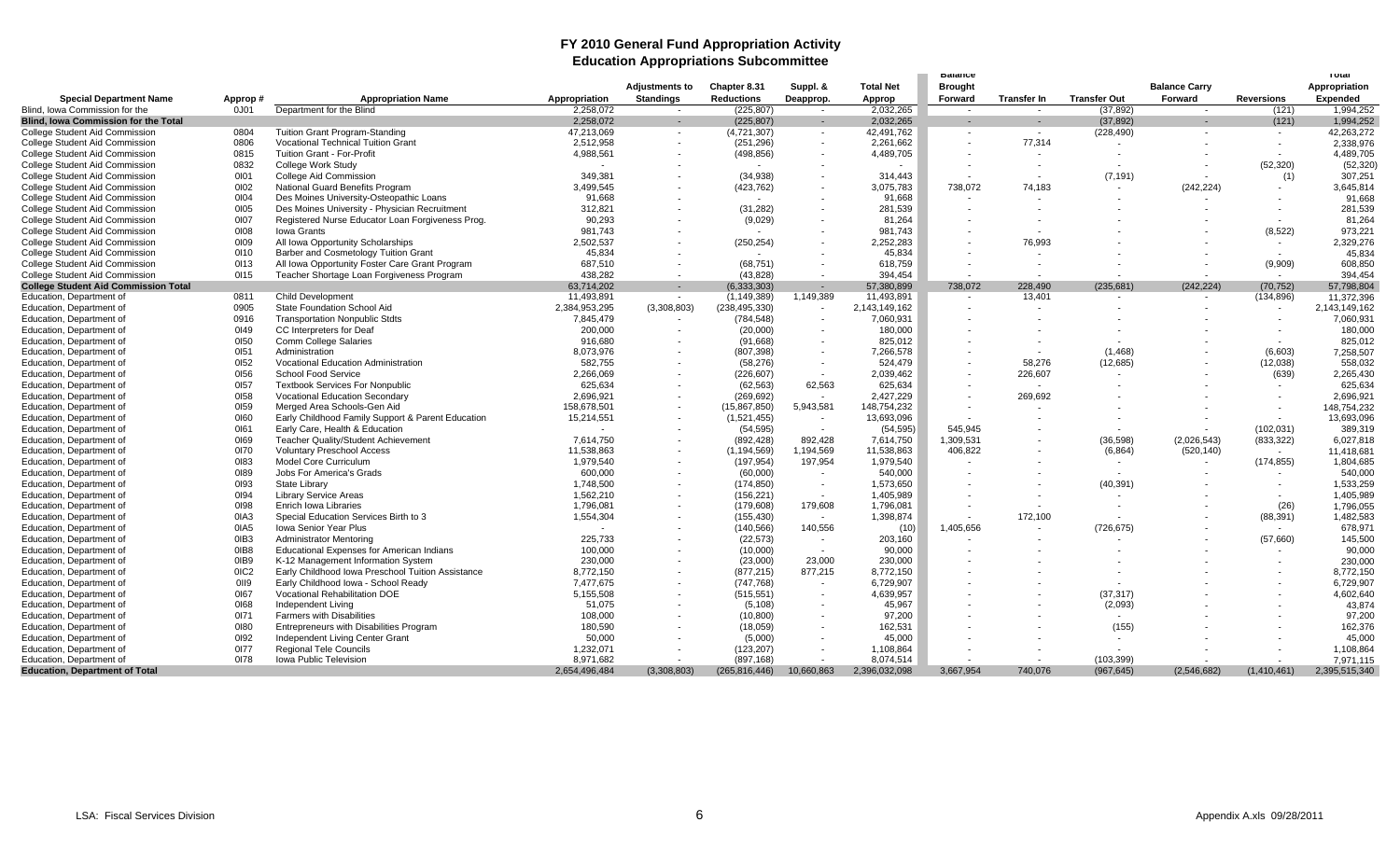### **FY 2010 General Fund Appropriation Activity Education Appropriations Subcommittee**

|                                |         |                                                        |                          |                       |                          |                          |                          | <b>Balance</b>           |                    |                          |                          |                          | ι οται          |
|--------------------------------|---------|--------------------------------------------------------|--------------------------|-----------------------|--------------------------|--------------------------|--------------------------|--------------------------|--------------------|--------------------------|--------------------------|--------------------------|-----------------|
|                                |         |                                                        |                          | <b>Adjustments to</b> | Chapter 8.31             | Suppl. &                 | <b>Total Net</b>         | <b>Brought</b>           |                    |                          | <b>Balance Carry</b>     |                          | Appropriation   |
| <b>Special Department Name</b> | Approp# | <b>Appropriation Name</b>                              | Appropriation            | <b>Standings</b>      | <b>Reductions</b>        | Deapprop.                | Approp                   | Forward                  | <b>Transfer In</b> | <b>Transfer Out</b>      | Forward                  | <b>Reversions</b>        | <b>Expended</b> |
| Regents, Board of              | 0L01    | <b>SUI - General University</b>                        | 235,483,091              | $\sim$                | (23,548,309)             | 14,371,621               | 226,306,403              | $\overline{\phantom{a}}$ |                    | (742, 740)               |                          | $\sim$                   | 225,563,663     |
| Regents, Board of              | 0L07    | SUI - State of Iowa Cancer Registry                    | 171,851                  | $\sim$                | (17, 185)                | $\sim$                   | 154,666                  |                          |                    |                          |                          |                          | 154,666         |
| Regents, Board of              | 0L08    | SUI - Iowa Birth Defects Registry                      | 44.145                   | $\sim$                | (4, 415)                 | $\sim$                   | 39,730                   | . .                      |                    | $\overline{\phantom{a}}$ |                          |                          | 39,730          |
| Regents, Board of              | 0L09    | SUI - Iowa Nonprofit Resource Center                   | 187.402                  | $\sim$                | (18, 740)                | $\overline{\phantom{a}}$ | 168,662                  | $\overline{\phantom{a}}$ |                    | (250)                    |                          |                          | 168,412         |
| Regents, Board of              | 0L13    | SUI - Oakdale Campus                                   | 2,521,028                | $\sim$                | (252, 103)               | $\sim$                   | 2,268,925                |                          |                    | (23, 840)                |                          |                          | 2,245,085       |
| Regents, Board of              | 0L14    | SUI - Hvgienic Laboratory                              | 4.077.715                | $\sim$                | (407, 772)               | $\sim$                   | 3,669,943                | . .                      |                    | (17, 770)                |                          |                          | 3,652,173       |
| Regents, Board of              | 0L15    | SUI - Family Practice Program                          | 2,061,809                | $\sim$                | (206, 181)               | $\sim$                   | 1,855,628                | $\overline{\phantom{a}}$ |                    | (385)                    |                          |                          | 1,855,243       |
| Regents, Board of              | 0L16    | SUI - Specialized Children Health Services (SCHS)      | 760,330                  |                       | (76, 033)                | $\overline{\phantom{a}}$ | 684,297                  |                          |                    | (30)                     |                          |                          | 684,267         |
| Regents, Board of              | 0L19    | SUI - Substance Abuse Consortium                       | 64,023                   | $\sim$                | (6, 402)                 | $\sim$                   | 57,621                   | <u>. на п</u>            |                    | $\sim$                   |                          | . .                      | 57,621          |
| Regents, Board of              | 0L25    | SUI - Primary Health Care                              | 748,195                  | $\sim$                | (74, 820)                | $\overline{\phantom{a}}$ | 673,375                  | $\overline{\phantom{a}}$ |                    | (140)                    |                          |                          | 673,235         |
| Regents, Board of              | 0L30    | <b>ISU - General University</b>                        | 184,987,583              | $\sim$                | (18, 498, 758)           | 10,839,521               | 177,328,346              |                          |                    | (352, 210)               |                          | $\sim$                   | 176,976,136     |
| Regents, Board of              | 0L33    | ISU - Veterinary Diagnostic Laboratory                 | 3,826,993                | $\sim$                | (382, 699)               | $\sim$                   | 3,444,294                |                          |                    | (4,070)                  |                          | $\sim$                   | 3,440,224       |
| Regents, Board of              | 0L40    | ISU - Agricultural Experiment Station                  | 32,412,044               | $\sim$                | (3,241,204)              | $\sim$                   | 29,170,840               |                          |                    | (36, 955)                |                          | $\sim$                   | 29,133,885      |
| Regents, Board of              | 0L41    | <b>ISU - Cooperative Extension</b>                     | 20,680,435               | $\sim$                | (2,068,044)              | $\sim$                   | 18,612,391               | $\overline{\phantom{a}}$ |                    | (16, 505)                |                          |                          | 18,595,886      |
| Regents, Board of              | 0L44    | ISU - Leopold Center                                   | 458,209                  | $\sim$                | (45, 821)                | $\overline{\phantom{a}}$ | 412,388                  | $\sim$                   |                    | (945)                    |                          | $\overline{\phantom{a}}$ | 411,443         |
| Regents, Board of              | 0L50    | UNI - University of Northern Iowa                      | 83,789,887               | $\sim$                | (8,378,989)              | 5,227,665                | 80,638,563               | . .                      |                    | (253, 175)               |                          | . .                      | 80,385,388      |
| Regents, Board of              | 0L51    | UNI - Math and Science Collaborative                   | 3.611.721                |                       | (361, 172)               | $\sim$                   | 3,250,549                | . .                      |                    | $\overline{\phantom{a}}$ |                          |                          | 3,250,549       |
| Regents, Board of              | 0L54    | UNI - Real Estate Education Program                    | 144.469                  |                       | (14, 447)                | $\sim$                   | 130,022                  |                          |                    | $\overline{\phantom{a}}$ |                          |                          | 130,022         |
| Regents, Board of              | 0L56    | UNI - Recycling and Reuse Center                       | 202,064                  |                       | (20, 206)                | $\sim$                   | 181,858                  |                          |                    |                          |                          |                          | 181,858         |
| Regents, Board of              | 0L59    | UNI - Research Development School Infrastructure Study | 35.000                   | $\sim$                | (3,500)                  | $\sim$                   | 31,500                   | $\overline{\phantom{a}}$ |                    |                          |                          |                          | 31,500          |
| Regents, Board of              | 0L60    | ISD - Iowa School for the Deaf                         | 9.644.404                | $\sim$                | (964, 440)               | 583,902                  | 9,263,866                | $\sim$                   |                    |                          |                          |                          | 9,263,866       |
| Regents, Board of              | 0L61    | ISD/IBS - Licensed Classroom Teachers                  | 94,600                   | $\sim$                | (9,460)                  | $\sim$                   | 85.140                   |                          |                    | $\overline{\phantom{a}}$ |                          |                          | 85,140          |
| Regents, Board of              | 0L63    | SUI - Economic Development                             | 247.080                  | $\sim$                | (24, 708)                | $\overline{\phantom{a}}$ | 222,372                  | . .                      |                    | (435)                    |                          |                          | 221,937         |
| Regents, Board of              | 0L65    | IBS - Iowa Braille and Sight Saving School             | 5,463,736                | $\sim$                | (546, 374)               | 337.791                  | 5,255,153                |                          |                    | $\sim$                   | (200,000)                | $\sim$                   | 5,055,153       |
| Regents, Board of              | 0L70    | <b>BOR - Board Office</b>                              | 1,227,914                |                       | (122, 791)               | $\sim$                   | 1,105,123                | $\overline{\phantom{a}}$ |                    | $\overline{\phantom{a}}$ |                          | (3,612)                  | 1,101,511       |
| Regents, Board of              | 0L72    | BOR - Grad Center - Tri State Graduate Study Center    | 76.789                   |                       | (7,679)                  | $\sim$                   | 69,110                   |                          |                    |                          |                          |                          | 69,110          |
| Regents, Board of              | 0L73    | ISD/IBS - Tuition and Transportation                   | 13,562                   | $\sim$                | (1,356)                  | $\overline{\phantom{a}}$ | 12,206                   |                          |                    |                          |                          | (12, 206)                |                 |
| Regents, Board of              | 0L74    | <b>BOR - Iowa Public Radio</b>                         | 451.465                  | $\sim$                | (45, 147)                | $\sim$                   | 406,318                  | $\sim$                   |                    |                          |                          | $\sim$                   | 406,318         |
| Regents, Board of              | 0L75    | BOR - Grad Center - Southwest Iowa Resource Center     | 100.851                  |                       | (10,085)                 | $\sim$                   | 90,766                   |                          |                    |                          |                          |                          | 90,766          |
| Regents, Board of              | 0L76    | BOR - Grad Center - Quad Cities Graduate Study Center  | 149.628                  | $\sim$                | (14, 963)                | $\sim$                   | 134,665                  | $\overline{\phantom{a}}$ |                    |                          |                          |                          | 134,665         |
| Regents, Board of              | 0L79    | SUI - Biocatalysis                                     | 834.433                  | $\sim$                | (83, 443)                | $\overline{\phantom{a}}$ | 750,990                  | $\sim$                   |                    | (805)                    |                          |                          | 750,185         |
| Regents, Board of              | 0L83    | <b>ISU - Economic Development</b>                      | 2,751,092                | $\sim$                | (275, 109)               | $\sim$                   | 2,475,983                | $\overline{\phantom{a}}$ |                    | (3, 455)                 |                          |                          | 2,472,528       |
| Regents, Board of              | 0L84    | UNI - Economic Development                             | 539,638                  |                       | (53,964)                 | $\overline{\phantom{a}}$ | 485,674                  | $\overline{\phantom{a}}$ |                    | (1, 975)                 |                          |                          | 483.699         |
| Regents, Board of              | 0L85    | Higher Ed Commercialization - Grow Iowa Values Fund    | $\overline{\phantom{a}}$ |                       | $\overline{\phantom{a}}$ | $\overline{\phantom{a}}$ | $\overline{\phantom{a}}$ | 141,091                  |                    | $\sim$                   | (180, 789)               |                          | (39, 698)       |
| Regents, Board of              | 0L88    | ISU - Livestock Disease Research                       | 199.284                  | $\sim$                | (19, 928)                |                          | 179.356                  | $\overline{\phantom{a}}$ |                    | $\overline{\phantom{a}}$ | $\overline{\phantom{a}}$ | $\sim$                   | 179.356         |
| <b>Regents, Board of Total</b> |         |                                                        | 598.062.470              | $\sim$                | (59.806.247)             | 31.360.500               | 569.616.723              | 141.091                  | $\sim$             | (1,455,685)              | (380, 789)               | (15.818)                 | 567,905,522     |
| <b>Grand Total</b>             |         |                                                        | 3,318,531,228            | (3.308.803)           | (332, 181, 803)          | 42 021 363               | 3.025.061.985            | 4.547.116                | 968,566            | (2.696.903)              | (3.169.695)              | (1.497.151)              | 3.023.213.919   |
|                                |         |                                                        |                          |                       |                          |                          |                          |                          |                    |                          |                          |                          |                 |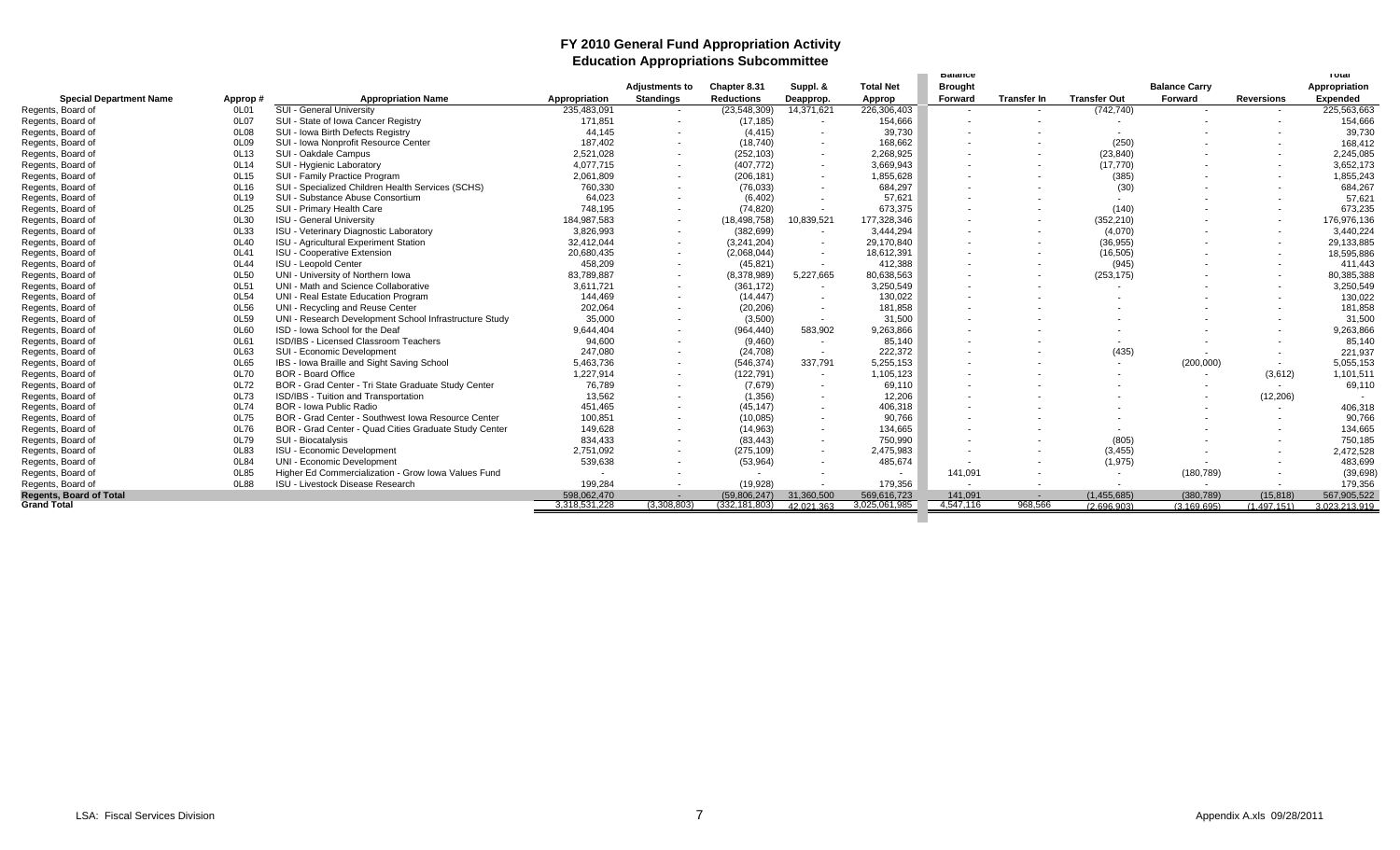#### **FY 2010 General Fund Appropriation Activity Health and Human Services Appropriations Subcommittee**

| Appropriation<br><b>Adjustments to</b><br><b>Total Net</b><br><b>Brought</b><br>Chapter 8.31<br>Suppl. &<br><b>Balance</b><br>Appropriation<br><b>Standings</b><br><b>Reductions</b><br><b>Transfer Out Carry Forward</b><br><b>Reversions</b><br><b>Expended</b><br><b>Special Department Name</b><br>Approp#<br><b>Appropriation Name</b><br>Deapprop.<br>Approp<br>Forward<br>Transfer In<br>Aging, Iowa Department of<br>0J42<br>Aging Programs<br>4,958,230<br>(495,823)<br>4.462.407<br>(54, 667)<br>(146, 189)<br>4.261.551<br>4.462.407<br>4,261,551<br>Aging, Iowa Department of Total<br>4.958.230<br>(495, 823)<br>(54, 667)<br>(146, 189)<br>$\sim$<br>$\sim$<br>$\sim$<br>$\sim$<br>Public Health, Department of<br>0830<br>Iowa Registry for Congenital & Inherited Disorders<br>182,044<br>20,684<br>182,044<br>24,798<br>155,117<br>(20, 684)<br>(51, 725)<br>$\overline{\phantom{a}}$<br>$\sim$<br>$\sim$<br>$\sim$<br>28,652,500<br>2,627,532<br>28,414,782<br>70,620<br>(413, 987)<br>27,600,429<br>Public Health, Department of<br>0K01<br><b>Addictive Disorders</b><br>(2,865,250)<br>(470, 986)<br>$\sim$<br>0K05<br><b>Healthy Children and Families</b><br>2,249,167<br>329,267<br>2.353.517<br>(6, 582)<br>Public Health, Department of<br>(224, 917)<br>(16.702)<br>2,330,233<br>2,802,255<br>0K07<br><b>Chronic Conditions</b><br>2,756,236<br>(275, 624)<br>321,643<br>26,909<br>(18, 759)<br>Public Health, Department of<br>2,810,405<br>0K09<br>(30,079)<br>Public Health, Department of<br><b>Community Capacity</b><br>4,116,847<br>(411, 685)<br>23,000<br>3,728,162<br>(25, 292)<br>3,672,791<br>8,288,294<br>0K11<br><b>Elderly Wellness</b><br>8.345.779<br>(834.578)<br>834.578<br>8.345.779<br>(57.485)<br>Public Health, Department of<br>0K13<br>(2,807)<br>1,000,391<br>(100, 039)<br>65,598<br>965,950<br>(71, 567)<br>891,577<br>Public Health, Department of<br><b>Environmental Hazards</b><br>0K15<br>(13,094)<br>1,592,870<br>Public Health, Department of<br><b>Infectious Diseases</b><br>1,630,661<br>(163,066)<br>138,372<br>1,605,967<br>(3)<br>0K19<br><b>Public Protection</b><br>3,569,986<br>(356, 999)<br>23,248<br>3,236,235<br>(32, 460)<br>(102, 927)<br>3,100,848<br>Public Health, Department of<br>Public Health, Department of<br>0K21<br><b>Resource Management</b><br>1,062,517<br>(106, 252)<br>956,265<br>(12, 507)<br>943,758<br>$\sim$<br>$\sim$<br>Public Health, Department of Total<br>53,566,128<br>(5,359,094)<br>4,383,922<br>52,590,956<br>24,798<br>97,529<br>(97, 529)<br>(413, 987)<br>51,386,321<br>(815, 446)<br>$\sim$<br>Human Services, Department of<br>0894<br>Commission Of Inquiry<br>1,549<br>(155)<br>1,394<br>(1, 394)<br>$\sim$<br>$\sim$<br>$\sim$<br>$\overline{\phantom{a}}$<br>$\sim$<br>Human Services, Department of<br>0895<br>Non Residents Transfers<br>75<br>67<br>(8)<br>(67)<br>$\blacksquare$<br>0896<br>Non Resident Commitment M.III<br>142,802<br>1,742<br>Human Services, Department of<br>158,669<br>(15, 867)<br>(141,060)<br>0M01<br><b>General Administration</b><br>15,252,523<br>(1,525,252)<br>13,727,271<br>(175, 272)<br>(35, 143)<br>13,516,856<br>Human Services, Department of<br>$\sim$<br>0M10<br>63,032,831<br>(6,303,283)<br>680,596<br>57,410,144<br>(594, 821)<br>(73, 934)<br>56,741,389<br>Human Services, Department of<br><b>Field Operations</b><br>(1,342,046)<br>11,947,524<br>Human Services, Department of<br>0M12<br><b>Child Support Recoveries</b><br>13,420,460<br>12,078,414<br>(125, 890)<br>(5,000)<br>0M20<br>6,191,631<br>Human Services, Department of<br>Toledo Juvenile Home<br>6,754,759<br>(675, 476)<br>6,079,283<br>112,348<br>$\overline{\phantom{a}}$<br>0M24<br><b>Licensed Classroom Teachers</b><br>115,500<br>103,950<br>103,950<br>Human Services, Department of<br>(11, 550)<br>0M22<br>(7.393)<br>(2.390)<br><b>Eldora Training School</b><br>Human Services, Department of<br>10,717,787<br>(1,071,779)<br>9,646,008<br>9,636,225<br>0M28<br>Civil Commitment Unit for Sexual Offenders<br>6,860,204<br>358,000<br>(113, 343)<br>Human Services, Department of<br>(686, 020)<br>6,174,184<br>(4, 113)<br>6,414,728<br>0M30<br>4,594,847<br>Human Services, Department of<br>Cherokee MHI<br>(543, 608)<br>4,892,468<br>(3,460)<br>5,436,076<br>(294, 161)<br>0M32<br>6,227,335<br>(4, 512)<br>5,432,783<br>Human Services, Department of<br>Clarinda MHI<br>(622, 734)<br>(167, 306)<br>5.604.601<br>0M34<br>9,503,567<br>(950, 357)<br>8,553,210<br>8,516,134<br>Human Services, Department of<br>Independence MHI<br>(36, 958)<br>(118)<br>0M36<br>13,341<br>920,333<br>Mt Pleasant MHI<br>1,795,552<br>(180, 889)<br>1,614,663<br>(28, 161)<br>(196, 329)<br>Human Services, Department of<br>(483, 181)<br>0M40<br>500,000<br>(348, 436)<br>15,545,162<br>Human Services, Department of<br>Glenwood Resource Center<br>17,620,487<br>(1,812,049)<br>15,808,438<br>(414, 840)<br>$\sim$<br>0M42<br><b>Woodward Resource Center</b><br>10,929,200<br>9,786,280<br>500,000<br>(295, 825)<br>9,510,268<br>Human Services, Department of<br>(1, 142, 920)<br>(480, 187)<br>$\sim$<br>Human Services, Department of<br>0828<br><b>MH Property Tax Relief</b><br>81,555,457<br>(8, 155, 546)<br>10,480,000<br>83,879,911<br>83,879,911<br>$\overline{\phantom{a}}$<br>219,192<br>43,696<br>Human Services, Department of<br>0829<br><b>Child Abuse Prevention</b><br>217,772<br>(43, 696)<br>174,076<br>(217, 772)<br>219,192<br>0N01<br>Family Investment Program/JOBS<br>(3,459,270)<br>31,133,430<br>(9,982)<br>Human Services, Department of<br>34,592,700<br>602,109<br>31,725,557<br>$\sim$<br>Human Services, Department of<br>0N10<br>State Supplementary Assistance<br>18,412,646<br>(1,954,813)<br>16,457,833<br>1,135,480<br>1,021,866<br>(1,408,488)<br>17,206,692<br>0N20<br><b>Medical Assistance</b><br>36,587,215<br>(4,067,781)<br>565,748,642<br>Human Services, Department of<br>681,949,840<br>(71, 853, 706)<br>(19,637,038)<br>590,459,096<br>293,413<br>(57, 523, 302)<br>$\sim$<br>0N22<br>388,923<br>13,555,770<br>Human Services, Department of<br>Children's Health Insurance<br>14,629,830<br>(1,462,983)<br>13,166,847<br>534,635<br>Human Services, Department of<br>0N25<br>Health Insurance Premium Payment<br>508,011<br>(50, 801)<br>457,210<br>81,520<br>(4,095)<br>0N28<br>12,209,348<br>Human Services, Department of<br><b>Medical Contracts</b><br>13,651,503<br>12,286,353<br>(77,005)<br>(1,365,150)<br>0N29<br>MH/DD Growth Factor<br>Human Services, Department of<br>54,108,770<br>(5,410,877)<br>48,697,893<br>48,697,893<br>0N30<br><b>MH/DD Community Services</b><br>Human Services, Department of<br>15,790,111<br>(1,579,011)<br>14,211,100<br>14,211,100<br>0N32<br>44.254<br>(94, 166)<br>Human Services, Department of<br><b>Family Support Subsidy</b><br>1,697,137<br>(174, 139)<br>1,522,998<br>1,473,086<br>0N36<br>(834)<br>32,788<br>Human Services, Department of<br><b>Conners Training</b><br>37,358<br>(3,736)<br>33,622<br>Human Services, Department of<br>0N40<br>94,067<br>(9,407)<br>84,660<br>(15,078)<br>69,582<br>Volunteers<br>0N41<br>Medical Assistance, Hawk-i, Hawk-i Expansion<br>4,207,001<br>(420, 700)<br>6,263,231<br>10.049.532<br>10,049,532<br>Human Services, Department of<br>546,537<br>(293, 413)<br>(20)<br>0N51<br>10,000<br>(55, 654)<br>(45, 654)<br>24,081<br>231,531<br>Human Services, Department of<br><b>Family Planning</b><br>0N52<br>63,695<br><b>Pregnancy Counseling</b><br>100,000<br>(28, 312)<br>71,688<br>183,121<br>(191, 114)<br>Human Services, Department of<br>32,547,464<br>16,295,602<br>221,500<br>44,333,631<br>Human Services, Department of<br>0N56<br><b>Child Care Assistance</b><br>37,974,472<br>(5,427,008)<br>(4,730,935)<br>$\overline{\phantom{a}}$<br>0N60<br>MI/MR/DD State Cases<br>10,108,581<br>64,517<br>Human Services, Department of<br>11,446,288<br>(1, 151, 081)<br>(186, 626)<br>(1,091,123)<br>9,081,975<br>$\sim$<br>Human Services, Department of<br>0N70<br>34,883,674<br>(3,488,367)<br>31,395,307<br>(422, 044)<br>30,973,263<br><b>Adoption Subsidy</b><br>$\overline{\phantom{a}}$<br>0N71<br>Child and Family Services<br>90,591,451<br>2,500,000<br>84.032.306<br>1,700,606<br>(693, 262)<br>85,039,650<br>Human Services, Department of<br>(9,059,145)<br>$\sim$<br>$\overline{\phantom{a}}$<br>Human Services, Department of Total<br>1,264,284,662<br>(132, 037, 395)<br>100,163<br>1,132,347,430<br>56,089,261<br>4,848,062<br>(7,003,780)<br>(65,988,972)<br>(1,880,955)<br>1,118,411,045<br>$\sim$<br>Veterans Affairs, Department of<br>0V01<br><b>General Administration</b><br>1,067,170<br>(106, 717)<br>960,453<br>85,609<br>(7, 334)<br>1,038,728<br>$\sim$<br>$\sim$<br>$\sim$<br>$\sim$<br>79,185<br>Veterans Affairs, Department of<br>0V02<br>War Orphans Educational Assistance<br>22,944<br>(10, 213)<br>12,731<br>(91, 916)<br>Veterans Affairs, Department of<br>0V11<br>Injured Veterans Grant Program<br>1,281,450<br>(888, 305)<br>265,000<br>(128, 145)<br>(128, 145)<br>Veterans Affairs, Department of<br>0V14<br><b>Veterans County Grants</b><br>1,000,000<br>990,000<br>990,000<br>(10,000)<br>Veterans Affairs, Department of<br>0V03<br><b>Iowa Veterans Home</b><br>11,326,650<br>(1,695,804)<br>9,630,846<br>5,631,389<br>(1,100,458)<br>(1,731,212)<br>12,430,565<br><b>Veterans Affairs, Department of Total</b><br>11.465.885<br>6.992.024<br>85.609<br>13.416.764<br>(1.950.879)<br>(1.100.458)<br>(2.711.433)<br>(7, 334)<br>14,724,292<br>$\sim$<br>1,336,225,784<br>(139, 843, 191)<br>4,484,085<br>1,200,866,678<br>63,106,082<br>5,031,200<br>(8,256,434)<br>(69, 114, 392)<br><b>Grand Total</b><br>(2.849.924)<br>1.188.783.210 |  |  |  |  | balance |  |  | тотат |
|--------------------------------------------------------------------------------------------------------------------------------------------------------------------------------------------------------------------------------------------------------------------------------------------------------------------------------------------------------------------------------------------------------------------------------------------------------------------------------------------------------------------------------------------------------------------------------------------------------------------------------------------------------------------------------------------------------------------------------------------------------------------------------------------------------------------------------------------------------------------------------------------------------------------------------------------------------------------------------------------------------------------------------------------------------------------------------------------------------------------------------------------------------------------------------------------------------------------------------------------------------------------------------------------------------------------------------------------------------------------------------------------------------------------------------------------------------------------------------------------------------------------------------------------------------------------------------------------------------------------------------------------------------------------------------------------------------------------------------------------------------------------------------------------------------------------------------------------------------------------------------------------------------------------------------------------------------------------------------------------------------------------------------------------------------------------------------------------------------------------------------------------------------------------------------------------------------------------------------------------------------------------------------------------------------------------------------------------------------------------------------------------------------------------------------------------------------------------------------------------------------------------------------------------------------------------------------------------------------------------------------------------------------------------------------------------------------------------------------------------------------------------------------------------------------------------------------------------------------------------------------------------------------------------------------------------------------------------------------------------------------------------------------------------------------------------------------------------------------------------------------------------------------------------------------------------------------------------------------------------------------------------------------------------------------------------------------------------------------------------------------------------------------------------------------------------------------------------------------------------------------------------------------------------------------------------------------------------------------------------------------------------------------------------------------------------------------------------------------------------------------------------------------------------------------------------------------------------------------------------------------------------------------------------------------------------------------------------------------------------------------------------------------------------------------------------------------------------------------------------------------------------------------------------------------------------------------------------------------------------------------------------------------------------------------------------------------------------------------------------------------------------------------------------------------------------------------------------------------------------------------------------------------------------------------------------------------------------------------------------------------------------------------------------------------------------------------------------------------------------------------------------------------------------------------------------------------------------------------------------------------------------------------------------------------------------------------------------------------------------------------------------------------------------------------------------------------------------------------------------------------------------------------------------------------------------------------------------------------------------------------------------------------------------------------------------------------------------------------------------------------------------------------------------------------------------------------------------------------------------------------------------------------------------------------------------------------------------------------------------------------------------------------------------------------------------------------------------------------------------------------------------------------------------------------------------------------------------------------------------------------------------------------------------------------------------------------------------------------------------------------------------------------------------------------------------------------------------------------------------------------------------------------------------------------------------------------------------------------------------------------------------------------------------------------------------------------------------------------------------------------------------------------------------------------------------------------------------------------------------------------------------------------------------------------------------------------------------------------------------------------------------------------------------------------------------------------------------------------------------------------------------------------------------------------------------------------------------------------------------------------------------------------------------------------------------------------------------------------------------------------------------------------------------------------------------------------------------------------------------------------------------------------------------------------------------------------------------------------------------------------------------------------------------------------------------------------------------------------------------------------------------------------------------------------------------------------------------------------------------------------------------------------------------------------------------------------------------------------------------------------------------------------------------------------------------------------------------------------------------------------------------------------------------------------------------------------------------------------------------------------------------------------------------------------------------------------------------------------------------------------------------------------------------------------------------------------------------------------------------------------------------------------------------------------------------------------------------------------------------------------------------------------------------------------------------------------------------------------------------------------------------------------------------------------------------------------------------------------------------------------------------------------------------------------------------------------------------------------------------------------------------------------------------------------------------------------------------------------------------------------------------------------------------------------------------------------------------------------------------------------------------------------------------------------------------------------------------------------------------------------------------------------------------------------------------------------------------------------------------------------------------------------------------------------------------------------------------------------------------------------------------------------------------------------------------------------------------------------------------------------------------------------------------------------------------------------------------------------------------------------------------------------------------------------------------------------------------------------------------------------------------------------------------------------------------------------------------------------------------------------------------------------------------------|--|--|--|--|---------|--|--|-------|
|                                                                                                                                                                                                                                                                                                                                                                                                                                                                                                                                                                                                                                                                                                                                                                                                                                                                                                                                                                                                                                                                                                                                                                                                                                                                                                                                                                                                                                                                                                                                                                                                                                                                                                                                                                                                                                                                                                                                                                                                                                                                                                                                                                                                                                                                                                                                                                                                                                                                                                                                                                                                                                                                                                                                                                                                                                                                                                                                                                                                                                                                                                                                                                                                                                                                                                                                                                                                                                                                                                                                                                                                                                                                                                                                                                                                                                                                                                                                                                                                                                                                                                                                                                                                                                                                                                                                                                                                                                                                                                                                                                                                                                                                                                                                                                                                                                                                                                                                                                                                                                                                                                                                                                                                                                                                                                                                                                                                                                                                                                                                                                                                                                                                                                                                                                                                                                                                                                                                                                                                                                                                                                                                                                                                                                                                                                                                                                                                                                                                                                                                                                                                                                                                                                                                                                                                                                                                                                                                                                                                                                                                                                                                                                                                                                                                                                                                                                                                                                                                                                                                                                                                                                                                                                                                                                                                                                                                                                                                                                                                                                                                                                                                                                                                                                                                                                                                                                                                                                                                                                                                                                                                                                                                                                                                                                                                                                                                                                                                                                                                                                                                                                                                                                                                                                                                                                                                                                                                                                                                                                                                                                                                                                                                                                                                                                                                  |  |  |  |  |         |  |  |       |
|                                                                                                                                                                                                                                                                                                                                                                                                                                                                                                                                                                                                                                                                                                                                                                                                                                                                                                                                                                                                                                                                                                                                                                                                                                                                                                                                                                                                                                                                                                                                                                                                                                                                                                                                                                                                                                                                                                                                                                                                                                                                                                                                                                                                                                                                                                                                                                                                                                                                                                                                                                                                                                                                                                                                                                                                                                                                                                                                                                                                                                                                                                                                                                                                                                                                                                                                                                                                                                                                                                                                                                                                                                                                                                                                                                                                                                                                                                                                                                                                                                                                                                                                                                                                                                                                                                                                                                                                                                                                                                                                                                                                                                                                                                                                                                                                                                                                                                                                                                                                                                                                                                                                                                                                                                                                                                                                                                                                                                                                                                                                                                                                                                                                                                                                                                                                                                                                                                                                                                                                                                                                                                                                                                                                                                                                                                                                                                                                                                                                                                                                                                                                                                                                                                                                                                                                                                                                                                                                                                                                                                                                                                                                                                                                                                                                                                                                                                                                                                                                                                                                                                                                                                                                                                                                                                                                                                                                                                                                                                                                                                                                                                                                                                                                                                                                                                                                                                                                                                                                                                                                                                                                                                                                                                                                                                                                                                                                                                                                                                                                                                                                                                                                                                                                                                                                                                                                                                                                                                                                                                                                                                                                                                                                                                                                                                                                  |  |  |  |  |         |  |  |       |
|                                                                                                                                                                                                                                                                                                                                                                                                                                                                                                                                                                                                                                                                                                                                                                                                                                                                                                                                                                                                                                                                                                                                                                                                                                                                                                                                                                                                                                                                                                                                                                                                                                                                                                                                                                                                                                                                                                                                                                                                                                                                                                                                                                                                                                                                                                                                                                                                                                                                                                                                                                                                                                                                                                                                                                                                                                                                                                                                                                                                                                                                                                                                                                                                                                                                                                                                                                                                                                                                                                                                                                                                                                                                                                                                                                                                                                                                                                                                                                                                                                                                                                                                                                                                                                                                                                                                                                                                                                                                                                                                                                                                                                                                                                                                                                                                                                                                                                                                                                                                                                                                                                                                                                                                                                                                                                                                                                                                                                                                                                                                                                                                                                                                                                                                                                                                                                                                                                                                                                                                                                                                                                                                                                                                                                                                                                                                                                                                                                                                                                                                                                                                                                                                                                                                                                                                                                                                                                                                                                                                                                                                                                                                                                                                                                                                                                                                                                                                                                                                                                                                                                                                                                                                                                                                                                                                                                                                                                                                                                                                                                                                                                                                                                                                                                                                                                                                                                                                                                                                                                                                                                                                                                                                                                                                                                                                                                                                                                                                                                                                                                                                                                                                                                                                                                                                                                                                                                                                                                                                                                                                                                                                                                                                                                                                                                                                  |  |  |  |  |         |  |  |       |
|                                                                                                                                                                                                                                                                                                                                                                                                                                                                                                                                                                                                                                                                                                                                                                                                                                                                                                                                                                                                                                                                                                                                                                                                                                                                                                                                                                                                                                                                                                                                                                                                                                                                                                                                                                                                                                                                                                                                                                                                                                                                                                                                                                                                                                                                                                                                                                                                                                                                                                                                                                                                                                                                                                                                                                                                                                                                                                                                                                                                                                                                                                                                                                                                                                                                                                                                                                                                                                                                                                                                                                                                                                                                                                                                                                                                                                                                                                                                                                                                                                                                                                                                                                                                                                                                                                                                                                                                                                                                                                                                                                                                                                                                                                                                                                                                                                                                                                                                                                                                                                                                                                                                                                                                                                                                                                                                                                                                                                                                                                                                                                                                                                                                                                                                                                                                                                                                                                                                                                                                                                                                                                                                                                                                                                                                                                                                                                                                                                                                                                                                                                                                                                                                                                                                                                                                                                                                                                                                                                                                                                                                                                                                                                                                                                                                                                                                                                                                                                                                                                                                                                                                                                                                                                                                                                                                                                                                                                                                                                                                                                                                                                                                                                                                                                                                                                                                                                                                                                                                                                                                                                                                                                                                                                                                                                                                                                                                                                                                                                                                                                                                                                                                                                                                                                                                                                                                                                                                                                                                                                                                                                                                                                                                                                                                                                                                  |  |  |  |  |         |  |  |       |
|                                                                                                                                                                                                                                                                                                                                                                                                                                                                                                                                                                                                                                                                                                                                                                                                                                                                                                                                                                                                                                                                                                                                                                                                                                                                                                                                                                                                                                                                                                                                                                                                                                                                                                                                                                                                                                                                                                                                                                                                                                                                                                                                                                                                                                                                                                                                                                                                                                                                                                                                                                                                                                                                                                                                                                                                                                                                                                                                                                                                                                                                                                                                                                                                                                                                                                                                                                                                                                                                                                                                                                                                                                                                                                                                                                                                                                                                                                                                                                                                                                                                                                                                                                                                                                                                                                                                                                                                                                                                                                                                                                                                                                                                                                                                                                                                                                                                                                                                                                                                                                                                                                                                                                                                                                                                                                                                                                                                                                                                                                                                                                                                                                                                                                                                                                                                                                                                                                                                                                                                                                                                                                                                                                                                                                                                                                                                                                                                                                                                                                                                                                                                                                                                                                                                                                                                                                                                                                                                                                                                                                                                                                                                                                                                                                                                                                                                                                                                                                                                                                                                                                                                                                                                                                                                                                                                                                                                                                                                                                                                                                                                                                                                                                                                                                                                                                                                                                                                                                                                                                                                                                                                                                                                                                                                                                                                                                                                                                                                                                                                                                                                                                                                                                                                                                                                                                                                                                                                                                                                                                                                                                                                                                                                                                                                                                                                  |  |  |  |  |         |  |  |       |
|                                                                                                                                                                                                                                                                                                                                                                                                                                                                                                                                                                                                                                                                                                                                                                                                                                                                                                                                                                                                                                                                                                                                                                                                                                                                                                                                                                                                                                                                                                                                                                                                                                                                                                                                                                                                                                                                                                                                                                                                                                                                                                                                                                                                                                                                                                                                                                                                                                                                                                                                                                                                                                                                                                                                                                                                                                                                                                                                                                                                                                                                                                                                                                                                                                                                                                                                                                                                                                                                                                                                                                                                                                                                                                                                                                                                                                                                                                                                                                                                                                                                                                                                                                                                                                                                                                                                                                                                                                                                                                                                                                                                                                                                                                                                                                                                                                                                                                                                                                                                                                                                                                                                                                                                                                                                                                                                                                                                                                                                                                                                                                                                                                                                                                                                                                                                                                                                                                                                                                                                                                                                                                                                                                                                                                                                                                                                                                                                                                                                                                                                                                                                                                                                                                                                                                                                                                                                                                                                                                                                                                                                                                                                                                                                                                                                                                                                                                                                                                                                                                                                                                                                                                                                                                                                                                                                                                                                                                                                                                                                                                                                                                                                                                                                                                                                                                                                                                                                                                                                                                                                                                                                                                                                                                                                                                                                                                                                                                                                                                                                                                                                                                                                                                                                                                                                                                                                                                                                                                                                                                                                                                                                                                                                                                                                                                                                  |  |  |  |  |         |  |  |       |
|                                                                                                                                                                                                                                                                                                                                                                                                                                                                                                                                                                                                                                                                                                                                                                                                                                                                                                                                                                                                                                                                                                                                                                                                                                                                                                                                                                                                                                                                                                                                                                                                                                                                                                                                                                                                                                                                                                                                                                                                                                                                                                                                                                                                                                                                                                                                                                                                                                                                                                                                                                                                                                                                                                                                                                                                                                                                                                                                                                                                                                                                                                                                                                                                                                                                                                                                                                                                                                                                                                                                                                                                                                                                                                                                                                                                                                                                                                                                                                                                                                                                                                                                                                                                                                                                                                                                                                                                                                                                                                                                                                                                                                                                                                                                                                                                                                                                                                                                                                                                                                                                                                                                                                                                                                                                                                                                                                                                                                                                                                                                                                                                                                                                                                                                                                                                                                                                                                                                                                                                                                                                                                                                                                                                                                                                                                                                                                                                                                                                                                                                                                                                                                                                                                                                                                                                                                                                                                                                                                                                                                                                                                                                                                                                                                                                                                                                                                                                                                                                                                                                                                                                                                                                                                                                                                                                                                                                                                                                                                                                                                                                                                                                                                                                                                                                                                                                                                                                                                                                                                                                                                                                                                                                                                                                                                                                                                                                                                                                                                                                                                                                                                                                                                                                                                                                                                                                                                                                                                                                                                                                                                                                                                                                                                                                                                                                  |  |  |  |  |         |  |  |       |
|                                                                                                                                                                                                                                                                                                                                                                                                                                                                                                                                                                                                                                                                                                                                                                                                                                                                                                                                                                                                                                                                                                                                                                                                                                                                                                                                                                                                                                                                                                                                                                                                                                                                                                                                                                                                                                                                                                                                                                                                                                                                                                                                                                                                                                                                                                                                                                                                                                                                                                                                                                                                                                                                                                                                                                                                                                                                                                                                                                                                                                                                                                                                                                                                                                                                                                                                                                                                                                                                                                                                                                                                                                                                                                                                                                                                                                                                                                                                                                                                                                                                                                                                                                                                                                                                                                                                                                                                                                                                                                                                                                                                                                                                                                                                                                                                                                                                                                                                                                                                                                                                                                                                                                                                                                                                                                                                                                                                                                                                                                                                                                                                                                                                                                                                                                                                                                                                                                                                                                                                                                                                                                                                                                                                                                                                                                                                                                                                                                                                                                                                                                                                                                                                                                                                                                                                                                                                                                                                                                                                                                                                                                                                                                                                                                                                                                                                                                                                                                                                                                                                                                                                                                                                                                                                                                                                                                                                                                                                                                                                                                                                                                                                                                                                                                                                                                                                                                                                                                                                                                                                                                                                                                                                                                                                                                                                                                                                                                                                                                                                                                                                                                                                                                                                                                                                                                                                                                                                                                                                                                                                                                                                                                                                                                                                                                                                  |  |  |  |  |         |  |  |       |
|                                                                                                                                                                                                                                                                                                                                                                                                                                                                                                                                                                                                                                                                                                                                                                                                                                                                                                                                                                                                                                                                                                                                                                                                                                                                                                                                                                                                                                                                                                                                                                                                                                                                                                                                                                                                                                                                                                                                                                                                                                                                                                                                                                                                                                                                                                                                                                                                                                                                                                                                                                                                                                                                                                                                                                                                                                                                                                                                                                                                                                                                                                                                                                                                                                                                                                                                                                                                                                                                                                                                                                                                                                                                                                                                                                                                                                                                                                                                                                                                                                                                                                                                                                                                                                                                                                                                                                                                                                                                                                                                                                                                                                                                                                                                                                                                                                                                                                                                                                                                                                                                                                                                                                                                                                                                                                                                                                                                                                                                                                                                                                                                                                                                                                                                                                                                                                                                                                                                                                                                                                                                                                                                                                                                                                                                                                                                                                                                                                                                                                                                                                                                                                                                                                                                                                                                                                                                                                                                                                                                                                                                                                                                                                                                                                                                                                                                                                                                                                                                                                                                                                                                                                                                                                                                                                                                                                                                                                                                                                                                                                                                                                                                                                                                                                                                                                                                                                                                                                                                                                                                                                                                                                                                                                                                                                                                                                                                                                                                                                                                                                                                                                                                                                                                                                                                                                                                                                                                                                                                                                                                                                                                                                                                                                                                                                                                  |  |  |  |  |         |  |  |       |
|                                                                                                                                                                                                                                                                                                                                                                                                                                                                                                                                                                                                                                                                                                                                                                                                                                                                                                                                                                                                                                                                                                                                                                                                                                                                                                                                                                                                                                                                                                                                                                                                                                                                                                                                                                                                                                                                                                                                                                                                                                                                                                                                                                                                                                                                                                                                                                                                                                                                                                                                                                                                                                                                                                                                                                                                                                                                                                                                                                                                                                                                                                                                                                                                                                                                                                                                                                                                                                                                                                                                                                                                                                                                                                                                                                                                                                                                                                                                                                                                                                                                                                                                                                                                                                                                                                                                                                                                                                                                                                                                                                                                                                                                                                                                                                                                                                                                                                                                                                                                                                                                                                                                                                                                                                                                                                                                                                                                                                                                                                                                                                                                                                                                                                                                                                                                                                                                                                                                                                                                                                                                                                                                                                                                                                                                                                                                                                                                                                                                                                                                                                                                                                                                                                                                                                                                                                                                                                                                                                                                                                                                                                                                                                                                                                                                                                                                                                                                                                                                                                                                                                                                                                                                                                                                                                                                                                                                                                                                                                                                                                                                                                                                                                                                                                                                                                                                                                                                                                                                                                                                                                                                                                                                                                                                                                                                                                                                                                                                                                                                                                                                                                                                                                                                                                                                                                                                                                                                                                                                                                                                                                                                                                                                                                                                                                                                  |  |  |  |  |         |  |  |       |
|                                                                                                                                                                                                                                                                                                                                                                                                                                                                                                                                                                                                                                                                                                                                                                                                                                                                                                                                                                                                                                                                                                                                                                                                                                                                                                                                                                                                                                                                                                                                                                                                                                                                                                                                                                                                                                                                                                                                                                                                                                                                                                                                                                                                                                                                                                                                                                                                                                                                                                                                                                                                                                                                                                                                                                                                                                                                                                                                                                                                                                                                                                                                                                                                                                                                                                                                                                                                                                                                                                                                                                                                                                                                                                                                                                                                                                                                                                                                                                                                                                                                                                                                                                                                                                                                                                                                                                                                                                                                                                                                                                                                                                                                                                                                                                                                                                                                                                                                                                                                                                                                                                                                                                                                                                                                                                                                                                                                                                                                                                                                                                                                                                                                                                                                                                                                                                                                                                                                                                                                                                                                                                                                                                                                                                                                                                                                                                                                                                                                                                                                                                                                                                                                                                                                                                                                                                                                                                                                                                                                                                                                                                                                                                                                                                                                                                                                                                                                                                                                                                                                                                                                                                                                                                                                                                                                                                                                                                                                                                                                                                                                                                                                                                                                                                                                                                                                                                                                                                                                                                                                                                                                                                                                                                                                                                                                                                                                                                                                                                                                                                                                                                                                                                                                                                                                                                                                                                                                                                                                                                                                                                                                                                                                                                                                                                                                  |  |  |  |  |         |  |  |       |
|                                                                                                                                                                                                                                                                                                                                                                                                                                                                                                                                                                                                                                                                                                                                                                                                                                                                                                                                                                                                                                                                                                                                                                                                                                                                                                                                                                                                                                                                                                                                                                                                                                                                                                                                                                                                                                                                                                                                                                                                                                                                                                                                                                                                                                                                                                                                                                                                                                                                                                                                                                                                                                                                                                                                                                                                                                                                                                                                                                                                                                                                                                                                                                                                                                                                                                                                                                                                                                                                                                                                                                                                                                                                                                                                                                                                                                                                                                                                                                                                                                                                                                                                                                                                                                                                                                                                                                                                                                                                                                                                                                                                                                                                                                                                                                                                                                                                                                                                                                                                                                                                                                                                                                                                                                                                                                                                                                                                                                                                                                                                                                                                                                                                                                                                                                                                                                                                                                                                                                                                                                                                                                                                                                                                                                                                                                                                                                                                                                                                                                                                                                                                                                                                                                                                                                                                                                                                                                                                                                                                                                                                                                                                                                                                                                                                                                                                                                                                                                                                                                                                                                                                                                                                                                                                                                                                                                                                                                                                                                                                                                                                                                                                                                                                                                                                                                                                                                                                                                                                                                                                                                                                                                                                                                                                                                                                                                                                                                                                                                                                                                                                                                                                                                                                                                                                                                                                                                                                                                                                                                                                                                                                                                                                                                                                                                                                  |  |  |  |  |         |  |  |       |
|                                                                                                                                                                                                                                                                                                                                                                                                                                                                                                                                                                                                                                                                                                                                                                                                                                                                                                                                                                                                                                                                                                                                                                                                                                                                                                                                                                                                                                                                                                                                                                                                                                                                                                                                                                                                                                                                                                                                                                                                                                                                                                                                                                                                                                                                                                                                                                                                                                                                                                                                                                                                                                                                                                                                                                                                                                                                                                                                                                                                                                                                                                                                                                                                                                                                                                                                                                                                                                                                                                                                                                                                                                                                                                                                                                                                                                                                                                                                                                                                                                                                                                                                                                                                                                                                                                                                                                                                                                                                                                                                                                                                                                                                                                                                                                                                                                                                                                                                                                                                                                                                                                                                                                                                                                                                                                                                                                                                                                                                                                                                                                                                                                                                                                                                                                                                                                                                                                                                                                                                                                                                                                                                                                                                                                                                                                                                                                                                                                                                                                                                                                                                                                                                                                                                                                                                                                                                                                                                                                                                                                                                                                                                                                                                                                                                                                                                                                                                                                                                                                                                                                                                                                                                                                                                                                                                                                                                                                                                                                                                                                                                                                                                                                                                                                                                                                                                                                                                                                                                                                                                                                                                                                                                                                                                                                                                                                                                                                                                                                                                                                                                                                                                                                                                                                                                                                                                                                                                                                                                                                                                                                                                                                                                                                                                                                                                  |  |  |  |  |         |  |  |       |
|                                                                                                                                                                                                                                                                                                                                                                                                                                                                                                                                                                                                                                                                                                                                                                                                                                                                                                                                                                                                                                                                                                                                                                                                                                                                                                                                                                                                                                                                                                                                                                                                                                                                                                                                                                                                                                                                                                                                                                                                                                                                                                                                                                                                                                                                                                                                                                                                                                                                                                                                                                                                                                                                                                                                                                                                                                                                                                                                                                                                                                                                                                                                                                                                                                                                                                                                                                                                                                                                                                                                                                                                                                                                                                                                                                                                                                                                                                                                                                                                                                                                                                                                                                                                                                                                                                                                                                                                                                                                                                                                                                                                                                                                                                                                                                                                                                                                                                                                                                                                                                                                                                                                                                                                                                                                                                                                                                                                                                                                                                                                                                                                                                                                                                                                                                                                                                                                                                                                                                                                                                                                                                                                                                                                                                                                                                                                                                                                                                                                                                                                                                                                                                                                                                                                                                                                                                                                                                                                                                                                                                                                                                                                                                                                                                                                                                                                                                                                                                                                                                                                                                                                                                                                                                                                                                                                                                                                                                                                                                                                                                                                                                                                                                                                                                                                                                                                                                                                                                                                                                                                                                                                                                                                                                                                                                                                                                                                                                                                                                                                                                                                                                                                                                                                                                                                                                                                                                                                                                                                                                                                                                                                                                                                                                                                                                                                  |  |  |  |  |         |  |  |       |
|                                                                                                                                                                                                                                                                                                                                                                                                                                                                                                                                                                                                                                                                                                                                                                                                                                                                                                                                                                                                                                                                                                                                                                                                                                                                                                                                                                                                                                                                                                                                                                                                                                                                                                                                                                                                                                                                                                                                                                                                                                                                                                                                                                                                                                                                                                                                                                                                                                                                                                                                                                                                                                                                                                                                                                                                                                                                                                                                                                                                                                                                                                                                                                                                                                                                                                                                                                                                                                                                                                                                                                                                                                                                                                                                                                                                                                                                                                                                                                                                                                                                                                                                                                                                                                                                                                                                                                                                                                                                                                                                                                                                                                                                                                                                                                                                                                                                                                                                                                                                                                                                                                                                                                                                                                                                                                                                                                                                                                                                                                                                                                                                                                                                                                                                                                                                                                                                                                                                                                                                                                                                                                                                                                                                                                                                                                                                                                                                                                                                                                                                                                                                                                                                                                                                                                                                                                                                                                                                                                                                                                                                                                                                                                                                                                                                                                                                                                                                                                                                                                                                                                                                                                                                                                                                                                                                                                                                                                                                                                                                                                                                                                                                                                                                                                                                                                                                                                                                                                                                                                                                                                                                                                                                                                                                                                                                                                                                                                                                                                                                                                                                                                                                                                                                                                                                                                                                                                                                                                                                                                                                                                                                                                                                                                                                                                                                  |  |  |  |  |         |  |  |       |
|                                                                                                                                                                                                                                                                                                                                                                                                                                                                                                                                                                                                                                                                                                                                                                                                                                                                                                                                                                                                                                                                                                                                                                                                                                                                                                                                                                                                                                                                                                                                                                                                                                                                                                                                                                                                                                                                                                                                                                                                                                                                                                                                                                                                                                                                                                                                                                                                                                                                                                                                                                                                                                                                                                                                                                                                                                                                                                                                                                                                                                                                                                                                                                                                                                                                                                                                                                                                                                                                                                                                                                                                                                                                                                                                                                                                                                                                                                                                                                                                                                                                                                                                                                                                                                                                                                                                                                                                                                                                                                                                                                                                                                                                                                                                                                                                                                                                                                                                                                                                                                                                                                                                                                                                                                                                                                                                                                                                                                                                                                                                                                                                                                                                                                                                                                                                                                                                                                                                                                                                                                                                                                                                                                                                                                                                                                                                                                                                                                                                                                                                                                                                                                                                                                                                                                                                                                                                                                                                                                                                                                                                                                                                                                                                                                                                                                                                                                                                                                                                                                                                                                                                                                                                                                                                                                                                                                                                                                                                                                                                                                                                                                                                                                                                                                                                                                                                                                                                                                                                                                                                                                                                                                                                                                                                                                                                                                                                                                                                                                                                                                                                                                                                                                                                                                                                                                                                                                                                                                                                                                                                                                                                                                                                                                                                                                                                  |  |  |  |  |         |  |  |       |
|                                                                                                                                                                                                                                                                                                                                                                                                                                                                                                                                                                                                                                                                                                                                                                                                                                                                                                                                                                                                                                                                                                                                                                                                                                                                                                                                                                                                                                                                                                                                                                                                                                                                                                                                                                                                                                                                                                                                                                                                                                                                                                                                                                                                                                                                                                                                                                                                                                                                                                                                                                                                                                                                                                                                                                                                                                                                                                                                                                                                                                                                                                                                                                                                                                                                                                                                                                                                                                                                                                                                                                                                                                                                                                                                                                                                                                                                                                                                                                                                                                                                                                                                                                                                                                                                                                                                                                                                                                                                                                                                                                                                                                                                                                                                                                                                                                                                                                                                                                                                                                                                                                                                                                                                                                                                                                                                                                                                                                                                                                                                                                                                                                                                                                                                                                                                                                                                                                                                                                                                                                                                                                                                                                                                                                                                                                                                                                                                                                                                                                                                                                                                                                                                                                                                                                                                                                                                                                                                                                                                                                                                                                                                                                                                                                                                                                                                                                                                                                                                                                                                                                                                                                                                                                                                                                                                                                                                                                                                                                                                                                                                                                                                                                                                                                                                                                                                                                                                                                                                                                                                                                                                                                                                                                                                                                                                                                                                                                                                                                                                                                                                                                                                                                                                                                                                                                                                                                                                                                                                                                                                                                                                                                                                                                                                                                                                  |  |  |  |  |         |  |  |       |
|                                                                                                                                                                                                                                                                                                                                                                                                                                                                                                                                                                                                                                                                                                                                                                                                                                                                                                                                                                                                                                                                                                                                                                                                                                                                                                                                                                                                                                                                                                                                                                                                                                                                                                                                                                                                                                                                                                                                                                                                                                                                                                                                                                                                                                                                                                                                                                                                                                                                                                                                                                                                                                                                                                                                                                                                                                                                                                                                                                                                                                                                                                                                                                                                                                                                                                                                                                                                                                                                                                                                                                                                                                                                                                                                                                                                                                                                                                                                                                                                                                                                                                                                                                                                                                                                                                                                                                                                                                                                                                                                                                                                                                                                                                                                                                                                                                                                                                                                                                                                                                                                                                                                                                                                                                                                                                                                                                                                                                                                                                                                                                                                                                                                                                                                                                                                                                                                                                                                                                                                                                                                                                                                                                                                                                                                                                                                                                                                                                                                                                                                                                                                                                                                                                                                                                                                                                                                                                                                                                                                                                                                                                                                                                                                                                                                                                                                                                                                                                                                                                                                                                                                                                                                                                                                                                                                                                                                                                                                                                                                                                                                                                                                                                                                                                                                                                                                                                                                                                                                                                                                                                                                                                                                                                                                                                                                                                                                                                                                                                                                                                                                                                                                                                                                                                                                                                                                                                                                                                                                                                                                                                                                                                                                                                                                                                                                  |  |  |  |  |         |  |  |       |
|                                                                                                                                                                                                                                                                                                                                                                                                                                                                                                                                                                                                                                                                                                                                                                                                                                                                                                                                                                                                                                                                                                                                                                                                                                                                                                                                                                                                                                                                                                                                                                                                                                                                                                                                                                                                                                                                                                                                                                                                                                                                                                                                                                                                                                                                                                                                                                                                                                                                                                                                                                                                                                                                                                                                                                                                                                                                                                                                                                                                                                                                                                                                                                                                                                                                                                                                                                                                                                                                                                                                                                                                                                                                                                                                                                                                                                                                                                                                                                                                                                                                                                                                                                                                                                                                                                                                                                                                                                                                                                                                                                                                                                                                                                                                                                                                                                                                                                                                                                                                                                                                                                                                                                                                                                                                                                                                                                                                                                                                                                                                                                                                                                                                                                                                                                                                                                                                                                                                                                                                                                                                                                                                                                                                                                                                                                                                                                                                                                                                                                                                                                                                                                                                                                                                                                                                                                                                                                                                                                                                                                                                                                                                                                                                                                                                                                                                                                                                                                                                                                                                                                                                                                                                                                                                                                                                                                                                                                                                                                                                                                                                                                                                                                                                                                                                                                                                                                                                                                                                                                                                                                                                                                                                                                                                                                                                                                                                                                                                                                                                                                                                                                                                                                                                                                                                                                                                                                                                                                                                                                                                                                                                                                                                                                                                                                                                  |  |  |  |  |         |  |  |       |
|                                                                                                                                                                                                                                                                                                                                                                                                                                                                                                                                                                                                                                                                                                                                                                                                                                                                                                                                                                                                                                                                                                                                                                                                                                                                                                                                                                                                                                                                                                                                                                                                                                                                                                                                                                                                                                                                                                                                                                                                                                                                                                                                                                                                                                                                                                                                                                                                                                                                                                                                                                                                                                                                                                                                                                                                                                                                                                                                                                                                                                                                                                                                                                                                                                                                                                                                                                                                                                                                                                                                                                                                                                                                                                                                                                                                                                                                                                                                                                                                                                                                                                                                                                                                                                                                                                                                                                                                                                                                                                                                                                                                                                                                                                                                                                                                                                                                                                                                                                                                                                                                                                                                                                                                                                                                                                                                                                                                                                                                                                                                                                                                                                                                                                                                                                                                                                                                                                                                                                                                                                                                                                                                                                                                                                                                                                                                                                                                                                                                                                                                                                                                                                                                                                                                                                                                                                                                                                                                                                                                                                                                                                                                                                                                                                                                                                                                                                                                                                                                                                                                                                                                                                                                                                                                                                                                                                                                                                                                                                                                                                                                                                                                                                                                                                                                                                                                                                                                                                                                                                                                                                                                                                                                                                                                                                                                                                                                                                                                                                                                                                                                                                                                                                                                                                                                                                                                                                                                                                                                                                                                                                                                                                                                                                                                                                                                  |  |  |  |  |         |  |  |       |
|                                                                                                                                                                                                                                                                                                                                                                                                                                                                                                                                                                                                                                                                                                                                                                                                                                                                                                                                                                                                                                                                                                                                                                                                                                                                                                                                                                                                                                                                                                                                                                                                                                                                                                                                                                                                                                                                                                                                                                                                                                                                                                                                                                                                                                                                                                                                                                                                                                                                                                                                                                                                                                                                                                                                                                                                                                                                                                                                                                                                                                                                                                                                                                                                                                                                                                                                                                                                                                                                                                                                                                                                                                                                                                                                                                                                                                                                                                                                                                                                                                                                                                                                                                                                                                                                                                                                                                                                                                                                                                                                                                                                                                                                                                                                                                                                                                                                                                                                                                                                                                                                                                                                                                                                                                                                                                                                                                                                                                                                                                                                                                                                                                                                                                                                                                                                                                                                                                                                                                                                                                                                                                                                                                                                                                                                                                                                                                                                                                                                                                                                                                                                                                                                                                                                                                                                                                                                                                                                                                                                                                                                                                                                                                                                                                                                                                                                                                                                                                                                                                                                                                                                                                                                                                                                                                                                                                                                                                                                                                                                                                                                                                                                                                                                                                                                                                                                                                                                                                                                                                                                                                                                                                                                                                                                                                                                                                                                                                                                                                                                                                                                                                                                                                                                                                                                                                                                                                                                                                                                                                                                                                                                                                                                                                                                                                                                  |  |  |  |  |         |  |  |       |
|                                                                                                                                                                                                                                                                                                                                                                                                                                                                                                                                                                                                                                                                                                                                                                                                                                                                                                                                                                                                                                                                                                                                                                                                                                                                                                                                                                                                                                                                                                                                                                                                                                                                                                                                                                                                                                                                                                                                                                                                                                                                                                                                                                                                                                                                                                                                                                                                                                                                                                                                                                                                                                                                                                                                                                                                                                                                                                                                                                                                                                                                                                                                                                                                                                                                                                                                                                                                                                                                                                                                                                                                                                                                                                                                                                                                                                                                                                                                                                                                                                                                                                                                                                                                                                                                                                                                                                                                                                                                                                                                                                                                                                                                                                                                                                                                                                                                                                                                                                                                                                                                                                                                                                                                                                                                                                                                                                                                                                                                                                                                                                                                                                                                                                                                                                                                                                                                                                                                                                                                                                                                                                                                                                                                                                                                                                                                                                                                                                                                                                                                                                                                                                                                                                                                                                                                                                                                                                                                                                                                                                                                                                                                                                                                                                                                                                                                                                                                                                                                                                                                                                                                                                                                                                                                                                                                                                                                                                                                                                                                                                                                                                                                                                                                                                                                                                                                                                                                                                                                                                                                                                                                                                                                                                                                                                                                                                                                                                                                                                                                                                                                                                                                                                                                                                                                                                                                                                                                                                                                                                                                                                                                                                                                                                                                                                                                  |  |  |  |  |         |  |  |       |
|                                                                                                                                                                                                                                                                                                                                                                                                                                                                                                                                                                                                                                                                                                                                                                                                                                                                                                                                                                                                                                                                                                                                                                                                                                                                                                                                                                                                                                                                                                                                                                                                                                                                                                                                                                                                                                                                                                                                                                                                                                                                                                                                                                                                                                                                                                                                                                                                                                                                                                                                                                                                                                                                                                                                                                                                                                                                                                                                                                                                                                                                                                                                                                                                                                                                                                                                                                                                                                                                                                                                                                                                                                                                                                                                                                                                                                                                                                                                                                                                                                                                                                                                                                                                                                                                                                                                                                                                                                                                                                                                                                                                                                                                                                                                                                                                                                                                                                                                                                                                                                                                                                                                                                                                                                                                                                                                                                                                                                                                                                                                                                                                                                                                                                                                                                                                                                                                                                                                                                                                                                                                                                                                                                                                                                                                                                                                                                                                                                                                                                                                                                                                                                                                                                                                                                                                                                                                                                                                                                                                                                                                                                                                                                                                                                                                                                                                                                                                                                                                                                                                                                                                                                                                                                                                                                                                                                                                                                                                                                                                                                                                                                                                                                                                                                                                                                                                                                                                                                                                                                                                                                                                                                                                                                                                                                                                                                                                                                                                                                                                                                                                                                                                                                                                                                                                                                                                                                                                                                                                                                                                                                                                                                                                                                                                                                                                  |  |  |  |  |         |  |  |       |
|                                                                                                                                                                                                                                                                                                                                                                                                                                                                                                                                                                                                                                                                                                                                                                                                                                                                                                                                                                                                                                                                                                                                                                                                                                                                                                                                                                                                                                                                                                                                                                                                                                                                                                                                                                                                                                                                                                                                                                                                                                                                                                                                                                                                                                                                                                                                                                                                                                                                                                                                                                                                                                                                                                                                                                                                                                                                                                                                                                                                                                                                                                                                                                                                                                                                                                                                                                                                                                                                                                                                                                                                                                                                                                                                                                                                                                                                                                                                                                                                                                                                                                                                                                                                                                                                                                                                                                                                                                                                                                                                                                                                                                                                                                                                                                                                                                                                                                                                                                                                                                                                                                                                                                                                                                                                                                                                                                                                                                                                                                                                                                                                                                                                                                                                                                                                                                                                                                                                                                                                                                                                                                                                                                                                                                                                                                                                                                                                                                                                                                                                                                                                                                                                                                                                                                                                                                                                                                                                                                                                                                                                                                                                                                                                                                                                                                                                                                                                                                                                                                                                                                                                                                                                                                                                                                                                                                                                                                                                                                                                                                                                                                                                                                                                                                                                                                                                                                                                                                                                                                                                                                                                                                                                                                                                                                                                                                                                                                                                                                                                                                                                                                                                                                                                                                                                                                                                                                                                                                                                                                                                                                                                                                                                                                                                                                                                  |  |  |  |  |         |  |  |       |
|                                                                                                                                                                                                                                                                                                                                                                                                                                                                                                                                                                                                                                                                                                                                                                                                                                                                                                                                                                                                                                                                                                                                                                                                                                                                                                                                                                                                                                                                                                                                                                                                                                                                                                                                                                                                                                                                                                                                                                                                                                                                                                                                                                                                                                                                                                                                                                                                                                                                                                                                                                                                                                                                                                                                                                                                                                                                                                                                                                                                                                                                                                                                                                                                                                                                                                                                                                                                                                                                                                                                                                                                                                                                                                                                                                                                                                                                                                                                                                                                                                                                                                                                                                                                                                                                                                                                                                                                                                                                                                                                                                                                                                                                                                                                                                                                                                                                                                                                                                                                                                                                                                                                                                                                                                                                                                                                                                                                                                                                                                                                                                                                                                                                                                                                                                                                                                                                                                                                                                                                                                                                                                                                                                                                                                                                                                                                                                                                                                                                                                                                                                                                                                                                                                                                                                                                                                                                                                                                                                                                                                                                                                                                                                                                                                                                                                                                                                                                                                                                                                                                                                                                                                                                                                                                                                                                                                                                                                                                                                                                                                                                                                                                                                                                                                                                                                                                                                                                                                                                                                                                                                                                                                                                                                                                                                                                                                                                                                                                                                                                                                                                                                                                                                                                                                                                                                                                                                                                                                                                                                                                                                                                                                                                                                                                                                                                  |  |  |  |  |         |  |  |       |
|                                                                                                                                                                                                                                                                                                                                                                                                                                                                                                                                                                                                                                                                                                                                                                                                                                                                                                                                                                                                                                                                                                                                                                                                                                                                                                                                                                                                                                                                                                                                                                                                                                                                                                                                                                                                                                                                                                                                                                                                                                                                                                                                                                                                                                                                                                                                                                                                                                                                                                                                                                                                                                                                                                                                                                                                                                                                                                                                                                                                                                                                                                                                                                                                                                                                                                                                                                                                                                                                                                                                                                                                                                                                                                                                                                                                                                                                                                                                                                                                                                                                                                                                                                                                                                                                                                                                                                                                                                                                                                                                                                                                                                                                                                                                                                                                                                                                                                                                                                                                                                                                                                                                                                                                                                                                                                                                                                                                                                                                                                                                                                                                                                                                                                                                                                                                                                                                                                                                                                                                                                                                                                                                                                                                                                                                                                                                                                                                                                                                                                                                                                                                                                                                                                                                                                                                                                                                                                                                                                                                                                                                                                                                                                                                                                                                                                                                                                                                                                                                                                                                                                                                                                                                                                                                                                                                                                                                                                                                                                                                                                                                                                                                                                                                                                                                                                                                                                                                                                                                                                                                                                                                                                                                                                                                                                                                                                                                                                                                                                                                                                                                                                                                                                                                                                                                                                                                                                                                                                                                                                                                                                                                                                                                                                                                                                                                  |  |  |  |  |         |  |  |       |
|                                                                                                                                                                                                                                                                                                                                                                                                                                                                                                                                                                                                                                                                                                                                                                                                                                                                                                                                                                                                                                                                                                                                                                                                                                                                                                                                                                                                                                                                                                                                                                                                                                                                                                                                                                                                                                                                                                                                                                                                                                                                                                                                                                                                                                                                                                                                                                                                                                                                                                                                                                                                                                                                                                                                                                                                                                                                                                                                                                                                                                                                                                                                                                                                                                                                                                                                                                                                                                                                                                                                                                                                                                                                                                                                                                                                                                                                                                                                                                                                                                                                                                                                                                                                                                                                                                                                                                                                                                                                                                                                                                                                                                                                                                                                                                                                                                                                                                                                                                                                                                                                                                                                                                                                                                                                                                                                                                                                                                                                                                                                                                                                                                                                                                                                                                                                                                                                                                                                                                                                                                                                                                                                                                                                                                                                                                                                                                                                                                                                                                                                                                                                                                                                                                                                                                                                                                                                                                                                                                                                                                                                                                                                                                                                                                                                                                                                                                                                                                                                                                                                                                                                                                                                                                                                                                                                                                                                                                                                                                                                                                                                                                                                                                                                                                                                                                                                                                                                                                                                                                                                                                                                                                                                                                                                                                                                                                                                                                                                                                                                                                                                                                                                                                                                                                                                                                                                                                                                                                                                                                                                                                                                                                                                                                                                                                                                  |  |  |  |  |         |  |  |       |
|                                                                                                                                                                                                                                                                                                                                                                                                                                                                                                                                                                                                                                                                                                                                                                                                                                                                                                                                                                                                                                                                                                                                                                                                                                                                                                                                                                                                                                                                                                                                                                                                                                                                                                                                                                                                                                                                                                                                                                                                                                                                                                                                                                                                                                                                                                                                                                                                                                                                                                                                                                                                                                                                                                                                                                                                                                                                                                                                                                                                                                                                                                                                                                                                                                                                                                                                                                                                                                                                                                                                                                                                                                                                                                                                                                                                                                                                                                                                                                                                                                                                                                                                                                                                                                                                                                                                                                                                                                                                                                                                                                                                                                                                                                                                                                                                                                                                                                                                                                                                                                                                                                                                                                                                                                                                                                                                                                                                                                                                                                                                                                                                                                                                                                                                                                                                                                                                                                                                                                                                                                                                                                                                                                                                                                                                                                                                                                                                                                                                                                                                                                                                                                                                                                                                                                                                                                                                                                                                                                                                                                                                                                                                                                                                                                                                                                                                                                                                                                                                                                                                                                                                                                                                                                                                                                                                                                                                                                                                                                                                                                                                                                                                                                                                                                                                                                                                                                                                                                                                                                                                                                                                                                                                                                                                                                                                                                                                                                                                                                                                                                                                                                                                                                                                                                                                                                                                                                                                                                                                                                                                                                                                                                                                                                                                                                                                  |  |  |  |  |         |  |  |       |
|                                                                                                                                                                                                                                                                                                                                                                                                                                                                                                                                                                                                                                                                                                                                                                                                                                                                                                                                                                                                                                                                                                                                                                                                                                                                                                                                                                                                                                                                                                                                                                                                                                                                                                                                                                                                                                                                                                                                                                                                                                                                                                                                                                                                                                                                                                                                                                                                                                                                                                                                                                                                                                                                                                                                                                                                                                                                                                                                                                                                                                                                                                                                                                                                                                                                                                                                                                                                                                                                                                                                                                                                                                                                                                                                                                                                                                                                                                                                                                                                                                                                                                                                                                                                                                                                                                                                                                                                                                                                                                                                                                                                                                                                                                                                                                                                                                                                                                                                                                                                                                                                                                                                                                                                                                                                                                                                                                                                                                                                                                                                                                                                                                                                                                                                                                                                                                                                                                                                                                                                                                                                                                                                                                                                                                                                                                                                                                                                                                                                                                                                                                                                                                                                                                                                                                                                                                                                                                                                                                                                                                                                                                                                                                                                                                                                                                                                                                                                                                                                                                                                                                                                                                                                                                                                                                                                                                                                                                                                                                                                                                                                                                                                                                                                                                                                                                                                                                                                                                                                                                                                                                                                                                                                                                                                                                                                                                                                                                                                                                                                                                                                                                                                                                                                                                                                                                                                                                                                                                                                                                                                                                                                                                                                                                                                                                                                  |  |  |  |  |         |  |  |       |
|                                                                                                                                                                                                                                                                                                                                                                                                                                                                                                                                                                                                                                                                                                                                                                                                                                                                                                                                                                                                                                                                                                                                                                                                                                                                                                                                                                                                                                                                                                                                                                                                                                                                                                                                                                                                                                                                                                                                                                                                                                                                                                                                                                                                                                                                                                                                                                                                                                                                                                                                                                                                                                                                                                                                                                                                                                                                                                                                                                                                                                                                                                                                                                                                                                                                                                                                                                                                                                                                                                                                                                                                                                                                                                                                                                                                                                                                                                                                                                                                                                                                                                                                                                                                                                                                                                                                                                                                                                                                                                                                                                                                                                                                                                                                                                                                                                                                                                                                                                                                                                                                                                                                                                                                                                                                                                                                                                                                                                                                                                                                                                                                                                                                                                                                                                                                                                                                                                                                                                                                                                                                                                                                                                                                                                                                                                                                                                                                                                                                                                                                                                                                                                                                                                                                                                                                                                                                                                                                                                                                                                                                                                                                                                                                                                                                                                                                                                                                                                                                                                                                                                                                                                                                                                                                                                                                                                                                                                                                                                                                                                                                                                                                                                                                                                                                                                                                                                                                                                                                                                                                                                                                                                                                                                                                                                                                                                                                                                                                                                                                                                                                                                                                                                                                                                                                                                                                                                                                                                                                                                                                                                                                                                                                                                                                                                                                  |  |  |  |  |         |  |  |       |
|                                                                                                                                                                                                                                                                                                                                                                                                                                                                                                                                                                                                                                                                                                                                                                                                                                                                                                                                                                                                                                                                                                                                                                                                                                                                                                                                                                                                                                                                                                                                                                                                                                                                                                                                                                                                                                                                                                                                                                                                                                                                                                                                                                                                                                                                                                                                                                                                                                                                                                                                                                                                                                                                                                                                                                                                                                                                                                                                                                                                                                                                                                                                                                                                                                                                                                                                                                                                                                                                                                                                                                                                                                                                                                                                                                                                                                                                                                                                                                                                                                                                                                                                                                                                                                                                                                                                                                                                                                                                                                                                                                                                                                                                                                                                                                                                                                                                                                                                                                                                                                                                                                                                                                                                                                                                                                                                                                                                                                                                                                                                                                                                                                                                                                                                                                                                                                                                                                                                                                                                                                                                                                                                                                                                                                                                                                                                                                                                                                                                                                                                                                                                                                                                                                                                                                                                                                                                                                                                                                                                                                                                                                                                                                                                                                                                                                                                                                                                                                                                                                                                                                                                                                                                                                                                                                                                                                                                                                                                                                                                                                                                                                                                                                                                                                                                                                                                                                                                                                                                                                                                                                                                                                                                                                                                                                                                                                                                                                                                                                                                                                                                                                                                                                                                                                                                                                                                                                                                                                                                                                                                                                                                                                                                                                                                                                                                  |  |  |  |  |         |  |  |       |
|                                                                                                                                                                                                                                                                                                                                                                                                                                                                                                                                                                                                                                                                                                                                                                                                                                                                                                                                                                                                                                                                                                                                                                                                                                                                                                                                                                                                                                                                                                                                                                                                                                                                                                                                                                                                                                                                                                                                                                                                                                                                                                                                                                                                                                                                                                                                                                                                                                                                                                                                                                                                                                                                                                                                                                                                                                                                                                                                                                                                                                                                                                                                                                                                                                                                                                                                                                                                                                                                                                                                                                                                                                                                                                                                                                                                                                                                                                                                                                                                                                                                                                                                                                                                                                                                                                                                                                                                                                                                                                                                                                                                                                                                                                                                                                                                                                                                                                                                                                                                                                                                                                                                                                                                                                                                                                                                                                                                                                                                                                                                                                                                                                                                                                                                                                                                                                                                                                                                                                                                                                                                                                                                                                                                                                                                                                                                                                                                                                                                                                                                                                                                                                                                                                                                                                                                                                                                                                                                                                                                                                                                                                                                                                                                                                                                                                                                                                                                                                                                                                                                                                                                                                                                                                                                                                                                                                                                                                                                                                                                                                                                                                                                                                                                                                                                                                                                                                                                                                                                                                                                                                                                                                                                                                                                                                                                                                                                                                                                                                                                                                                                                                                                                                                                                                                                                                                                                                                                                                                                                                                                                                                                                                                                                                                                                                                                  |  |  |  |  |         |  |  |       |
|                                                                                                                                                                                                                                                                                                                                                                                                                                                                                                                                                                                                                                                                                                                                                                                                                                                                                                                                                                                                                                                                                                                                                                                                                                                                                                                                                                                                                                                                                                                                                                                                                                                                                                                                                                                                                                                                                                                                                                                                                                                                                                                                                                                                                                                                                                                                                                                                                                                                                                                                                                                                                                                                                                                                                                                                                                                                                                                                                                                                                                                                                                                                                                                                                                                                                                                                                                                                                                                                                                                                                                                                                                                                                                                                                                                                                                                                                                                                                                                                                                                                                                                                                                                                                                                                                                                                                                                                                                                                                                                                                                                                                                                                                                                                                                                                                                                                                                                                                                                                                                                                                                                                                                                                                                                                                                                                                                                                                                                                                                                                                                                                                                                                                                                                                                                                                                                                                                                                                                                                                                                                                                                                                                                                                                                                                                                                                                                                                                                                                                                                                                                                                                                                                                                                                                                                                                                                                                                                                                                                                                                                                                                                                                                                                                                                                                                                                                                                                                                                                                                                                                                                                                                                                                                                                                                                                                                                                                                                                                                                                                                                                                                                                                                                                                                                                                                                                                                                                                                                                                                                                                                                                                                                                                                                                                                                                                                                                                                                                                                                                                                                                                                                                                                                                                                                                                                                                                                                                                                                                                                                                                                                                                                                                                                                                                                                  |  |  |  |  |         |  |  |       |
|                                                                                                                                                                                                                                                                                                                                                                                                                                                                                                                                                                                                                                                                                                                                                                                                                                                                                                                                                                                                                                                                                                                                                                                                                                                                                                                                                                                                                                                                                                                                                                                                                                                                                                                                                                                                                                                                                                                                                                                                                                                                                                                                                                                                                                                                                                                                                                                                                                                                                                                                                                                                                                                                                                                                                                                                                                                                                                                                                                                                                                                                                                                                                                                                                                                                                                                                                                                                                                                                                                                                                                                                                                                                                                                                                                                                                                                                                                                                                                                                                                                                                                                                                                                                                                                                                                                                                                                                                                                                                                                                                                                                                                                                                                                                                                                                                                                                                                                                                                                                                                                                                                                                                                                                                                                                                                                                                                                                                                                                                                                                                                                                                                                                                                                                                                                                                                                                                                                                                                                                                                                                                                                                                                                                                                                                                                                                                                                                                                                                                                                                                                                                                                                                                                                                                                                                                                                                                                                                                                                                                                                                                                                                                                                                                                                                                                                                                                                                                                                                                                                                                                                                                                                                                                                                                                                                                                                                                                                                                                                                                                                                                                                                                                                                                                                                                                                                                                                                                                                                                                                                                                                                                                                                                                                                                                                                                                                                                                                                                                                                                                                                                                                                                                                                                                                                                                                                                                                                                                                                                                                                                                                                                                                                                                                                                                                                  |  |  |  |  |         |  |  |       |
|                                                                                                                                                                                                                                                                                                                                                                                                                                                                                                                                                                                                                                                                                                                                                                                                                                                                                                                                                                                                                                                                                                                                                                                                                                                                                                                                                                                                                                                                                                                                                                                                                                                                                                                                                                                                                                                                                                                                                                                                                                                                                                                                                                                                                                                                                                                                                                                                                                                                                                                                                                                                                                                                                                                                                                                                                                                                                                                                                                                                                                                                                                                                                                                                                                                                                                                                                                                                                                                                                                                                                                                                                                                                                                                                                                                                                                                                                                                                                                                                                                                                                                                                                                                                                                                                                                                                                                                                                                                                                                                                                                                                                                                                                                                                                                                                                                                                                                                                                                                                                                                                                                                                                                                                                                                                                                                                                                                                                                                                                                                                                                                                                                                                                                                                                                                                                                                                                                                                                                                                                                                                                                                                                                                                                                                                                                                                                                                                                                                                                                                                                                                                                                                                                                                                                                                                                                                                                                                                                                                                                                                                                                                                                                                                                                                                                                                                                                                                                                                                                                                                                                                                                                                                                                                                                                                                                                                                                                                                                                                                                                                                                                                                                                                                                                                                                                                                                                                                                                                                                                                                                                                                                                                                                                                                                                                                                                                                                                                                                                                                                                                                                                                                                                                                                                                                                                                                                                                                                                                                                                                                                                                                                                                                                                                                                                                                  |  |  |  |  |         |  |  |       |
|                                                                                                                                                                                                                                                                                                                                                                                                                                                                                                                                                                                                                                                                                                                                                                                                                                                                                                                                                                                                                                                                                                                                                                                                                                                                                                                                                                                                                                                                                                                                                                                                                                                                                                                                                                                                                                                                                                                                                                                                                                                                                                                                                                                                                                                                                                                                                                                                                                                                                                                                                                                                                                                                                                                                                                                                                                                                                                                                                                                                                                                                                                                                                                                                                                                                                                                                                                                                                                                                                                                                                                                                                                                                                                                                                                                                                                                                                                                                                                                                                                                                                                                                                                                                                                                                                                                                                                                                                                                                                                                                                                                                                                                                                                                                                                                                                                                                                                                                                                                                                                                                                                                                                                                                                                                                                                                                                                                                                                                                                                                                                                                                                                                                                                                                                                                                                                                                                                                                                                                                                                                                                                                                                                                                                                                                                                                                                                                                                                                                                                                                                                                                                                                                                                                                                                                                                                                                                                                                                                                                                                                                                                                                                                                                                                                                                                                                                                                                                                                                                                                                                                                                                                                                                                                                                                                                                                                                                                                                                                                                                                                                                                                                                                                                                                                                                                                                                                                                                                                                                                                                                                                                                                                                                                                                                                                                                                                                                                                                                                                                                                                                                                                                                                                                                                                                                                                                                                                                                                                                                                                                                                                                                                                                                                                                                                                                  |  |  |  |  |         |  |  |       |
|                                                                                                                                                                                                                                                                                                                                                                                                                                                                                                                                                                                                                                                                                                                                                                                                                                                                                                                                                                                                                                                                                                                                                                                                                                                                                                                                                                                                                                                                                                                                                                                                                                                                                                                                                                                                                                                                                                                                                                                                                                                                                                                                                                                                                                                                                                                                                                                                                                                                                                                                                                                                                                                                                                                                                                                                                                                                                                                                                                                                                                                                                                                                                                                                                                                                                                                                                                                                                                                                                                                                                                                                                                                                                                                                                                                                                                                                                                                                                                                                                                                                                                                                                                                                                                                                                                                                                                                                                                                                                                                                                                                                                                                                                                                                                                                                                                                                                                                                                                                                                                                                                                                                                                                                                                                                                                                                                                                                                                                                                                                                                                                                                                                                                                                                                                                                                                                                                                                                                                                                                                                                                                                                                                                                                                                                                                                                                                                                                                                                                                                                                                                                                                                                                                                                                                                                                                                                                                                                                                                                                                                                                                                                                                                                                                                                                                                                                                                                                                                                                                                                                                                                                                                                                                                                                                                                                                                                                                                                                                                                                                                                                                                                                                                                                                                                                                                                                                                                                                                                                                                                                                                                                                                                                                                                                                                                                                                                                                                                                                                                                                                                                                                                                                                                                                                                                                                                                                                                                                                                                                                                                                                                                                                                                                                                                                                                  |  |  |  |  |         |  |  |       |
|                                                                                                                                                                                                                                                                                                                                                                                                                                                                                                                                                                                                                                                                                                                                                                                                                                                                                                                                                                                                                                                                                                                                                                                                                                                                                                                                                                                                                                                                                                                                                                                                                                                                                                                                                                                                                                                                                                                                                                                                                                                                                                                                                                                                                                                                                                                                                                                                                                                                                                                                                                                                                                                                                                                                                                                                                                                                                                                                                                                                                                                                                                                                                                                                                                                                                                                                                                                                                                                                                                                                                                                                                                                                                                                                                                                                                                                                                                                                                                                                                                                                                                                                                                                                                                                                                                                                                                                                                                                                                                                                                                                                                                                                                                                                                                                                                                                                                                                                                                                                                                                                                                                                                                                                                                                                                                                                                                                                                                                                                                                                                                                                                                                                                                                                                                                                                                                                                                                                                                                                                                                                                                                                                                                                                                                                                                                                                                                                                                                                                                                                                                                                                                                                                                                                                                                                                                                                                                                                                                                                                                                                                                                                                                                                                                                                                                                                                                                                                                                                                                                                                                                                                                                                                                                                                                                                                                                                                                                                                                                                                                                                                                                                                                                                                                                                                                                                                                                                                                                                                                                                                                                                                                                                                                                                                                                                                                                                                                                                                                                                                                                                                                                                                                                                                                                                                                                                                                                                                                                                                                                                                                                                                                                                                                                                                                                                  |  |  |  |  |         |  |  |       |
|                                                                                                                                                                                                                                                                                                                                                                                                                                                                                                                                                                                                                                                                                                                                                                                                                                                                                                                                                                                                                                                                                                                                                                                                                                                                                                                                                                                                                                                                                                                                                                                                                                                                                                                                                                                                                                                                                                                                                                                                                                                                                                                                                                                                                                                                                                                                                                                                                                                                                                                                                                                                                                                                                                                                                                                                                                                                                                                                                                                                                                                                                                                                                                                                                                                                                                                                                                                                                                                                                                                                                                                                                                                                                                                                                                                                                                                                                                                                                                                                                                                                                                                                                                                                                                                                                                                                                                                                                                                                                                                                                                                                                                                                                                                                                                                                                                                                                                                                                                                                                                                                                                                                                                                                                                                                                                                                                                                                                                                                                                                                                                                                                                                                                                                                                                                                                                                                                                                                                                                                                                                                                                                                                                                                                                                                                                                                                                                                                                                                                                                                                                                                                                                                                                                                                                                                                                                                                                                                                                                                                                                                                                                                                                                                                                                                                                                                                                                                                                                                                                                                                                                                                                                                                                                                                                                                                                                                                                                                                                                                                                                                                                                                                                                                                                                                                                                                                                                                                                                                                                                                                                                                                                                                                                                                                                                                                                                                                                                                                                                                                                                                                                                                                                                                                                                                                                                                                                                                                                                                                                                                                                                                                                                                                                                                                                                                  |  |  |  |  |         |  |  |       |
|                                                                                                                                                                                                                                                                                                                                                                                                                                                                                                                                                                                                                                                                                                                                                                                                                                                                                                                                                                                                                                                                                                                                                                                                                                                                                                                                                                                                                                                                                                                                                                                                                                                                                                                                                                                                                                                                                                                                                                                                                                                                                                                                                                                                                                                                                                                                                                                                                                                                                                                                                                                                                                                                                                                                                                                                                                                                                                                                                                                                                                                                                                                                                                                                                                                                                                                                                                                                                                                                                                                                                                                                                                                                                                                                                                                                                                                                                                                                                                                                                                                                                                                                                                                                                                                                                                                                                                                                                                                                                                                                                                                                                                                                                                                                                                                                                                                                                                                                                                                                                                                                                                                                                                                                                                                                                                                                                                                                                                                                                                                                                                                                                                                                                                                                                                                                                                                                                                                                                                                                                                                                                                                                                                                                                                                                                                                                                                                                                                                                                                                                                                                                                                                                                                                                                                                                                                                                                                                                                                                                                                                                                                                                                                                                                                                                                                                                                                                                                                                                                                                                                                                                                                                                                                                                                                                                                                                                                                                                                                                                                                                                                                                                                                                                                                                                                                                                                                                                                                                                                                                                                                                                                                                                                                                                                                                                                                                                                                                                                                                                                                                                                                                                                                                                                                                                                                                                                                                                                                                                                                                                                                                                                                                                                                                                                                                                  |  |  |  |  |         |  |  |       |
|                                                                                                                                                                                                                                                                                                                                                                                                                                                                                                                                                                                                                                                                                                                                                                                                                                                                                                                                                                                                                                                                                                                                                                                                                                                                                                                                                                                                                                                                                                                                                                                                                                                                                                                                                                                                                                                                                                                                                                                                                                                                                                                                                                                                                                                                                                                                                                                                                                                                                                                                                                                                                                                                                                                                                                                                                                                                                                                                                                                                                                                                                                                                                                                                                                                                                                                                                                                                                                                                                                                                                                                                                                                                                                                                                                                                                                                                                                                                                                                                                                                                                                                                                                                                                                                                                                                                                                                                                                                                                                                                                                                                                                                                                                                                                                                                                                                                                                                                                                                                                                                                                                                                                                                                                                                                                                                                                                                                                                                                                                                                                                                                                                                                                                                                                                                                                                                                                                                                                                                                                                                                                                                                                                                                                                                                                                                                                                                                                                                                                                                                                                                                                                                                                                                                                                                                                                                                                                                                                                                                                                                                                                                                                                                                                                                                                                                                                                                                                                                                                                                                                                                                                                                                                                                                                                                                                                                                                                                                                                                                                                                                                                                                                                                                                                                                                                                                                                                                                                                                                                                                                                                                                                                                                                                                                                                                                                                                                                                                                                                                                                                                                                                                                                                                                                                                                                                                                                                                                                                                                                                                                                                                                                                                                                                                                                                                  |  |  |  |  |         |  |  |       |
|                                                                                                                                                                                                                                                                                                                                                                                                                                                                                                                                                                                                                                                                                                                                                                                                                                                                                                                                                                                                                                                                                                                                                                                                                                                                                                                                                                                                                                                                                                                                                                                                                                                                                                                                                                                                                                                                                                                                                                                                                                                                                                                                                                                                                                                                                                                                                                                                                                                                                                                                                                                                                                                                                                                                                                                                                                                                                                                                                                                                                                                                                                                                                                                                                                                                                                                                                                                                                                                                                                                                                                                                                                                                                                                                                                                                                                                                                                                                                                                                                                                                                                                                                                                                                                                                                                                                                                                                                                                                                                                                                                                                                                                                                                                                                                                                                                                                                                                                                                                                                                                                                                                                                                                                                                                                                                                                                                                                                                                                                                                                                                                                                                                                                                                                                                                                                                                                                                                                                                                                                                                                                                                                                                                                                                                                                                                                                                                                                                                                                                                                                                                                                                                                                                                                                                                                                                                                                                                                                                                                                                                                                                                                                                                                                                                                                                                                                                                                                                                                                                                                                                                                                                                                                                                                                                                                                                                                                                                                                                                                                                                                                                                                                                                                                                                                                                                                                                                                                                                                                                                                                                                                                                                                                                                                                                                                                                                                                                                                                                                                                                                                                                                                                                                                                                                                                                                                                                                                                                                                                                                                                                                                                                                                                                                                                                                                  |  |  |  |  |         |  |  |       |
|                                                                                                                                                                                                                                                                                                                                                                                                                                                                                                                                                                                                                                                                                                                                                                                                                                                                                                                                                                                                                                                                                                                                                                                                                                                                                                                                                                                                                                                                                                                                                                                                                                                                                                                                                                                                                                                                                                                                                                                                                                                                                                                                                                                                                                                                                                                                                                                                                                                                                                                                                                                                                                                                                                                                                                                                                                                                                                                                                                                                                                                                                                                                                                                                                                                                                                                                                                                                                                                                                                                                                                                                                                                                                                                                                                                                                                                                                                                                                                                                                                                                                                                                                                                                                                                                                                                                                                                                                                                                                                                                                                                                                                                                                                                                                                                                                                                                                                                                                                                                                                                                                                                                                                                                                                                                                                                                                                                                                                                                                                                                                                                                                                                                                                                                                                                                                                                                                                                                                                                                                                                                                                                                                                                                                                                                                                                                                                                                                                                                                                                                                                                                                                                                                                                                                                                                                                                                                                                                                                                                                                                                                                                                                                                                                                                                                                                                                                                                                                                                                                                                                                                                                                                                                                                                                                                                                                                                                                                                                                                                                                                                                                                                                                                                                                                                                                                                                                                                                                                                                                                                                                                                                                                                                                                                                                                                                                                                                                                                                                                                                                                                                                                                                                                                                                                                                                                                                                                                                                                                                                                                                                                                                                                                                                                                                                                                  |  |  |  |  |         |  |  |       |
|                                                                                                                                                                                                                                                                                                                                                                                                                                                                                                                                                                                                                                                                                                                                                                                                                                                                                                                                                                                                                                                                                                                                                                                                                                                                                                                                                                                                                                                                                                                                                                                                                                                                                                                                                                                                                                                                                                                                                                                                                                                                                                                                                                                                                                                                                                                                                                                                                                                                                                                                                                                                                                                                                                                                                                                                                                                                                                                                                                                                                                                                                                                                                                                                                                                                                                                                                                                                                                                                                                                                                                                                                                                                                                                                                                                                                                                                                                                                                                                                                                                                                                                                                                                                                                                                                                                                                                                                                                                                                                                                                                                                                                                                                                                                                                                                                                                                                                                                                                                                                                                                                                                                                                                                                                                                                                                                                                                                                                                                                                                                                                                                                                                                                                                                                                                                                                                                                                                                                                                                                                                                                                                                                                                                                                                                                                                                                                                                                                                                                                                                                                                                                                                                                                                                                                                                                                                                                                                                                                                                                                                                                                                                                                                                                                                                                                                                                                                                                                                                                                                                                                                                                                                                                                                                                                                                                                                                                                                                                                                                                                                                                                                                                                                                                                                                                                                                                                                                                                                                                                                                                                                                                                                                                                                                                                                                                                                                                                                                                                                                                                                                                                                                                                                                                                                                                                                                                                                                                                                                                                                                                                                                                                                                                                                                                                                                  |  |  |  |  |         |  |  |       |
|                                                                                                                                                                                                                                                                                                                                                                                                                                                                                                                                                                                                                                                                                                                                                                                                                                                                                                                                                                                                                                                                                                                                                                                                                                                                                                                                                                                                                                                                                                                                                                                                                                                                                                                                                                                                                                                                                                                                                                                                                                                                                                                                                                                                                                                                                                                                                                                                                                                                                                                                                                                                                                                                                                                                                                                                                                                                                                                                                                                                                                                                                                                                                                                                                                                                                                                                                                                                                                                                                                                                                                                                                                                                                                                                                                                                                                                                                                                                                                                                                                                                                                                                                                                                                                                                                                                                                                                                                                                                                                                                                                                                                                                                                                                                                                                                                                                                                                                                                                                                                                                                                                                                                                                                                                                                                                                                                                                                                                                                                                                                                                                                                                                                                                                                                                                                                                                                                                                                                                                                                                                                                                                                                                                                                                                                                                                                                                                                                                                                                                                                                                                                                                                                                                                                                                                                                                                                                                                                                                                                                                                                                                                                                                                                                                                                                                                                                                                                                                                                                                                                                                                                                                                                                                                                                                                                                                                                                                                                                                                                                                                                                                                                                                                                                                                                                                                                                                                                                                                                                                                                                                                                                                                                                                                                                                                                                                                                                                                                                                                                                                                                                                                                                                                                                                                                                                                                                                                                                                                                                                                                                                                                                                                                                                                                                                                                  |  |  |  |  |         |  |  |       |
|                                                                                                                                                                                                                                                                                                                                                                                                                                                                                                                                                                                                                                                                                                                                                                                                                                                                                                                                                                                                                                                                                                                                                                                                                                                                                                                                                                                                                                                                                                                                                                                                                                                                                                                                                                                                                                                                                                                                                                                                                                                                                                                                                                                                                                                                                                                                                                                                                                                                                                                                                                                                                                                                                                                                                                                                                                                                                                                                                                                                                                                                                                                                                                                                                                                                                                                                                                                                                                                                                                                                                                                                                                                                                                                                                                                                                                                                                                                                                                                                                                                                                                                                                                                                                                                                                                                                                                                                                                                                                                                                                                                                                                                                                                                                                                                                                                                                                                                                                                                                                                                                                                                                                                                                                                                                                                                                                                                                                                                                                                                                                                                                                                                                                                                                                                                                                                                                                                                                                                                                                                                                                                                                                                                                                                                                                                                                                                                                                                                                                                                                                                                                                                                                                                                                                                                                                                                                                                                                                                                                                                                                                                                                                                                                                                                                                                                                                                                                                                                                                                                                                                                                                                                                                                                                                                                                                                                                                                                                                                                                                                                                                                                                                                                                                                                                                                                                                                                                                                                                                                                                                                                                                                                                                                                                                                                                                                                                                                                                                                                                                                                                                                                                                                                                                                                                                                                                                                                                                                                                                                                                                                                                                                                                                                                                                                                                  |  |  |  |  |         |  |  |       |
|                                                                                                                                                                                                                                                                                                                                                                                                                                                                                                                                                                                                                                                                                                                                                                                                                                                                                                                                                                                                                                                                                                                                                                                                                                                                                                                                                                                                                                                                                                                                                                                                                                                                                                                                                                                                                                                                                                                                                                                                                                                                                                                                                                                                                                                                                                                                                                                                                                                                                                                                                                                                                                                                                                                                                                                                                                                                                                                                                                                                                                                                                                                                                                                                                                                                                                                                                                                                                                                                                                                                                                                                                                                                                                                                                                                                                                                                                                                                                                                                                                                                                                                                                                                                                                                                                                                                                                                                                                                                                                                                                                                                                                                                                                                                                                                                                                                                                                                                                                                                                                                                                                                                                                                                                                                                                                                                                                                                                                                                                                                                                                                                                                                                                                                                                                                                                                                                                                                                                                                                                                                                                                                                                                                                                                                                                                                                                                                                                                                                                                                                                                                                                                                                                                                                                                                                                                                                                                                                                                                                                                                                                                                                                                                                                                                                                                                                                                                                                                                                                                                                                                                                                                                                                                                                                                                                                                                                                                                                                                                                                                                                                                                                                                                                                                                                                                                                                                                                                                                                                                                                                                                                                                                                                                                                                                                                                                                                                                                                                                                                                                                                                                                                                                                                                                                                                                                                                                                                                                                                                                                                                                                                                                                                                                                                                                                                  |  |  |  |  |         |  |  |       |
|                                                                                                                                                                                                                                                                                                                                                                                                                                                                                                                                                                                                                                                                                                                                                                                                                                                                                                                                                                                                                                                                                                                                                                                                                                                                                                                                                                                                                                                                                                                                                                                                                                                                                                                                                                                                                                                                                                                                                                                                                                                                                                                                                                                                                                                                                                                                                                                                                                                                                                                                                                                                                                                                                                                                                                                                                                                                                                                                                                                                                                                                                                                                                                                                                                                                                                                                                                                                                                                                                                                                                                                                                                                                                                                                                                                                                                                                                                                                                                                                                                                                                                                                                                                                                                                                                                                                                                                                                                                                                                                                                                                                                                                                                                                                                                                                                                                                                                                                                                                                                                                                                                                                                                                                                                                                                                                                                                                                                                                                                                                                                                                                                                                                                                                                                                                                                                                                                                                                                                                                                                                                                                                                                                                                                                                                                                                                                                                                                                                                                                                                                                                                                                                                                                                                                                                                                                                                                                                                                                                                                                                                                                                                                                                                                                                                                                                                                                                                                                                                                                                                                                                                                                                                                                                                                                                                                                                                                                                                                                                                                                                                                                                                                                                                                                                                                                                                                                                                                                                                                                                                                                                                                                                                                                                                                                                                                                                                                                                                                                                                                                                                                                                                                                                                                                                                                                                                                                                                                                                                                                                                                                                                                                                                                                                                                                                                  |  |  |  |  |         |  |  |       |
|                                                                                                                                                                                                                                                                                                                                                                                                                                                                                                                                                                                                                                                                                                                                                                                                                                                                                                                                                                                                                                                                                                                                                                                                                                                                                                                                                                                                                                                                                                                                                                                                                                                                                                                                                                                                                                                                                                                                                                                                                                                                                                                                                                                                                                                                                                                                                                                                                                                                                                                                                                                                                                                                                                                                                                                                                                                                                                                                                                                                                                                                                                                                                                                                                                                                                                                                                                                                                                                                                                                                                                                                                                                                                                                                                                                                                                                                                                                                                                                                                                                                                                                                                                                                                                                                                                                                                                                                                                                                                                                                                                                                                                                                                                                                                                                                                                                                                                                                                                                                                                                                                                                                                                                                                                                                                                                                                                                                                                                                                                                                                                                                                                                                                                                                                                                                                                                                                                                                                                                                                                                                                                                                                                                                                                                                                                                                                                                                                                                                                                                                                                                                                                                                                                                                                                                                                                                                                                                                                                                                                                                                                                                                                                                                                                                                                                                                                                                                                                                                                                                                                                                                                                                                                                                                                                                                                                                                                                                                                                                                                                                                                                                                                                                                                                                                                                                                                                                                                                                                                                                                                                                                                                                                                                                                                                                                                                                                                                                                                                                                                                                                                                                                                                                                                                                                                                                                                                                                                                                                                                                                                                                                                                                                                                                                                                                                  |  |  |  |  |         |  |  |       |
|                                                                                                                                                                                                                                                                                                                                                                                                                                                                                                                                                                                                                                                                                                                                                                                                                                                                                                                                                                                                                                                                                                                                                                                                                                                                                                                                                                                                                                                                                                                                                                                                                                                                                                                                                                                                                                                                                                                                                                                                                                                                                                                                                                                                                                                                                                                                                                                                                                                                                                                                                                                                                                                                                                                                                                                                                                                                                                                                                                                                                                                                                                                                                                                                                                                                                                                                                                                                                                                                                                                                                                                                                                                                                                                                                                                                                                                                                                                                                                                                                                                                                                                                                                                                                                                                                                                                                                                                                                                                                                                                                                                                                                                                                                                                                                                                                                                                                                                                                                                                                                                                                                                                                                                                                                                                                                                                                                                                                                                                                                                                                                                                                                                                                                                                                                                                                                                                                                                                                                                                                                                                                                                                                                                                                                                                                                                                                                                                                                                                                                                                                                                                                                                                                                                                                                                                                                                                                                                                                                                                                                                                                                                                                                                                                                                                                                                                                                                                                                                                                                                                                                                                                                                                                                                                                                                                                                                                                                                                                                                                                                                                                                                                                                                                                                                                                                                                                                                                                                                                                                                                                                                                                                                                                                                                                                                                                                                                                                                                                                                                                                                                                                                                                                                                                                                                                                                                                                                                                                                                                                                                                                                                                                                                                                                                                                                                  |  |  |  |  |         |  |  |       |
|                                                                                                                                                                                                                                                                                                                                                                                                                                                                                                                                                                                                                                                                                                                                                                                                                                                                                                                                                                                                                                                                                                                                                                                                                                                                                                                                                                                                                                                                                                                                                                                                                                                                                                                                                                                                                                                                                                                                                                                                                                                                                                                                                                                                                                                                                                                                                                                                                                                                                                                                                                                                                                                                                                                                                                                                                                                                                                                                                                                                                                                                                                                                                                                                                                                                                                                                                                                                                                                                                                                                                                                                                                                                                                                                                                                                                                                                                                                                                                                                                                                                                                                                                                                                                                                                                                                                                                                                                                                                                                                                                                                                                                                                                                                                                                                                                                                                                                                                                                                                                                                                                                                                                                                                                                                                                                                                                                                                                                                                                                                                                                                                                                                                                                                                                                                                                                                                                                                                                                                                                                                                                                                                                                                                                                                                                                                                                                                                                                                                                                                                                                                                                                                                                                                                                                                                                                                                                                                                                                                                                                                                                                                                                                                                                                                                                                                                                                                                                                                                                                                                                                                                                                                                                                                                                                                                                                                                                                                                                                                                                                                                                                                                                                                                                                                                                                                                                                                                                                                                                                                                                                                                                                                                                                                                                                                                                                                                                                                                                                                                                                                                                                                                                                                                                                                                                                                                                                                                                                                                                                                                                                                                                                                                                                                                                                                                  |  |  |  |  |         |  |  |       |
|                                                                                                                                                                                                                                                                                                                                                                                                                                                                                                                                                                                                                                                                                                                                                                                                                                                                                                                                                                                                                                                                                                                                                                                                                                                                                                                                                                                                                                                                                                                                                                                                                                                                                                                                                                                                                                                                                                                                                                                                                                                                                                                                                                                                                                                                                                                                                                                                                                                                                                                                                                                                                                                                                                                                                                                                                                                                                                                                                                                                                                                                                                                                                                                                                                                                                                                                                                                                                                                                                                                                                                                                                                                                                                                                                                                                                                                                                                                                                                                                                                                                                                                                                                                                                                                                                                                                                                                                                                                                                                                                                                                                                                                                                                                                                                                                                                                                                                                                                                                                                                                                                                                                                                                                                                                                                                                                                                                                                                                                                                                                                                                                                                                                                                                                                                                                                                                                                                                                                                                                                                                                                                                                                                                                                                                                                                                                                                                                                                                                                                                                                                                                                                                                                                                                                                                                                                                                                                                                                                                                                                                                                                                                                                                                                                                                                                                                                                                                                                                                                                                                                                                                                                                                                                                                                                                                                                                                                                                                                                                                                                                                                                                                                                                                                                                                                                                                                                                                                                                                                                                                                                                                                                                                                                                                                                                                                                                                                                                                                                                                                                                                                                                                                                                                                                                                                                                                                                                                                                                                                                                                                                                                                                                                                                                                                                                                  |  |  |  |  |         |  |  |       |
|                                                                                                                                                                                                                                                                                                                                                                                                                                                                                                                                                                                                                                                                                                                                                                                                                                                                                                                                                                                                                                                                                                                                                                                                                                                                                                                                                                                                                                                                                                                                                                                                                                                                                                                                                                                                                                                                                                                                                                                                                                                                                                                                                                                                                                                                                                                                                                                                                                                                                                                                                                                                                                                                                                                                                                                                                                                                                                                                                                                                                                                                                                                                                                                                                                                                                                                                                                                                                                                                                                                                                                                                                                                                                                                                                                                                                                                                                                                                                                                                                                                                                                                                                                                                                                                                                                                                                                                                                                                                                                                                                                                                                                                                                                                                                                                                                                                                                                                                                                                                                                                                                                                                                                                                                                                                                                                                                                                                                                                                                                                                                                                                                                                                                                                                                                                                                                                                                                                                                                                                                                                                                                                                                                                                                                                                                                                                                                                                                                                                                                                                                                                                                                                                                                                                                                                                                                                                                                                                                                                                                                                                                                                                                                                                                                                                                                                                                                                                                                                                                                                                                                                                                                                                                                                                                                                                                                                                                                                                                                                                                                                                                                                                                                                                                                                                                                                                                                                                                                                                                                                                                                                                                                                                                                                                                                                                                                                                                                                                                                                                                                                                                                                                                                                                                                                                                                                                                                                                                                                                                                                                                                                                                                                                                                                                                                                                  |  |  |  |  |         |  |  |       |
|                                                                                                                                                                                                                                                                                                                                                                                                                                                                                                                                                                                                                                                                                                                                                                                                                                                                                                                                                                                                                                                                                                                                                                                                                                                                                                                                                                                                                                                                                                                                                                                                                                                                                                                                                                                                                                                                                                                                                                                                                                                                                                                                                                                                                                                                                                                                                                                                                                                                                                                                                                                                                                                                                                                                                                                                                                                                                                                                                                                                                                                                                                                                                                                                                                                                                                                                                                                                                                                                                                                                                                                                                                                                                                                                                                                                                                                                                                                                                                                                                                                                                                                                                                                                                                                                                                                                                                                                                                                                                                                                                                                                                                                                                                                                                                                                                                                                                                                                                                                                                                                                                                                                                                                                                                                                                                                                                                                                                                                                                                                                                                                                                                                                                                                                                                                                                                                                                                                                                                                                                                                                                                                                                                                                                                                                                                                                                                                                                                                                                                                                                                                                                                                                                                                                                                                                                                                                                                                                                                                                                                                                                                                                                                                                                                                                                                                                                                                                                                                                                                                                                                                                                                                                                                                                                                                                                                                                                                                                                                                                                                                                                                                                                                                                                                                                                                                                                                                                                                                                                                                                                                                                                                                                                                                                                                                                                                                                                                                                                                                                                                                                                                                                                                                                                                                                                                                                                                                                                                                                                                                                                                                                                                                                                                                                                                                                  |  |  |  |  |         |  |  |       |
|                                                                                                                                                                                                                                                                                                                                                                                                                                                                                                                                                                                                                                                                                                                                                                                                                                                                                                                                                                                                                                                                                                                                                                                                                                                                                                                                                                                                                                                                                                                                                                                                                                                                                                                                                                                                                                                                                                                                                                                                                                                                                                                                                                                                                                                                                                                                                                                                                                                                                                                                                                                                                                                                                                                                                                                                                                                                                                                                                                                                                                                                                                                                                                                                                                                                                                                                                                                                                                                                                                                                                                                                                                                                                                                                                                                                                                                                                                                                                                                                                                                                                                                                                                                                                                                                                                                                                                                                                                                                                                                                                                                                                                                                                                                                                                                                                                                                                                                                                                                                                                                                                                                                                                                                                                                                                                                                                                                                                                                                                                                                                                                                                                                                                                                                                                                                                                                                                                                                                                                                                                                                                                                                                                                                                                                                                                                                                                                                                                                                                                                                                                                                                                                                                                                                                                                                                                                                                                                                                                                                                                                                                                                                                                                                                                                                                                                                                                                                                                                                                                                                                                                                                                                                                                                                                                                                                                                                                                                                                                                                                                                                                                                                                                                                                                                                                                                                                                                                                                                                                                                                                                                                                                                                                                                                                                                                                                                                                                                                                                                                                                                                                                                                                                                                                                                                                                                                                                                                                                                                                                                                                                                                                                                                                                                                                                                                  |  |  |  |  |         |  |  |       |
|                                                                                                                                                                                                                                                                                                                                                                                                                                                                                                                                                                                                                                                                                                                                                                                                                                                                                                                                                                                                                                                                                                                                                                                                                                                                                                                                                                                                                                                                                                                                                                                                                                                                                                                                                                                                                                                                                                                                                                                                                                                                                                                                                                                                                                                                                                                                                                                                                                                                                                                                                                                                                                                                                                                                                                                                                                                                                                                                                                                                                                                                                                                                                                                                                                                                                                                                                                                                                                                                                                                                                                                                                                                                                                                                                                                                                                                                                                                                                                                                                                                                                                                                                                                                                                                                                                                                                                                                                                                                                                                                                                                                                                                                                                                                                                                                                                                                                                                                                                                                                                                                                                                                                                                                                                                                                                                                                                                                                                                                                                                                                                                                                                                                                                                                                                                                                                                                                                                                                                                                                                                                                                                                                                                                                                                                                                                                                                                                                                                                                                                                                                                                                                                                                                                                                                                                                                                                                                                                                                                                                                                                                                                                                                                                                                                                                                                                                                                                                                                                                                                                                                                                                                                                                                                                                                                                                                                                                                                                                                                                                                                                                                                                                                                                                                                                                                                                                                                                                                                                                                                                                                                                                                                                                                                                                                                                                                                                                                                                                                                                                                                                                                                                                                                                                                                                                                                                                                                                                                                                                                                                                                                                                                                                                                                                                                                                  |  |  |  |  |         |  |  |       |
|                                                                                                                                                                                                                                                                                                                                                                                                                                                                                                                                                                                                                                                                                                                                                                                                                                                                                                                                                                                                                                                                                                                                                                                                                                                                                                                                                                                                                                                                                                                                                                                                                                                                                                                                                                                                                                                                                                                                                                                                                                                                                                                                                                                                                                                                                                                                                                                                                                                                                                                                                                                                                                                                                                                                                                                                                                                                                                                                                                                                                                                                                                                                                                                                                                                                                                                                                                                                                                                                                                                                                                                                                                                                                                                                                                                                                                                                                                                                                                                                                                                                                                                                                                                                                                                                                                                                                                                                                                                                                                                                                                                                                                                                                                                                                                                                                                                                                                                                                                                                                                                                                                                                                                                                                                                                                                                                                                                                                                                                                                                                                                                                                                                                                                                                                                                                                                                                                                                                                                                                                                                                                                                                                                                                                                                                                                                                                                                                                                                                                                                                                                                                                                                                                                                                                                                                                                                                                                                                                                                                                                                                                                                                                                                                                                                                                                                                                                                                                                                                                                                                                                                                                                                                                                                                                                                                                                                                                                                                                                                                                                                                                                                                                                                                                                                                                                                                                                                                                                                                                                                                                                                                                                                                                                                                                                                                                                                                                                                                                                                                                                                                                                                                                                                                                                                                                                                                                                                                                                                                                                                                                                                                                                                                                                                                                                                                  |  |  |  |  |         |  |  |       |
|                                                                                                                                                                                                                                                                                                                                                                                                                                                                                                                                                                                                                                                                                                                                                                                                                                                                                                                                                                                                                                                                                                                                                                                                                                                                                                                                                                                                                                                                                                                                                                                                                                                                                                                                                                                                                                                                                                                                                                                                                                                                                                                                                                                                                                                                                                                                                                                                                                                                                                                                                                                                                                                                                                                                                                                                                                                                                                                                                                                                                                                                                                                                                                                                                                                                                                                                                                                                                                                                                                                                                                                                                                                                                                                                                                                                                                                                                                                                                                                                                                                                                                                                                                                                                                                                                                                                                                                                                                                                                                                                                                                                                                                                                                                                                                                                                                                                                                                                                                                                                                                                                                                                                                                                                                                                                                                                                                                                                                                                                                                                                                                                                                                                                                                                                                                                                                                                                                                                                                                                                                                                                                                                                                                                                                                                                                                                                                                                                                                                                                                                                                                                                                                                                                                                                                                                                                                                                                                                                                                                                                                                                                                                                                                                                                                                                                                                                                                                                                                                                                                                                                                                                                                                                                                                                                                                                                                                                                                                                                                                                                                                                                                                                                                                                                                                                                                                                                                                                                                                                                                                                                                                                                                                                                                                                                                                                                                                                                                                                                                                                                                                                                                                                                                                                                                                                                                                                                                                                                                                                                                                                                                                                                                                                                                                                                                                  |  |  |  |  |         |  |  |       |
|                                                                                                                                                                                                                                                                                                                                                                                                                                                                                                                                                                                                                                                                                                                                                                                                                                                                                                                                                                                                                                                                                                                                                                                                                                                                                                                                                                                                                                                                                                                                                                                                                                                                                                                                                                                                                                                                                                                                                                                                                                                                                                                                                                                                                                                                                                                                                                                                                                                                                                                                                                                                                                                                                                                                                                                                                                                                                                                                                                                                                                                                                                                                                                                                                                                                                                                                                                                                                                                                                                                                                                                                                                                                                                                                                                                                                                                                                                                                                                                                                                                                                                                                                                                                                                                                                                                                                                                                                                                                                                                                                                                                                                                                                                                                                                                                                                                                                                                                                                                                                                                                                                                                                                                                                                                                                                                                                                                                                                                                                                                                                                                                                                                                                                                                                                                                                                                                                                                                                                                                                                                                                                                                                                                                                                                                                                                                                                                                                                                                                                                                                                                                                                                                                                                                                                                                                                                                                                                                                                                                                                                                                                                                                                                                                                                                                                                                                                                                                                                                                                                                                                                                                                                                                                                                                                                                                                                                                                                                                                                                                                                                                                                                                                                                                                                                                                                                                                                                                                                                                                                                                                                                                                                                                                                                                                                                                                                                                                                                                                                                                                                                                                                                                                                                                                                                                                                                                                                                                                                                                                                                                                                                                                                                                                                                                                                                  |  |  |  |  |         |  |  |       |
|                                                                                                                                                                                                                                                                                                                                                                                                                                                                                                                                                                                                                                                                                                                                                                                                                                                                                                                                                                                                                                                                                                                                                                                                                                                                                                                                                                                                                                                                                                                                                                                                                                                                                                                                                                                                                                                                                                                                                                                                                                                                                                                                                                                                                                                                                                                                                                                                                                                                                                                                                                                                                                                                                                                                                                                                                                                                                                                                                                                                                                                                                                                                                                                                                                                                                                                                                                                                                                                                                                                                                                                                                                                                                                                                                                                                                                                                                                                                                                                                                                                                                                                                                                                                                                                                                                                                                                                                                                                                                                                                                                                                                                                                                                                                                                                                                                                                                                                                                                                                                                                                                                                                                                                                                                                                                                                                                                                                                                                                                                                                                                                                                                                                                                                                                                                                                                                                                                                                                                                                                                                                                                                                                                                                                                                                                                                                                                                                                                                                                                                                                                                                                                                                                                                                                                                                                                                                                                                                                                                                                                                                                                                                                                                                                                                                                                                                                                                                                                                                                                                                                                                                                                                                                                                                                                                                                                                                                                                                                                                                                                                                                                                                                                                                                                                                                                                                                                                                                                                                                                                                                                                                                                                                                                                                                                                                                                                                                                                                                                                                                                                                                                                                                                                                                                                                                                                                                                                                                                                                                                                                                                                                                                                                                                                                                                                                  |  |  |  |  |         |  |  |       |
|                                                                                                                                                                                                                                                                                                                                                                                                                                                                                                                                                                                                                                                                                                                                                                                                                                                                                                                                                                                                                                                                                                                                                                                                                                                                                                                                                                                                                                                                                                                                                                                                                                                                                                                                                                                                                                                                                                                                                                                                                                                                                                                                                                                                                                                                                                                                                                                                                                                                                                                                                                                                                                                                                                                                                                                                                                                                                                                                                                                                                                                                                                                                                                                                                                                                                                                                                                                                                                                                                                                                                                                                                                                                                                                                                                                                                                                                                                                                                                                                                                                                                                                                                                                                                                                                                                                                                                                                                                                                                                                                                                                                                                                                                                                                                                                                                                                                                                                                                                                                                                                                                                                                                                                                                                                                                                                                                                                                                                                                                                                                                                                                                                                                                                                                                                                                                                                                                                                                                                                                                                                                                                                                                                                                                                                                                                                                                                                                                                                                                                                                                                                                                                                                                                                                                                                                                                                                                                                                                                                                                                                                                                                                                                                                                                                                                                                                                                                                                                                                                                                                                                                                                                                                                                                                                                                                                                                                                                                                                                                                                                                                                                                                                                                                                                                                                                                                                                                                                                                                                                                                                                                                                                                                                                                                                                                                                                                                                                                                                                                                                                                                                                                                                                                                                                                                                                                                                                                                                                                                                                                                                                                                                                                                                                                                                                                                  |  |  |  |  |         |  |  |       |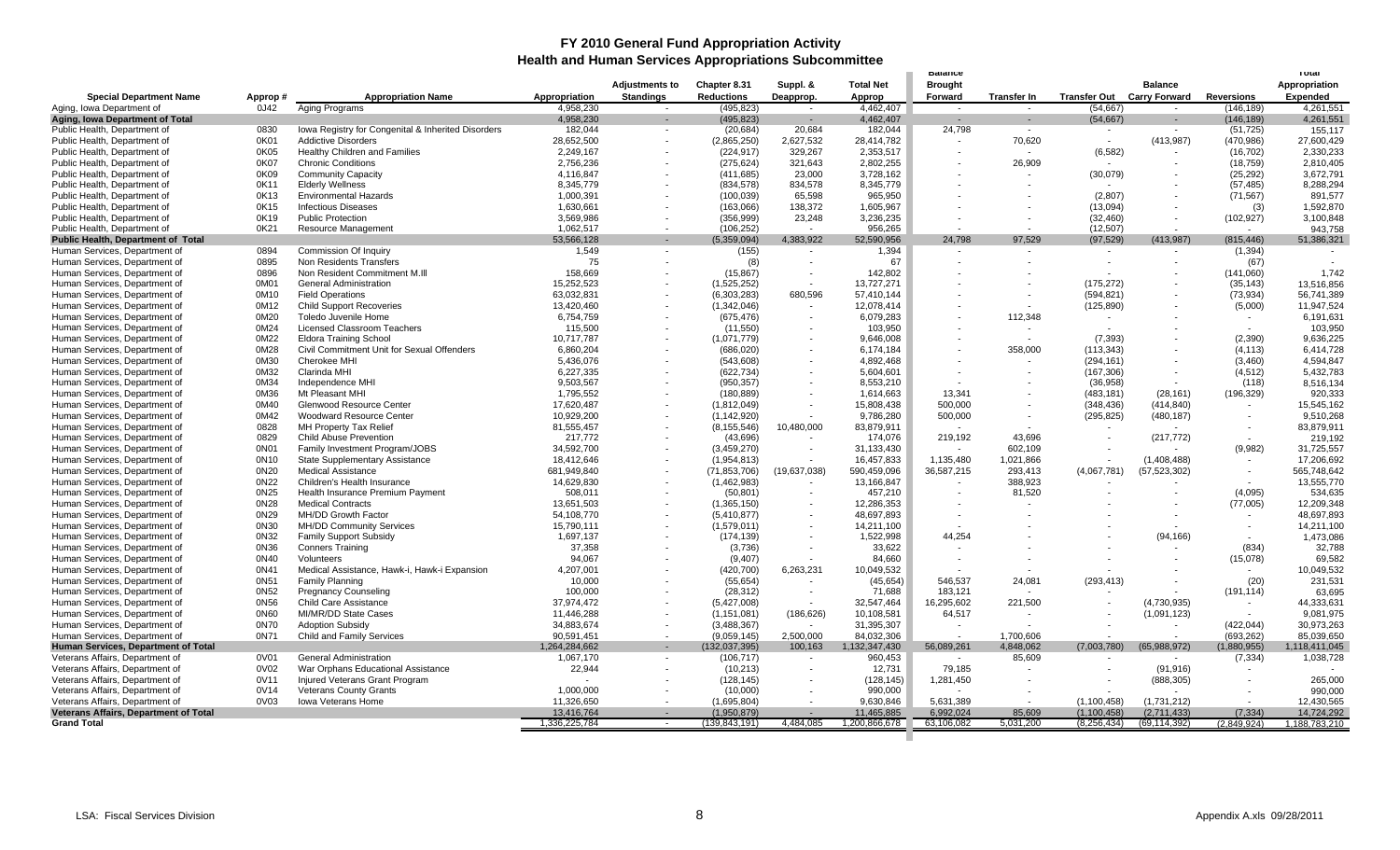#### **FY 2010 General Fund Appropriation Activity Justice System Appropriations Subcommittee**

|                                                       |         |                                              |                            | <b>Adjustments to</b> | Chapter 8.31      | Suppl. &         |                           | <b>Brought</b>           |                    |                          | <b>Balance Carry</b> |                   | Appropriation   |
|-------------------------------------------------------|---------|----------------------------------------------|----------------------------|-----------------------|-------------------|------------------|---------------------------|--------------------------|--------------------|--------------------------|----------------------|-------------------|-----------------|
| <b>Special Department Name</b>                        | Approp# | <b>Appropriation Name</b>                    | Appropriation              | <b>Standings</b>      | <b>Reductions</b> | Deapprop.        | <b>Total Net Approp</b>   | Forward                  | <b>Transfer In</b> | <b>Transfer Out</b>      | Forward              | <b>Reversions</b> | <b>Expended</b> |
| <b>Attorney General</b>                               | 0B01    | General Office A.G.                          | 8,592,145                  |                       | (859, 215)        |                  | 7,732,930                 |                          |                    |                          |                      | (5,933)           | 7,726,997       |
| <b>Attorney General</b>                               | 0B10    | Victim Assistance Grants                     | 3,400,000                  |                       | (340,000)         | $\sim$           | 3,060,000                 | ٠.                       |                    |                          |                      | (460)             | 3,059,540       |
| <b>Attorney General</b>                               | 0B11    | <b>Legal Services Poverty Grants</b>         | 1,954,634                  |                       | (195, 463)        | $\sim$           | 1,759,171                 |                          |                    |                          |                      |                   | 1,759,171       |
| <b>Attorney General Total</b>                         |         |                                              | 13,946,779                 |                       | (1, 394, 678)     | $\sim$           | 12,552,101                | $\overline{\phantom{a}}$ | ×,                 | $\blacksquare$           |                      | (6, 393)          | 12,545,708      |
| <b>Civil Rights Commission</b>                        | 0J21    | Civil Rights Commission                      | 1,533,179                  | $\sim$                | (153, 318)        | $\sim$           | 1,379,861                 | $\sim$                   | 47,100             | (30, 615)                | $\sim$               | (12,500)          | 1,383,846       |
| <b>Civil Rights Commission Total</b>                  |         |                                              | 1,533,179                  |                       | (153, 318)        | $\sim$           | 1,379,861                 | $\sim$                   | 47,100             | (30, 615)                | $\sim$               | (12,500)          | 1,383,846       |
| Corrections, Department of                            | 0A01    | <b>CBC District I</b>                        | 13,242,989                 |                       | (1,324,299)       | 110,275          | 12,028,965                | 223,968                  | 37,532             | $\overline{\phantom{a}}$ | (195, 415)           | $\sim$            | 12,095,050      |
| Corrections, Department of                            | 0A02    | <b>CBC District II</b>                       | 11,096,272                 |                       | (1, 109, 627)     | 308,214          | 10,294,859                | $\sim$                   | 107,872            |                          |                      |                   | 10,402,731      |
| Corrections, Department of                            | 0A03    | <b>CBC District III</b>                      | 5,939,602                  |                       | (593,960)         | 18,010           | 5,363,652                 | 210,024                  | 400,048            |                          |                      |                   | 5,973,724       |
| Corrections, Department of                            | 0A04    | <b>CBC District IV</b>                       | 5,755,000                  |                       | (575,500)         | 76,117           | 5,255,617                 | 43,776                   | 330,037            |                          | (28, 771)            |                   | 5,600,659       |
| Corrections, Department of                            | 0A05    | <b>CBC District V</b>                        | 19,278,247                 |                       | (1,927,825)       | 790,020          | 18,140,442                | 883,728                  |                    | (117, 131)               | (1,489,280)          |                   | 17,417,759      |
| Corrections, Department of                            | 0A06    | <b>CBC District VI</b>                       | 13,787,019                 |                       | (1,378,702)       | 302,810          | 12,711,127                | $\overline{\phantom{a}}$ | 901,885            | $\overline{\phantom{a}}$ | (227, 810)           |                   | 13,385,202      |
| Corrections, Department of                            | 0A07    | <b>CBC District VII</b>                      | 7,152,217                  |                       | (715, 222)        | 24.923           | 6,461,918                 |                          | 458,856            |                          |                      |                   | 6,920,774       |
| Corrections, Department of                            | 0A08    | <b>CBC District VIII</b>                     | 7,102,030                  |                       | (710, 203)        | 400,850          | 6,792,677                 |                          |                    | (142, 351)               | (344, 392)           |                   | 6,305,934       |
| Corrections, Department of                            | 0897    | <b>State Cases Court Costs</b>               | 66,370                     | (59, 733)             | (6,637)           |                  |                           |                          |                    |                          |                      |                   |                 |
| Corrections, Department of                            | 0A20    | <b>Corrections Administration</b>            | 4,810,048                  |                       | (481,005)         |                  | 4,329,043                 |                          |                    | (54, 766)                |                      | (455)             | 4,273,822       |
| Corrections, Department of                            | 0A21    | Iowa Corrections Offender Network            | 424,364                    |                       | (42, 436)         |                  | 381.928                   |                          |                    |                          |                      |                   | 381,928         |
| Corrections, Department of                            | 0A24    | <b>County Confinement</b>                    | 861,213                    |                       | (86, 121)         |                  | 775.092                   |                          |                    |                          |                      |                   | 775.092         |
| Corrections, Department of                            | 0A25    | Federal Prisoners/ Contractual               | 239,411                    |                       | (23, 941)         |                  | 215,470                   |                          |                    |                          |                      |                   | 215,470         |
| Corrections, Department of                            | 0A26    | <b>Corrections Education</b>                 | 1,558,109                  |                       | (194, 402)        |                  | 1,363,707                 | 385,911                  |                    |                          | (83, 164)            |                   | 1,666,453       |
| Corrections, Department of                            | 0A27    | <b>Hepatitis Treatment and Education</b>     | 186.534                    |                       | (18, 653)         |                  | 167.881                   |                          |                    |                          |                      |                   | 167,881         |
| Corrections, Department of                            | 0A30    | Mental Health/Substance Abuse - DOC wide     | 24.799                     |                       | (2,480)           | $\sim$           | 22.319                    |                          |                    |                          |                      |                   | 22,319          |
| Corrections, Department of                            | 0A40    | Ft. Madison Institution                      | 41,114,692                 |                       | (4, 111, 469)     | 764,048          | 37,767,271                |                          | 1,139,564          |                          | (760, 751)           |                   | 38,146,084      |
| Corrections, Department of                            | 0A45    | Anamosa Institution                          | 31,413,895                 |                       | (3, 141, 390)     | 543,179          | 28,815,684                |                          | 1,388,339          |                          | (520, 369)           |                   | 29,683,654      |
| Corrections, Department of                            | 0A50    | Oakdale Institution                          | 58,646,095                 |                       | (5,864,610)       | 2.650.762        | 55,432,247                |                          |                    | (156, 598)               | (1,509,081)          |                   | 53,766,568      |
| Corrections, Department of                            | 0A55    | Newton Institution                           | 28.033.393                 |                       | (2,803,339)       | 526.181          | 25,756,235                |                          | 240.574            |                          | (36, 914)            |                   | 25,959,895      |
| Corrections, Department of                            | 0A60    | Mt. Pleasant Inst.                           | 27,216,182                 |                       | (2,721,618)       | 415,980          | 24,910,544                |                          | 264,819            |                          | (35, 820)            |                   | 25,139,543      |
| Corrections, Department of                            | 0A65    | <b>Rockwell City Institution</b>             | 9,392,186                  |                       | (939, 219)        | 108,833          | 8,561,800                 |                          | 57,802             |                          | (145)                |                   | 8,619,457       |
| Corrections, Department of                            | 0A70    | Clarinda Institution                         | 23,421,051                 |                       | (2,342,105)       | 451,752          | 21,530,698                |                          | 336,561            |                          | (337, 828)           |                   | 21,529,43       |
| Corrections, Department of                            | 0A75    | Mitchellville Institution                    | 15,836,794                 |                       | (1,583,679)       | 169,416          | 14,422,531                |                          | 155,200            |                          | (166, 634)           |                   | 14,411,097      |
| Corrections, Department of                            | 0A80    | Ft. Dodge Institution                        | 29,999,036                 |                       | (2,999,904)       | 200,000          | 27,199,132                | $\sim$                   | 736,917            |                          | (195, 885)           |                   | 27,740,164      |
| <b>Corrections, Department of Total</b>               |         |                                              | 356,597,548                | (59, 733)             | (35,698,346)      | 7,861,370        | 328,700,839               | 1,747,407                | 6,556,006          | (470, 846)               | (5,932,260)          | (455)             | 330,600,691     |
| Inspections & Appeals, Department of                  | 0Q44    | Indigent Defense Appropriation               | 24,009,163                 | $\sim$                | (2,400,916)       | 10,900,000       | 32,508,247                | $\sim$                   | $\sim$             | $\sim$                   | (145, 346)           | $\sim$            | 32,362,901      |
| Inspections & Appeals, Department of                  | 0Q60    | <b>Public Defender</b>                       | 21,743,182                 |                       | (2, 174, 318)     | $\sim$           | 19,568,864                |                          | $\sim$             | (381, 701)               | $\sim$               | (13, 398)         | 19,173,765      |
| <b>Inspections &amp; Appeals, Department of Total</b> |         |                                              |                            |                       | (4, 575, 234)     |                  |                           |                          |                    |                          | (145, 346)           |                   | 51,536,666      |
| <b>Judicial Branch</b>                                | 0B20    | Judicial Branch                              | 45,752,345                 | $\sim$                | $\sim$            | 10,900,000       | 52,077,111<br>148,811,822 | $\overline{\phantom{a}}$ | $\sim$             | (381, 701)<br>$\sim$     | $\sim$               | (13, 398)         | 148,757,547     |
|                                                       |         |                                              | 160,184,957<br>160,184,957 |                       |                   | (11, 373, 135)   |                           |                          |                    |                          | . п.                 | (54, 275)         |                 |
| <b>Judicial Branch Total</b>                          | 0R01    |                                              |                            |                       | $\sim$            | (11, 373, 135)   | 148,811,822               |                          | ٠                  | $\sim$                   | $\sim$               | (54, 275)         | 148,757,547     |
| Law Enforcement Academy                               |         | Iowa Law Enforcement Academy                 | 1,166,033                  | $\sim$                | (116, 603)        | $\sim$           | 1,049,430                 | $\overline{\phantom{a}}$ | $\sim$             | (36, 677)                |                      | (5, 392)          | 1,007,361       |
| <b>Law Enforcement Academy Total</b>                  |         |                                              | 1,166,033                  | $\sim$<br>$\sim$      | (116, 603)        | $\sim$<br>$\sim$ | 1,049,430                 |                          | $\sim$             | (36, 677)                |                      | (5, 392)          | 1,007,361       |
| Parole, Board of                                      | 0B40    | Parole Board                                 | 1,161,399                  |                       | (116, 140)        |                  | 1,045,259                 | $\overline{\phantom{a}}$ | 818                | (14, 696)                | $\sim$               | $\sim$            | 1,031,381       |
| Parole, Board of Total                                |         |                                              | 1,161,399                  | $\sim$                | (116, 140)        | $\sim$           | 1,045,259                 |                          | 818                | (14, 696)                |                      | $\sim$            | 1,031,381       |
| Public Defense, Department of                         | 0883    | <b>Compensation and Expense</b>              | 382,938                    | (18, 203)             | (38, 294)         | $\sim$           | 326,441                   |                          |                    | (47, 100)                |                      | $\sim$            | 279,341         |
| Public Defense, Department of                         | 0R31    | Public Defense, Department of                | 6,249,201                  |                       | (624, 920)        | 526,202          | 6,150,483                 |                          | $\sim$             | (104, 938)               |                      | (4,262)           | 6,041,283       |
| Public Defense, Department of                         | 0R40    | Homeland Security & Emergency Mgmt. Division | 2,038,119                  |                       | (203, 812)        | 61,614           | 1,895,921                 |                          | ÷.                 | (94, 703)                |                      | (19, 744)         | 1,781,474       |
| <b>Public Defense, Department of Total</b>            |         |                                              | 8,670,258                  | (18, 203)             | (867, 026)        | 587,816          | 8,372,845                 |                          |                    | (246, 741)               |                      | (24,006)          | 8,102,098       |
| Public Safety, Department of                          | 0R63    | Public Safety - Department Wide Duties       | 1,576,987                  |                       | (157, 699)        | $\sim$           | 1,419,288                 |                          |                    |                          |                      | $\sim$            | 1,419,288       |
| Public Safety, Department of                          | 0R64    | Public Safety Administration                 | 4.391.190                  |                       | (439, 119)        |                  | 3,952,071                 |                          |                    |                          |                      | (41, 350)         | 3,910,72        |
| Public Safety, Department of                          | 0R67    | Public Safety DCI                            | 21,125,270                 |                       | (2, 112, 527)     |                  | 19,012,743                |                          |                    |                          |                      | (77, 751)         | 18,934,992      |
| Public Safety, Department of                          | 0R68    | DCI - Crime Lab Equipment/Training           | 335,939                    |                       | (33, 594)         |                  | 302,345                   |                          |                    |                          |                      | $\sim$            | 302,345         |
| Public Safety, Department of                          | 0R69    | Public Safety Undercover Funds               | 121,158                    |                       | (12, 116)         |                  | 109,042                   |                          |                    |                          |                      |                   | 109,042         |
| Public Safety, Department of                          | 0R70    | Narcotics Enforcement                        | 6,386,274                  |                       | (638, 627)        |                  | 5,747,647                 |                          |                    |                          |                      | (5,671)           | 5,741,976       |
| Public Safety, Department of                          | 0R72    | <b>DPS Fire Marshal</b>                      | 3,988,892                  |                       | (398, 889)        |                  | 3,590,003                 |                          |                    |                          |                      | (17, 716)         | 3,572,287       |
| Public Safety, Department of                          | 0R75    | <b>Iowa State Patrol</b>                     | 50,068,094                 |                       | (5,006,809)       |                  | 45,061,285                |                          |                    |                          |                      | (66, 967)         | 44,994,318      |
| Public Safety, Department of                          | 0R76    | DPS/SPOC Sick Leave Payout                   | 310,575                    |                       | (31,058)          |                  | 279,517                   |                          |                    |                          |                      |                   | 279,517         |
| Public Safety, Department of                          | 0R82    | Fire Fighter Training                        | 680.421                    |                       | (68.166)          |                  | 612.255                   | 1.234                    |                    |                          | (661)                |                   | 612,828         |
| <b>Public Safety, Department of Total</b>             |         |                                              | 88,984,800                 |                       | (8,898,604)       | <b>COL</b>       | 80,086,196                | 1,234                    |                    |                          | (661)                | (209, 455)        | 79,877,314      |
| <b>Grand Total</b>                                    |         |                                              | 677,997,298                | (77, 936)             | (51, 819, 949)    | 7,976,051        | 634,075,464               | 1,748,641                | 6,603,924          | (1, 181, 276)            | (6,078,266)          | (325.873)         | 634.842.613     |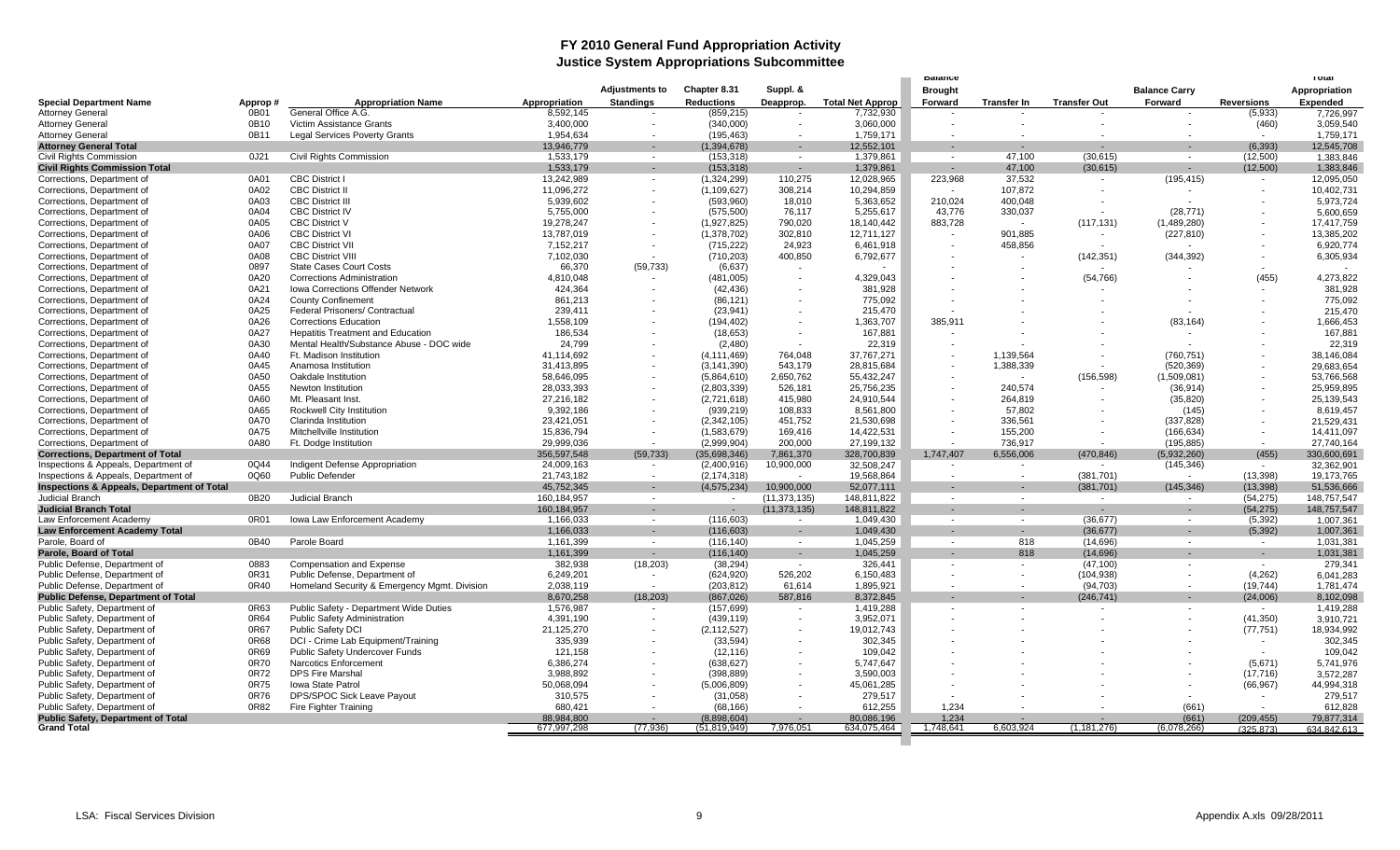### **FY 2010 General Fund Appropriation Activity Transportation and Infrastructure Appropriations Subcommittee**

|                                            |          |                             |               |                       |                   |           |                  | <b>Dalance</b> |                    |                     |                      |            | ι σται          |
|--------------------------------------------|----------|-----------------------------|---------------|-----------------------|-------------------|-----------|------------------|----------------|--------------------|---------------------|----------------------|------------|-----------------|
|                                            |          |                             |               | <b>Adiustments to</b> | Chapter 8.31      | Suppl. &  | <b>Total Net</b> | <b>Brought</b> |                    |                     | <b>Balance Carry</b> |            | Appropriation   |
| <b>Special Department Name</b>             | Approp # | <b>Appropriation Name</b>   | Appropriation | <b>Standings</b>      | <b>Reductions</b> | Deapprop. | Approp           | Forward        | <b>Transfer In</b> | <b>Transfer Out</b> | Forward              | Reversions | <b>Expended</b> |
| Transportation, Department of              | 0SA5     | Commercial Service Airports | ,500,000      |                       | (150,000)         |           | 0.350,000        |                |                    |                     | (939, 832)           |            | 410.168         |
| <b>Transportation, Department of Total</b> |          |                             | 500,000       |                       | (150,000)         |           | 1,350,000        |                |                    |                     | (939, 832)           |            | 410,168         |
| <b>Grand Total</b>                         |          |                             | ,500,000      |                       | (150,000)         |           | ,350,000         |                |                    |                     | (939, 832)           |            | 410,168         |